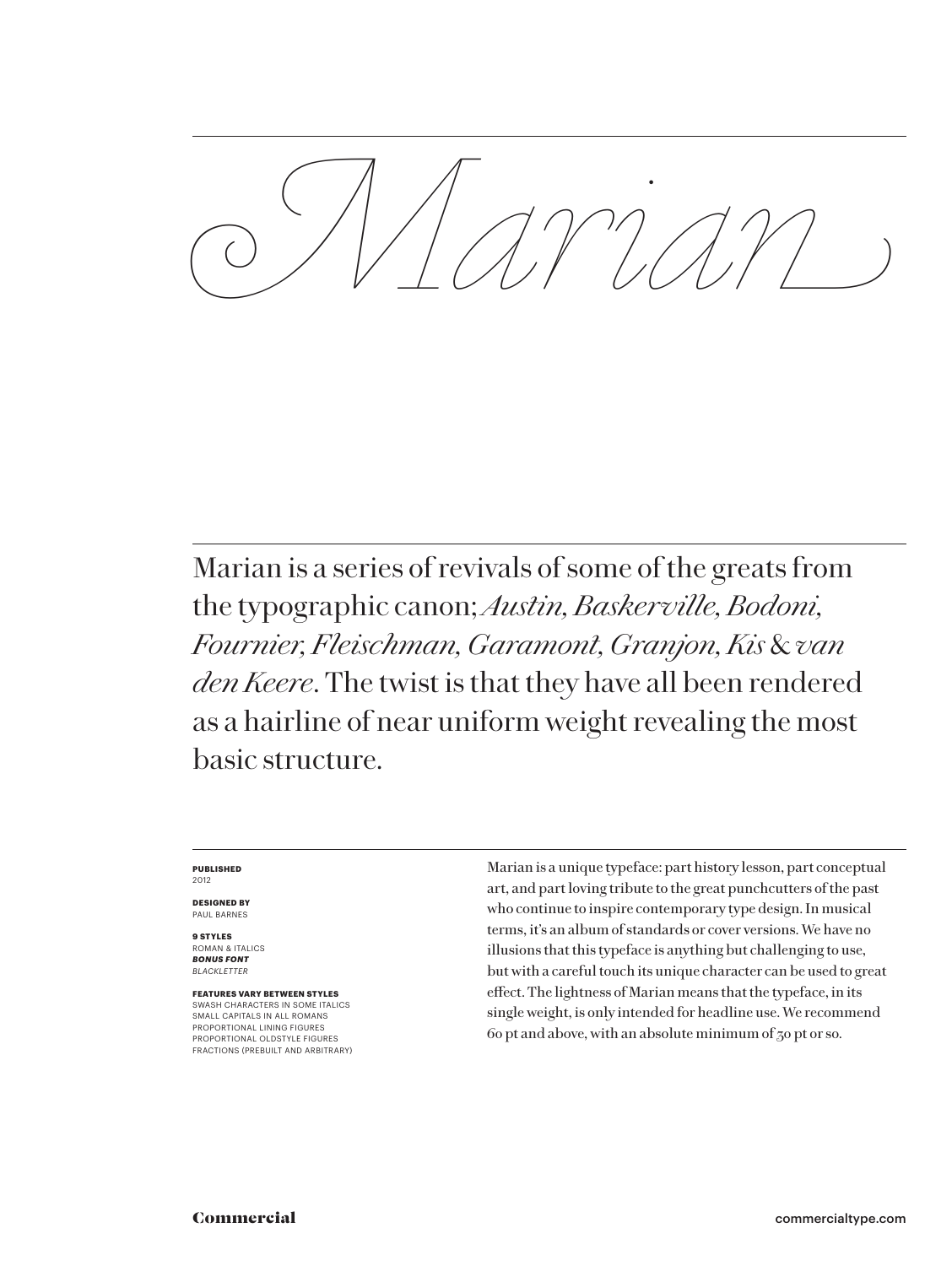Marian 1554 Roman *Marian 1554 Italic*

Marian 1565 Roman *Marian 1565 Italic*

Marian 1571 Roman *Marian 1571 Italic*

Marian 1680 Roman *Marian 1680 Italic*

Marian 1740 Roman *Marian 1740 Italic*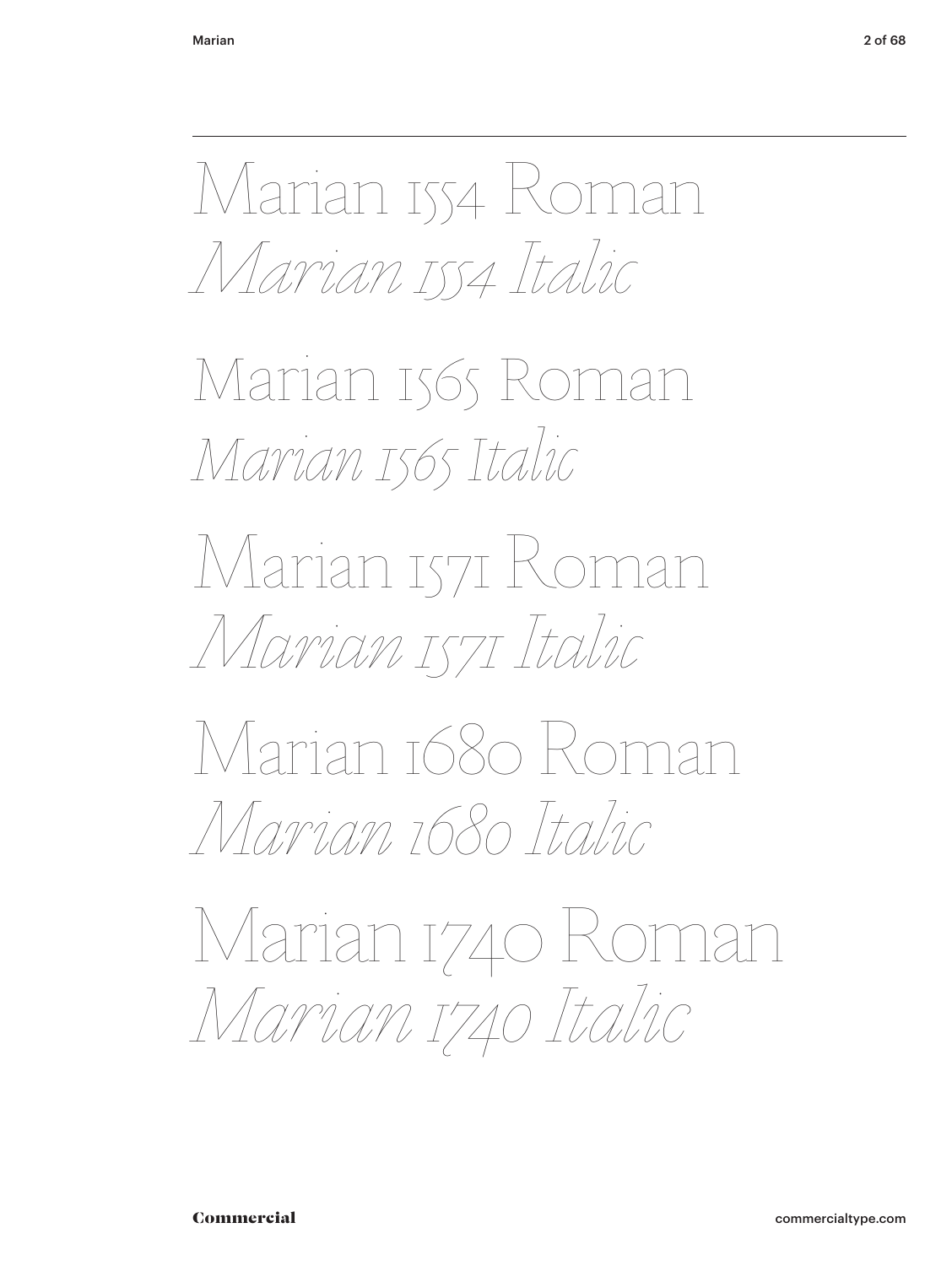Marian 1742 Roman *Marian 1742 Italic*

Marian 1757 Roman *Marian 1757 Italic*

Marian 1800 Roman *Marian 1800 Italic*

Marian 1812 Roman *Marian 1812 Italic*

Marian Black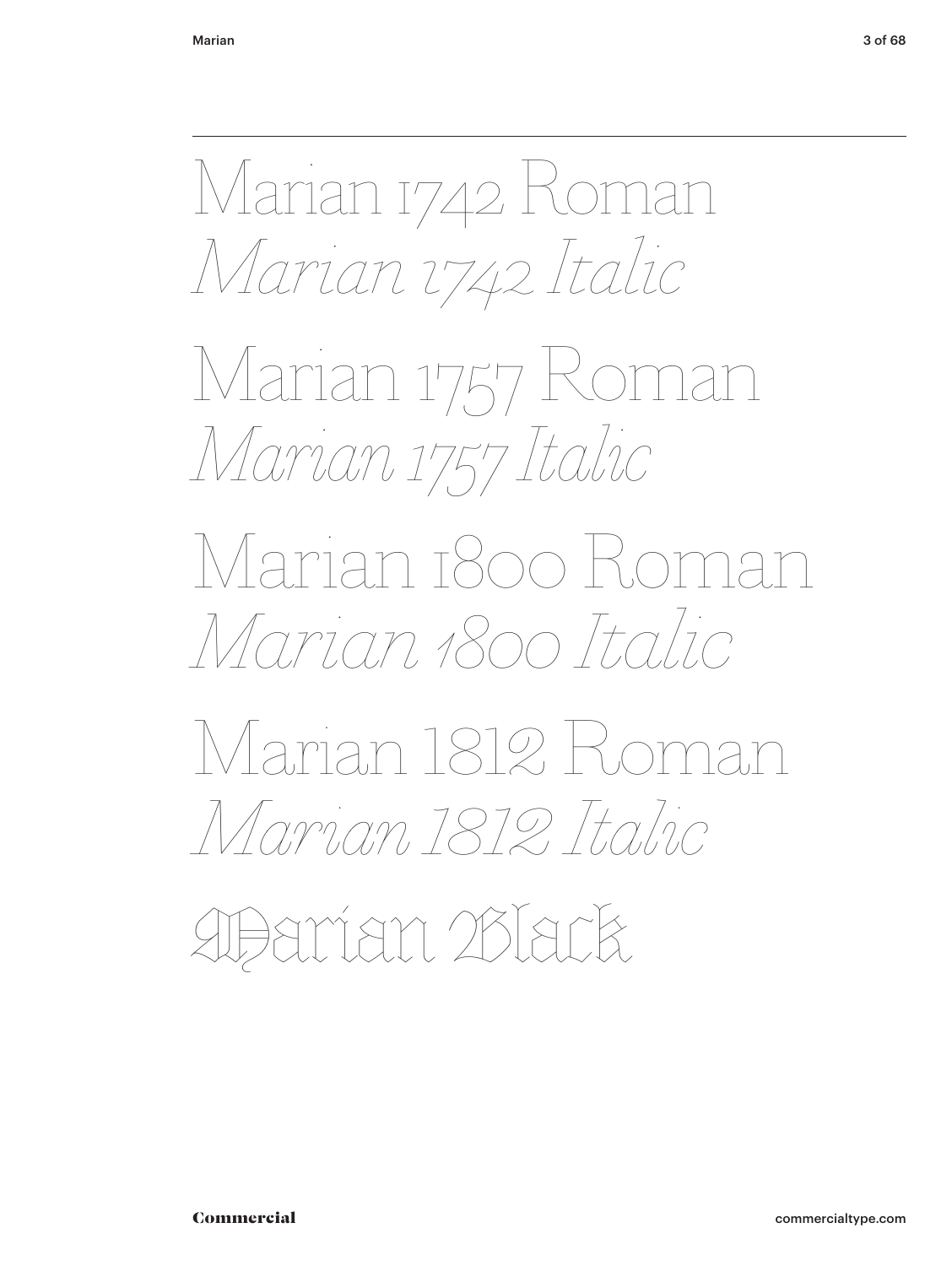*Marian* 1554

During the sixteenth century the combination between roman & italic became codified. This is shown most importantly in the pairing of the majestic romans of Claude Garamont (*c.* 1510-1561) with the expressive and vibrant italics of Robert Granjon (1513-1589).

#### **PUBLISHED** 2012

**DESIGNED BY** PAUL BARNES

**2 STYLES** ROMAN & ITALIC

# **FEATURES**

STYLISTIC ALTERNATES SWASH CAPITALS IN ITALIC TERMINAL SWASH LOWERCASE CHARACTERS DISCRETIONARY LIGATURES HISTORICAL LONG S SMALL CAPITALS IN ROMAN PROPORTIONAL LINING FIGURES PROPORTIONAL OLDSTYLE FIGURES FRACTIONS (PREBUILT AND ARBITRARY)

Marian 1554 is a revival of the Parangon Cursive cut by Robert Granjon first seen in books printed in Lyon around 1554. Used extensively by the master printer Plantin in Antwerp, it is matched with the Parangonne Romaine cut by Claude Garamont. Both types show a distinct and mature phase of each artists work. With Garamont this was the culmination of the development of the roman form that had been codified first in Italy by Francesco Griffo ( $1450-1518$ ) in his typefaces for Aldus Manitius and later copied and updated in France by various punchcutters. For Granjon his Parangon Cursive marked the highpoint of his first mature style, one like Garamont's that would oft be copied.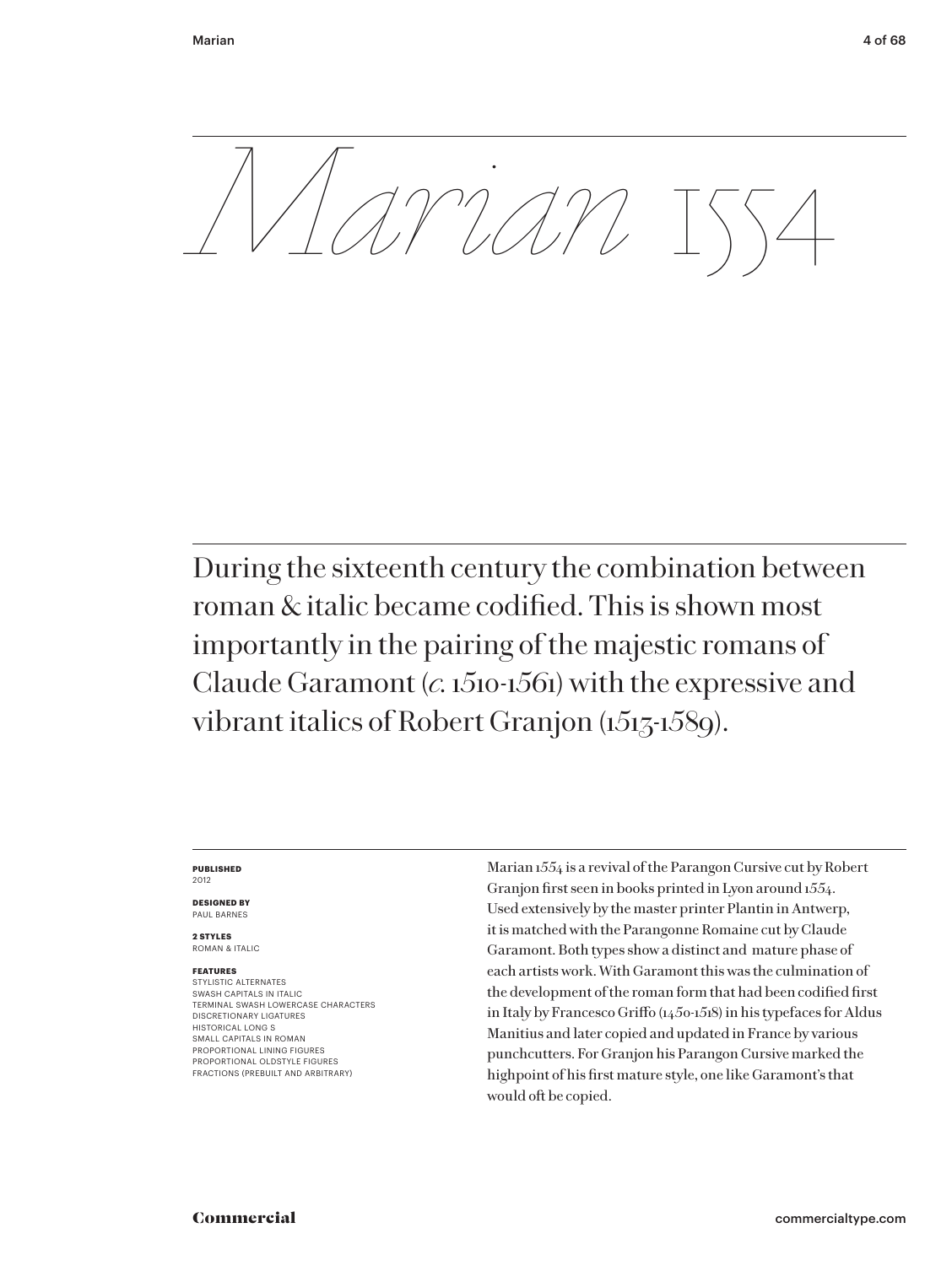*Pationate Punch*  $\bigcap$  $7777$  $D\cap C$ ncert sales u Ten's Musi MACC  $\lfloor S \rfloor$  $\Box$ gere Faithfu Itoits  $\bigcap_{n=1}^{\infty}$ ey Art Sch n in Utrec  $\uparrow$  $OW1_2$ 

MARIAN 1554 60 PT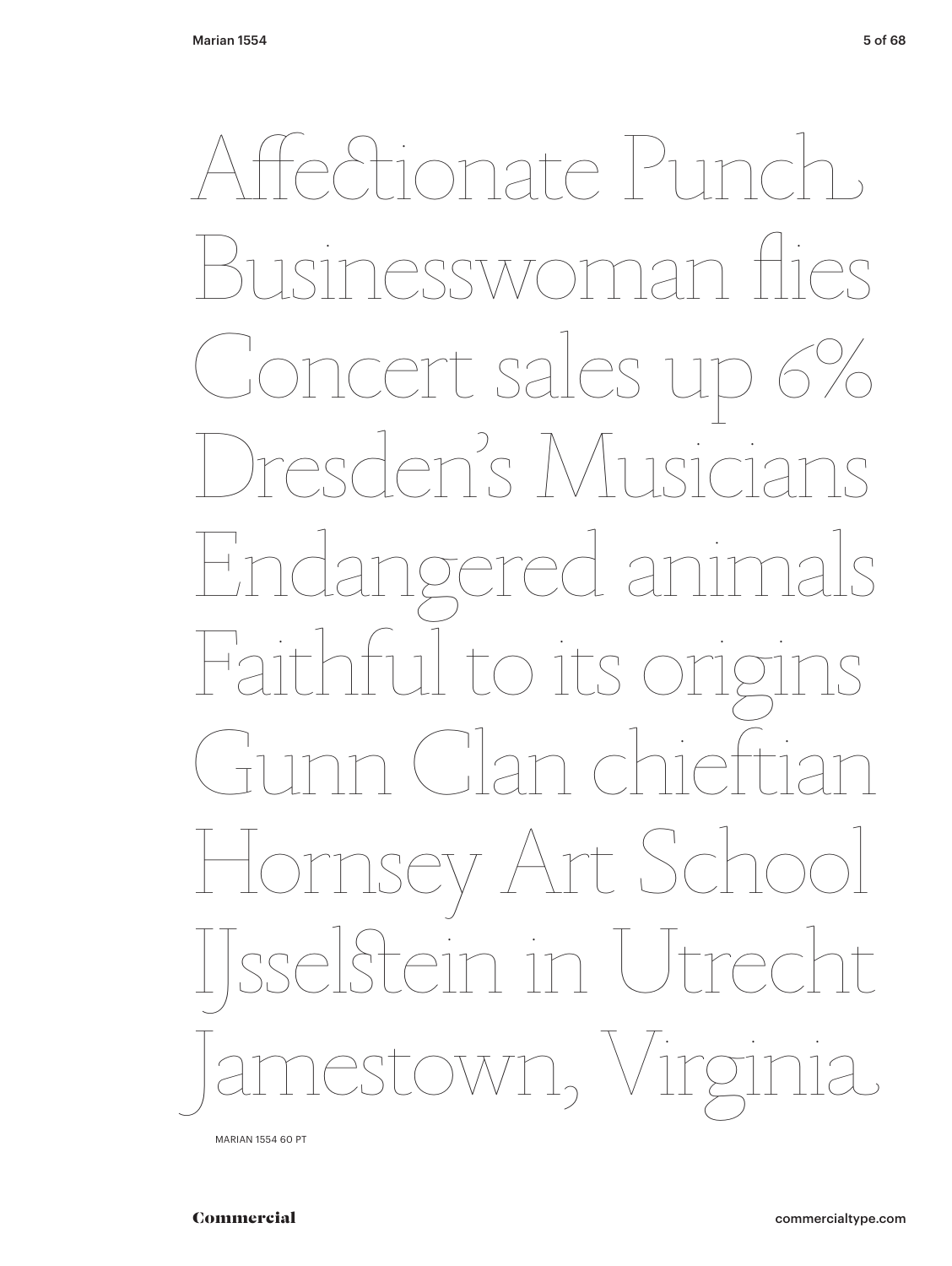# KÉRATINISONS  $H$   $\setminus$   $\setminus$   $\setminus$   $\setminus$  $\wedge$  MP,  $\vee$  S/ NAUTICAL QUOINING ÖRJAN SMYTHS PETRONELA STONES  $\begin{array}{cc} \begin{array}{cc} \begin{array}{cc} \begin{array}{cc} \end{array} & \end{array} & \begin{array}{cc} \end{array} & \end{array} & \begin{array}{cc} \end{array} & \begin{array}{cc} \end{array} & \end{array} & \begin{array}{cc} \end{array} & \begin{array}{cc} \end{array} & \end{array} & \begin{array}{cc} \end{array} & \begin{array}{cc} \end{array} & \begin{array}{cc} \end{array} & \end{array} \end{array}$ STERS 4-9 RH.  $R = D(0)$ (†  $B$

MARIAN 1554 CAPS AND SMALL CAPS 60 PT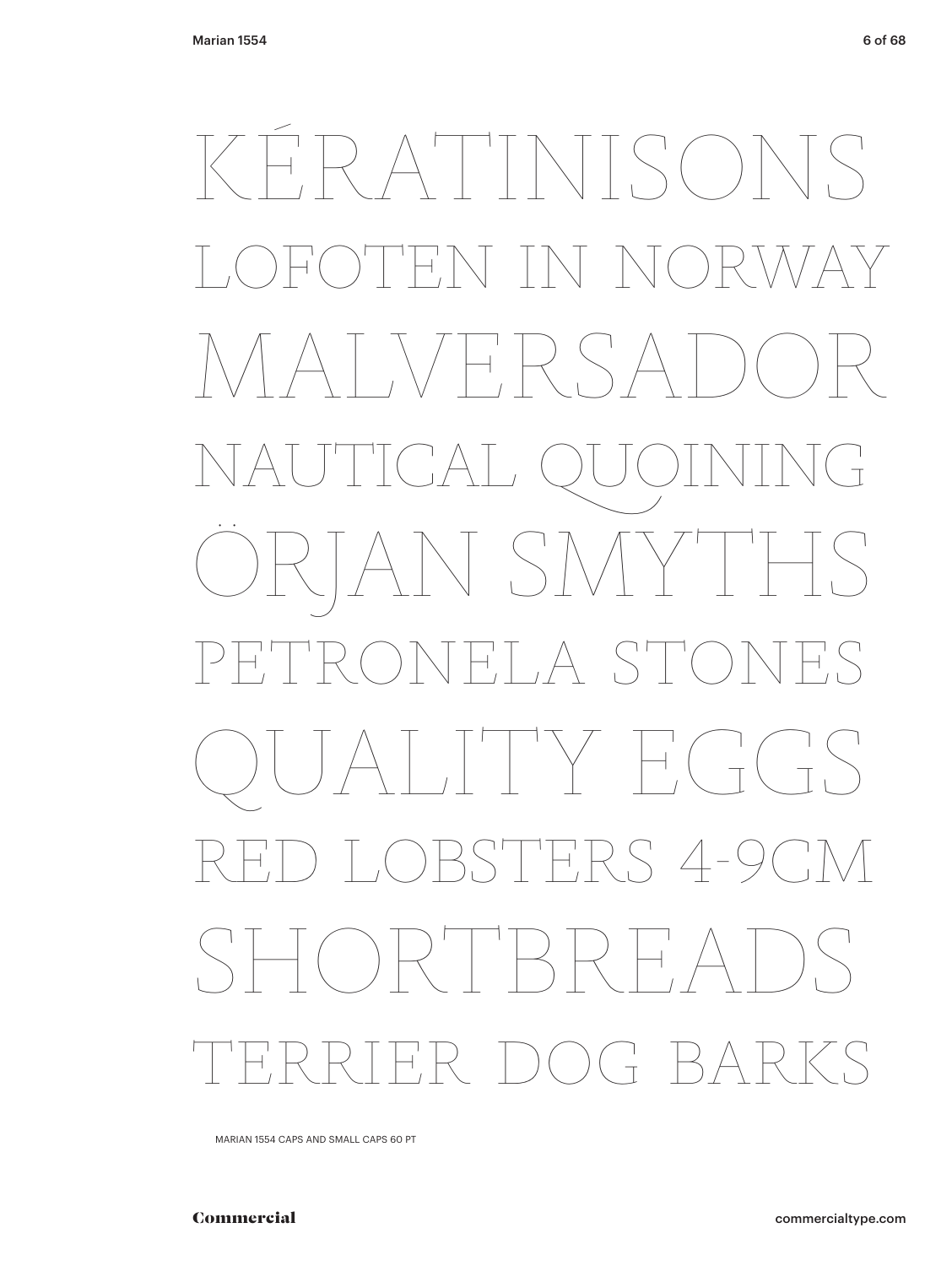University Academics  $\bigcup_{\mathcal{C}}$  $\overline{O}$  $2720$  $7122$  Or ( ) PCL 20n Car bel Iohann sp raye mas the son uble rocke.  $ONL$ Bel.  $\bigcirc$ Sxtra a Hlodi

MARIAN 1554 ITALIC 60 PT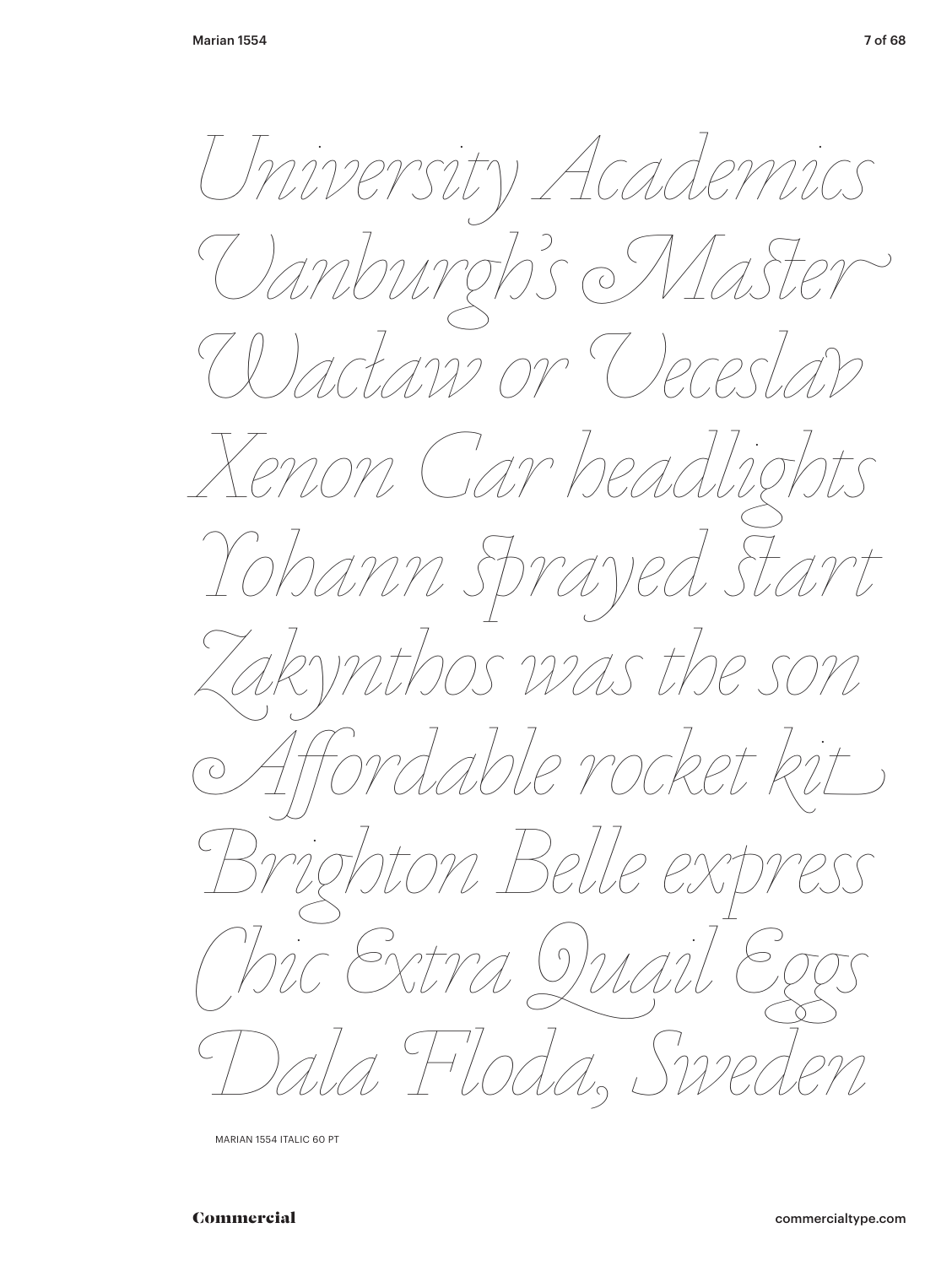

MARIAN 1554 ITALIC 60 PT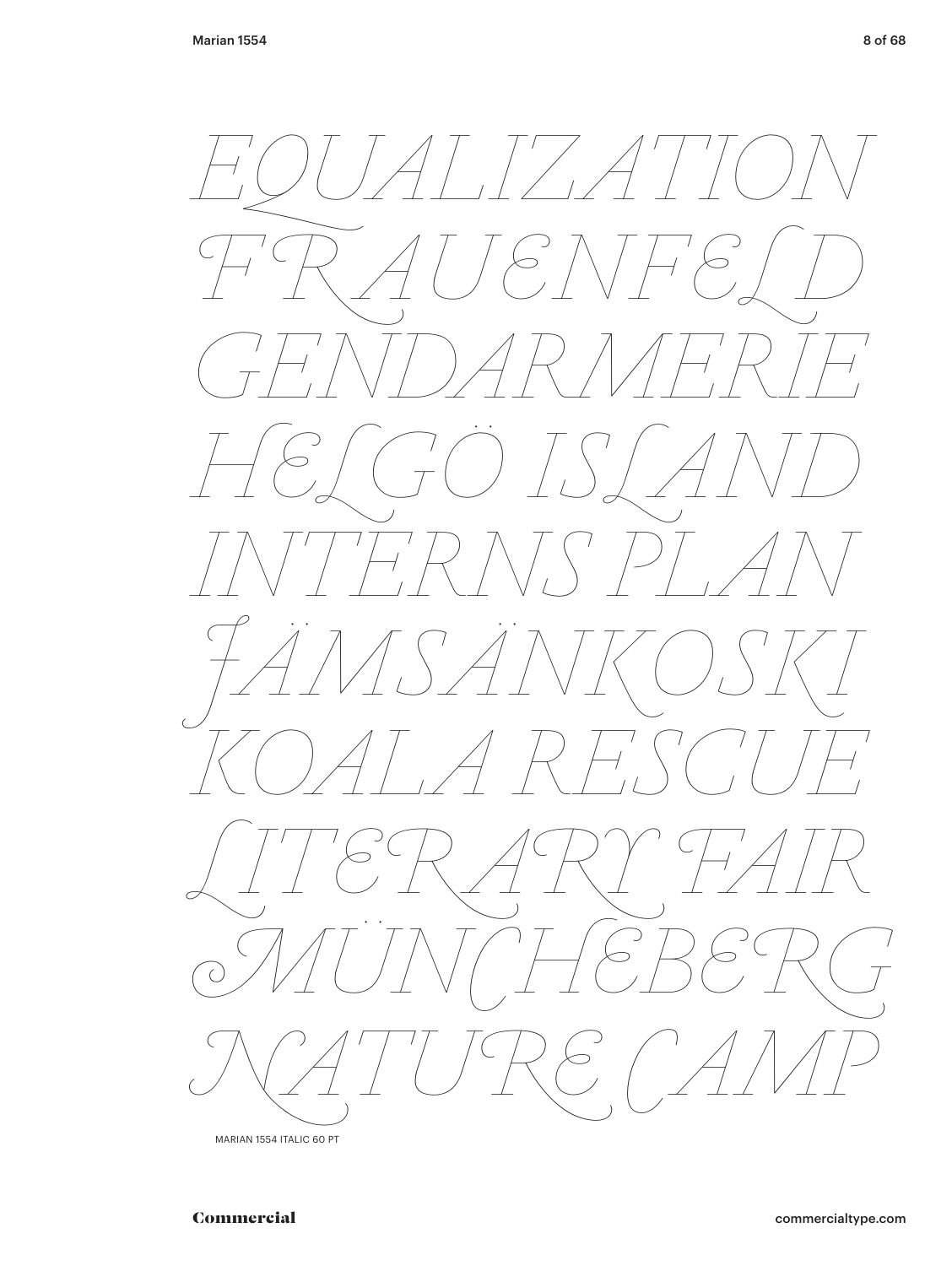#### **OPENTYPE FEATURES** ROMAN & ITALIC

PROPORTIONAL OLDSTYLE

PROPORTIONAL LINING

PREBUILT FRACTIONS

1/2 1/2 3/2 3/2 3/2 3/2 3/2 8 0 mlv

ARBITRARY FRACTIONS

DISCRETIONARY LIGATURES

ct st ligatures

STYLISTIC SET 5

historical long s

LANGUAGE FEATURE

Română (Romanian) s accent

ALL CAPS

default figures

**DEACTIVATED** 

X 24.65? 11DS<sup>'</sup>  $ACO$ \$285  $\pm$  409  $2371$  $31/341/453/8$  $29345/64$  $2I3$ asten *Ina* Passing Insuși conștiință

# **ACTIVATED**

HPS' & 24.65? £2374 €409 \$285 \$285  $\in$   $\mathcal{A}$  $2\frac{1}{2}$   $3\frac{1}{3}$   $4\frac{1}{4}$   $5\frac{3}{8}$  $1^{13}/72$   $2^{13}/29$   $3^{45}/64$ Hasten Inactivity Paffing Insuși conștiință

#### **OPENTYPE FEATURES ROMAN ONL'**

SMALL CAPS

ALL SMALL CAPS

# SWASH & Y Q and related; ct st; final a d<br>e h I m n r t z

STYLISTIC SET 1<br>short Q

STYLISTIC SET 2 alternate Y and related

STYLISTIC SET 3<br>lower swash on &

STYLISTIC ALTERNATES Q Y and related (Illustrator and<br>Photoshop)

# **DEACTIVATED**

23,875.79? puth Ouestion Y. uest Practical UIET Youthfully YOURS Months & Weeks Youthfully Quiet

# **ACTIVATED**

'CHIPS' & 13,875.79? 'CHIPS' & i3,875.79? uestion louth, ( **JEST** 'ractical J OUIET Youthtully YOURS Months & 1 Veeks Youthfully **JIET**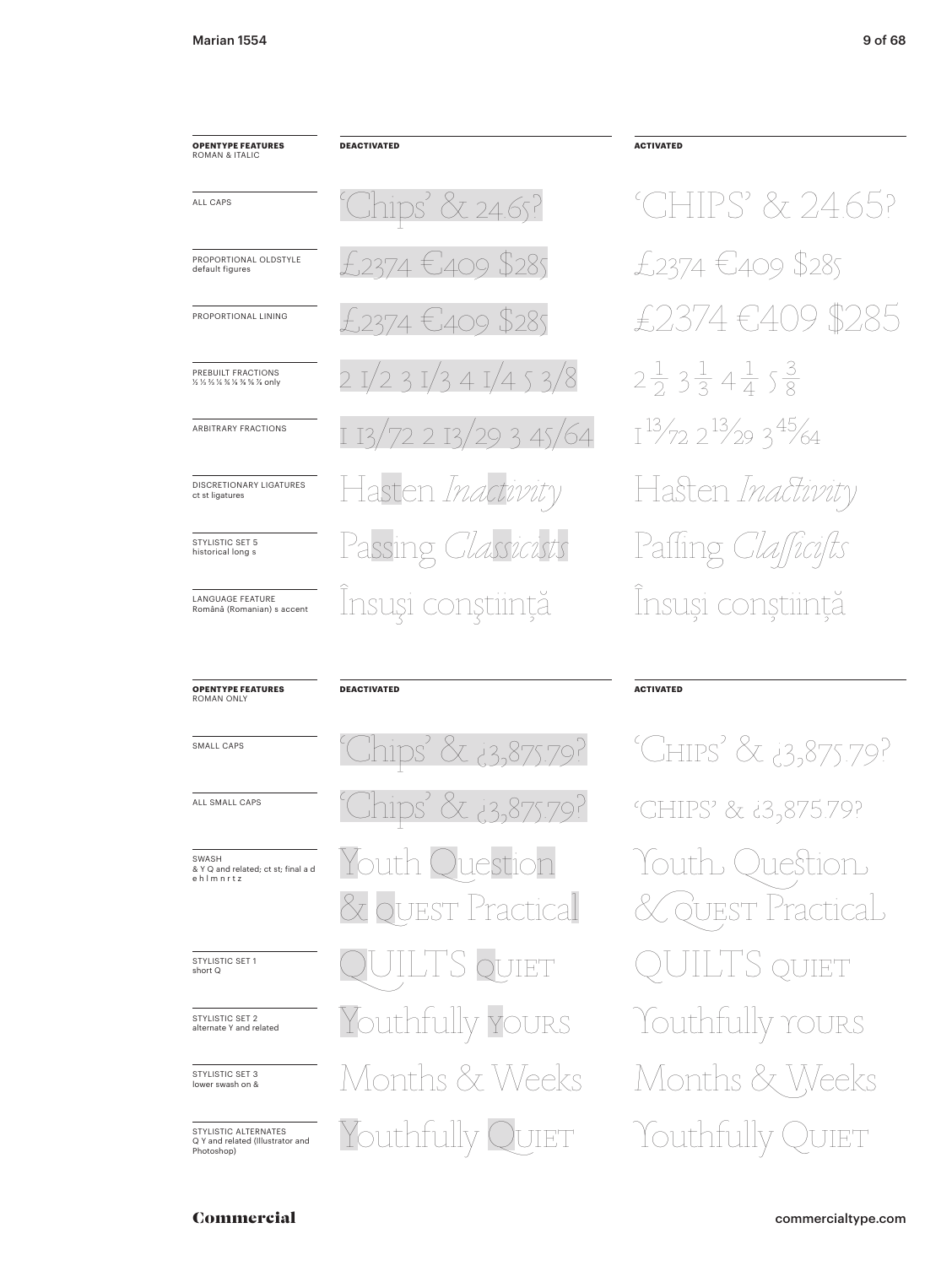#### **OPENTYPE FEATURES ITALIC ONLY**

**DEACTIVATED** 

—<br>SWASH<br>A Æ B C D E Ex F G H K L M N P<br>Q R T V W Y Z; ct st; final a d e h<br>k l m n r t v w and related

DISCRETIONARY LIGATURES ct is st sp us ligatures

STYLISTIC SET 1 J Y and related

STYLISTIC SET 2 alternate v w & and related

STYLISTIC SET 3<br>alternate v w and related

STYLISTIC SET 3 + SWASH initial swash for alternate v w

SWASH + STYLISTIC SET 4 alternate swash L and related

STYLISTIC ALTERNATES JY v w and related (Illustrator<br>and Photoshop)

TIOUE Kelvin AN Wildest Tour ber Thespis acts basted all king Ro Thrown 222221 Revivalist Thrown Unvarying vast wit revan Fewel

**ACTIVATED** 

ANTIQUE Kelvin Faker Wildest Tour Thespis acts basted all Youth Justices Joking Youth Justices Revival (t) Thrown Revivalist Thrown 'nvarying vast wit Joked 'erevan |ewel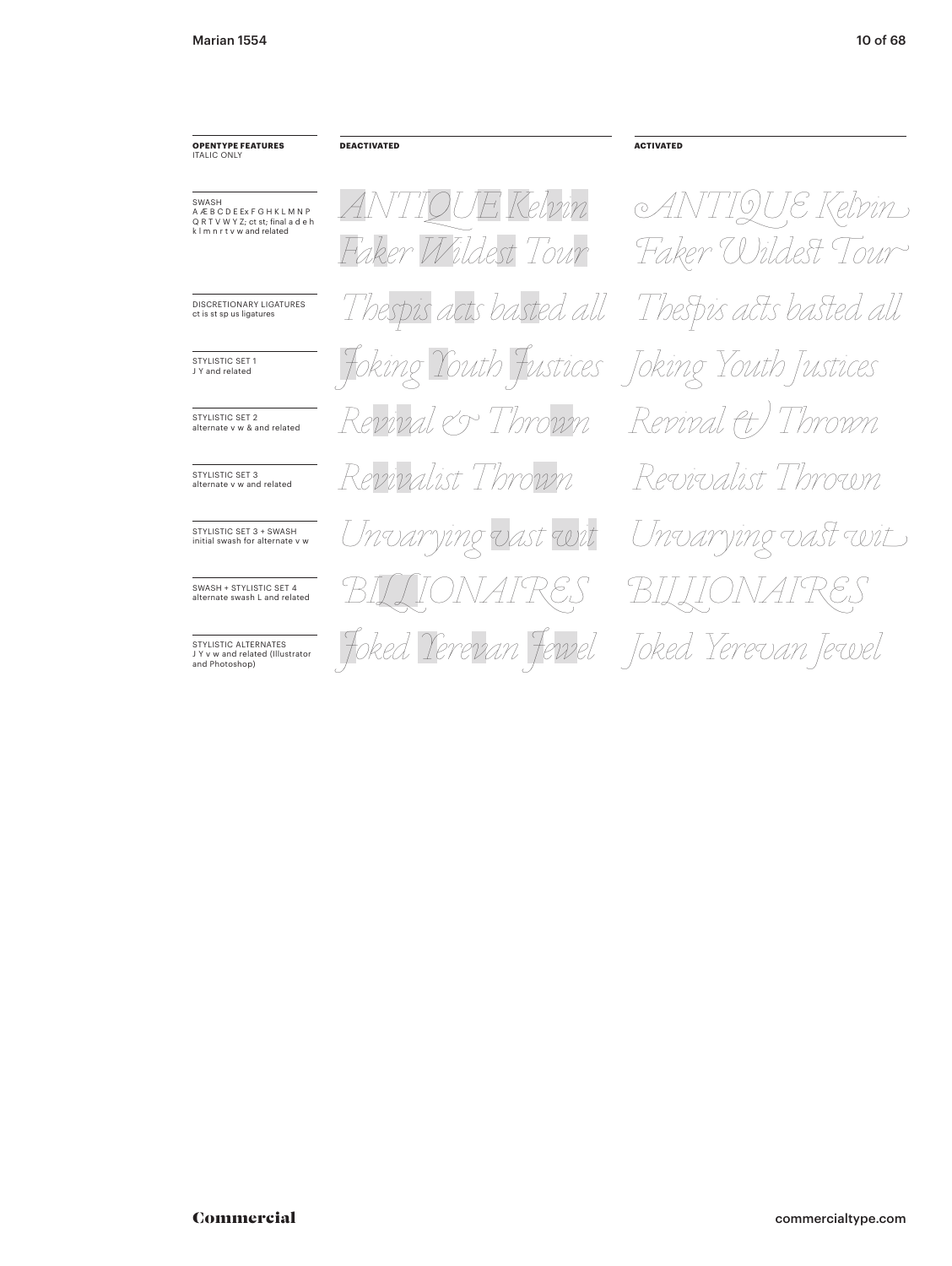*Marian* 1565

The demand for portable literature in the sixteenth century required a new approach to design; how does one fit more words in less pages? Printers tried smaller and smaller type, typefaces with larger x-heights, and narrower type. Like the first Aldine italics, Granjon's style changed to create more upright and narrow italics.

#### **PUBLISHED** 2012

**DESIGNED BY** PAUL BARNES

**2 STYLES** ROMAN & ITALIC

## **FEATURES**

STYLISTIC ALTERNATES SWASH LOWERCASE CHARACTERS DISCRETIONARY LIGATURES SMALL CAPITALS IN ROMAN PROPORTIONAL LINING FIGURES PROPORTIONAL OLDSTYLE FIGURES FRACTIONS (PREBUILT AND ARBITRARY) Granjon's *Italique Cicero droite* of 1565, originally made for Plantin shows a change of style from his elegant style of the 1550s. With small capitals, a large x-height, yet with tall ascenders, they are both economical yet also very elegant. The roman matched with this design is a Garamont style form, but with proportions designed to match the italic.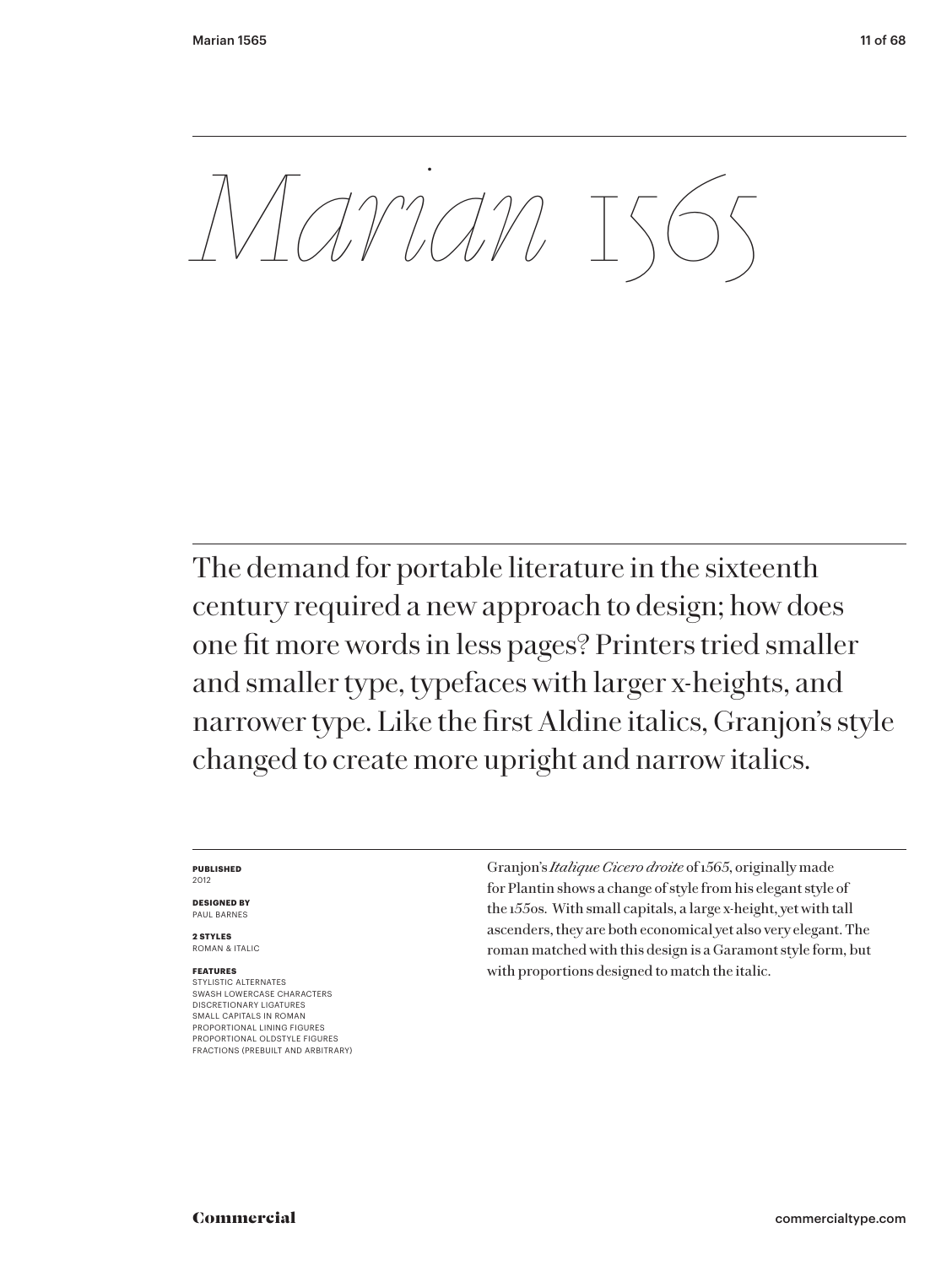Os Caça-Fantasmas Pride and Prejudice  $\bigcap_{i=1}^n$ g for 13 wax a  $Fer$ V Ser  $\int$ ISAMTAA  $\left| \begin{array}{c} \fbox{f} \\ \hbox{f} \end{array} \right|$  $m$ Vadsø Finnmar K T833 *Jachenheim a* one made of

MARIAN 1565 60 PT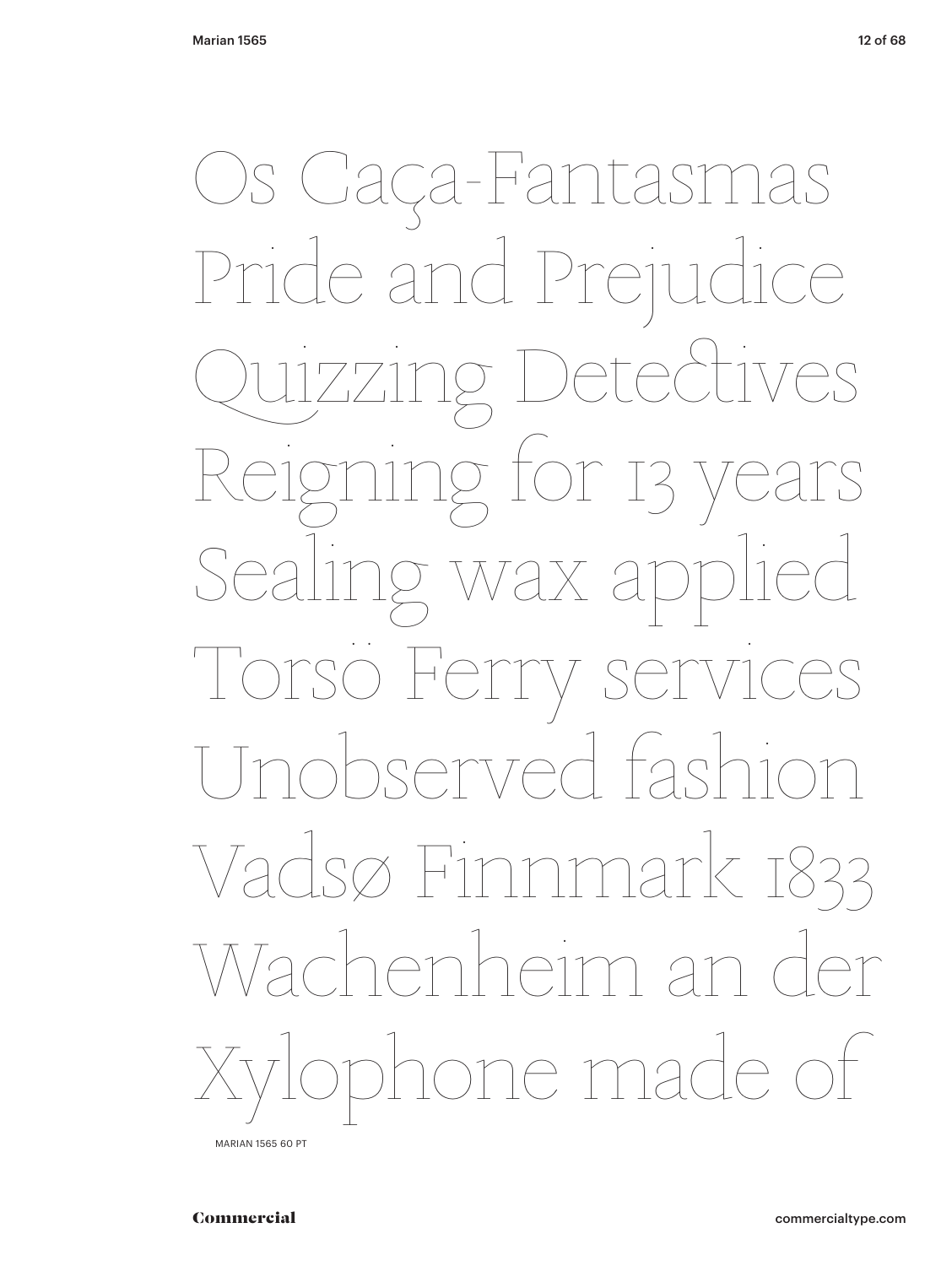YELLO LIVE RO RA ROAM AC ACUS GENIUSES BELLINZONA, SUISSE CONNAH'S QUAY<br>DVOŘÁK SYMPHONY 6 EMILIA-ROMAGNA FASHION JOURNALIST GANTRIES ERECT HANDMADE BEAUTY

MARIAN 1565 CAPS AND SMALL CAPS 60 PT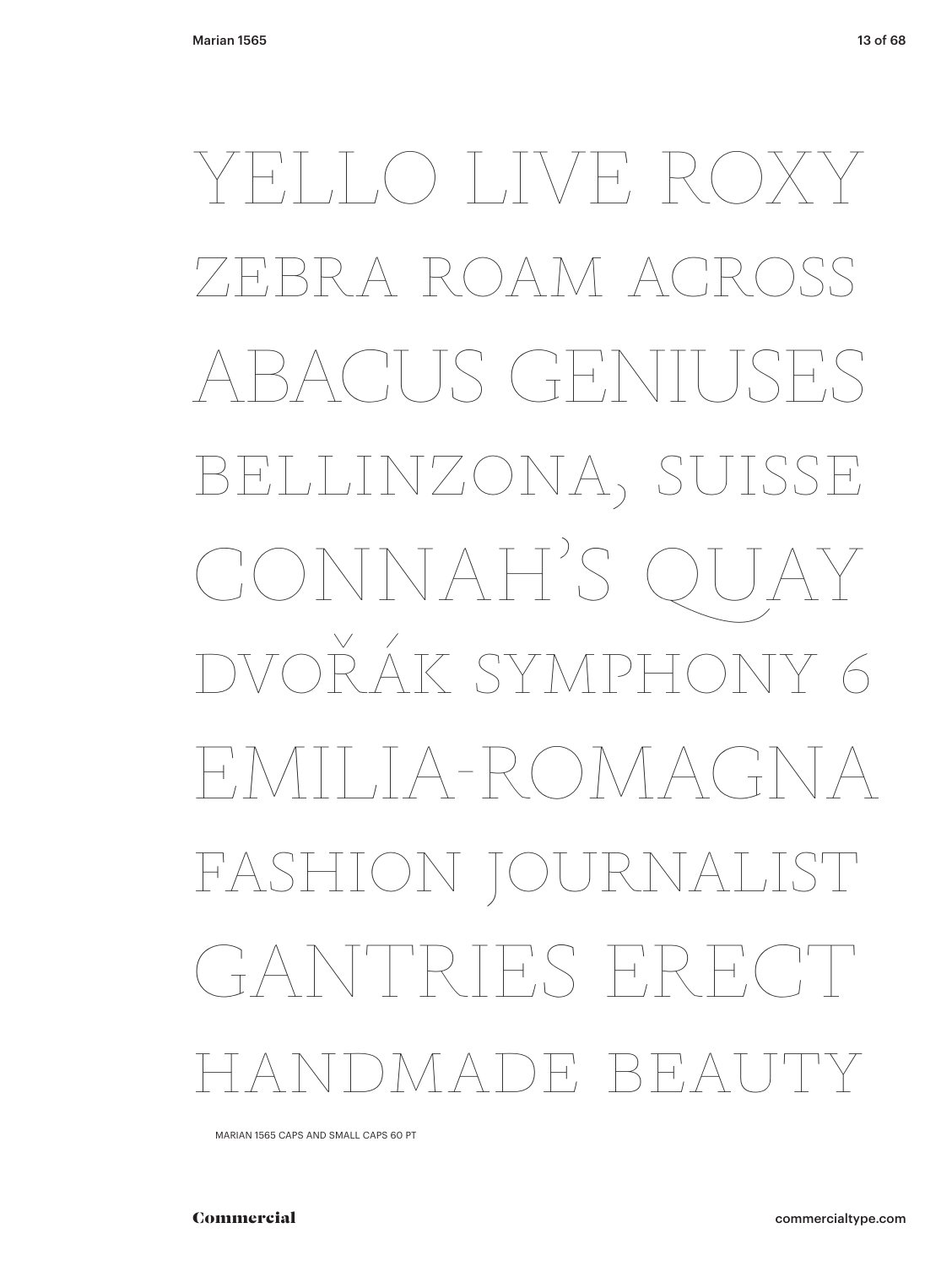Iwasa Matabei 1578–1650 Foinery skills gain worth Knuckleheads cost match Leeuwarden in Friesland Marinha Grande, 29,1 Non disponibile nei negozi Oak tree planted in 156 Penmaenmawr Quarries uacked actor addiction inestones originated in

MARIAN 1565 ITALIC 60 PT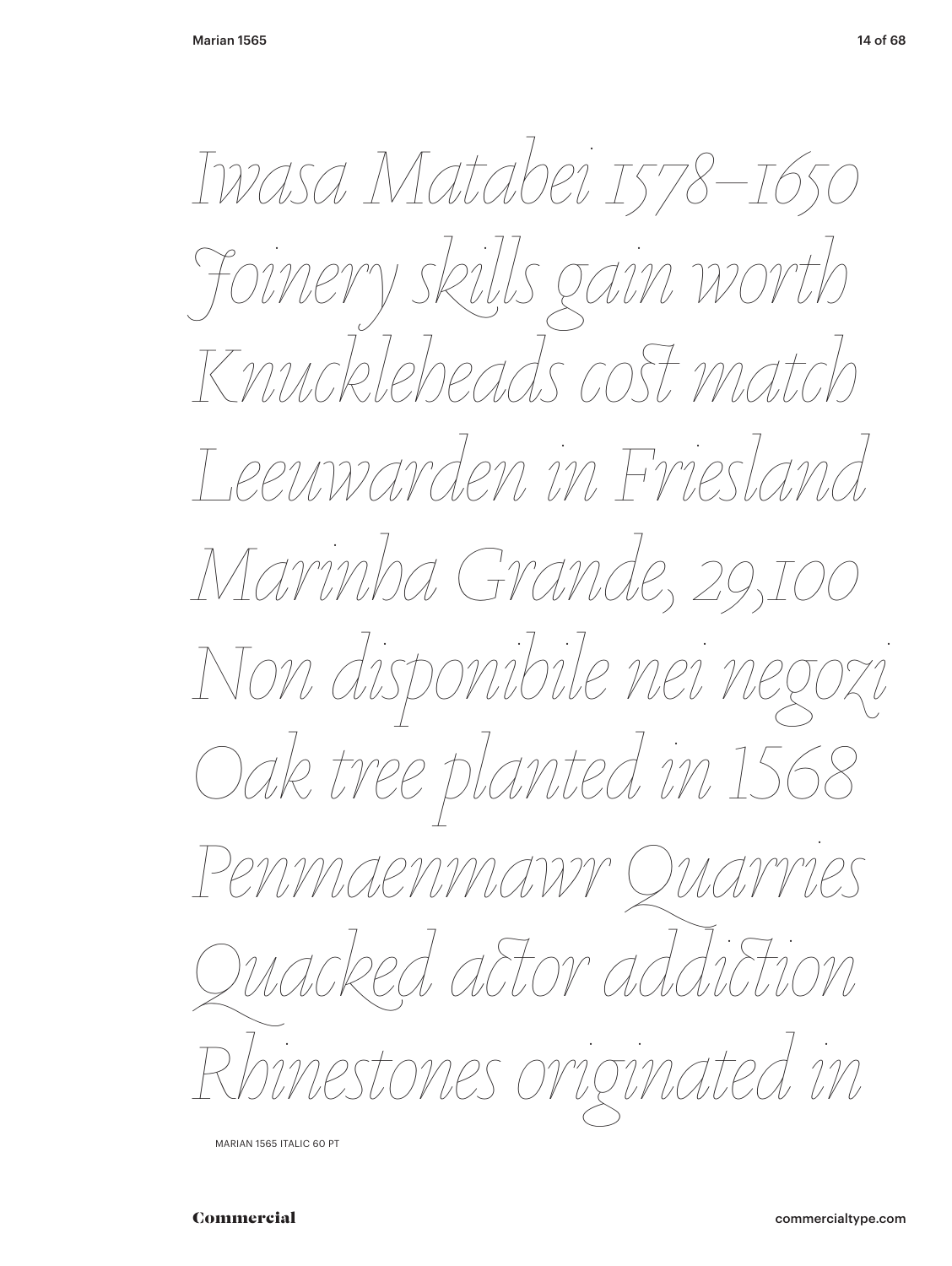*SCHWÄBISCH HALL TRANSPORTATION UNDERGRADUATE VELKÁ BUKOVINA WANDERING STAR XB-15 AUTOMATIC YODELLING SWISS ZITHER & HARPIST AIX-EN-PROVENCE BIZET (5.10.38–3.6.75)*

MARIAN 1565 ITALIC 60 PT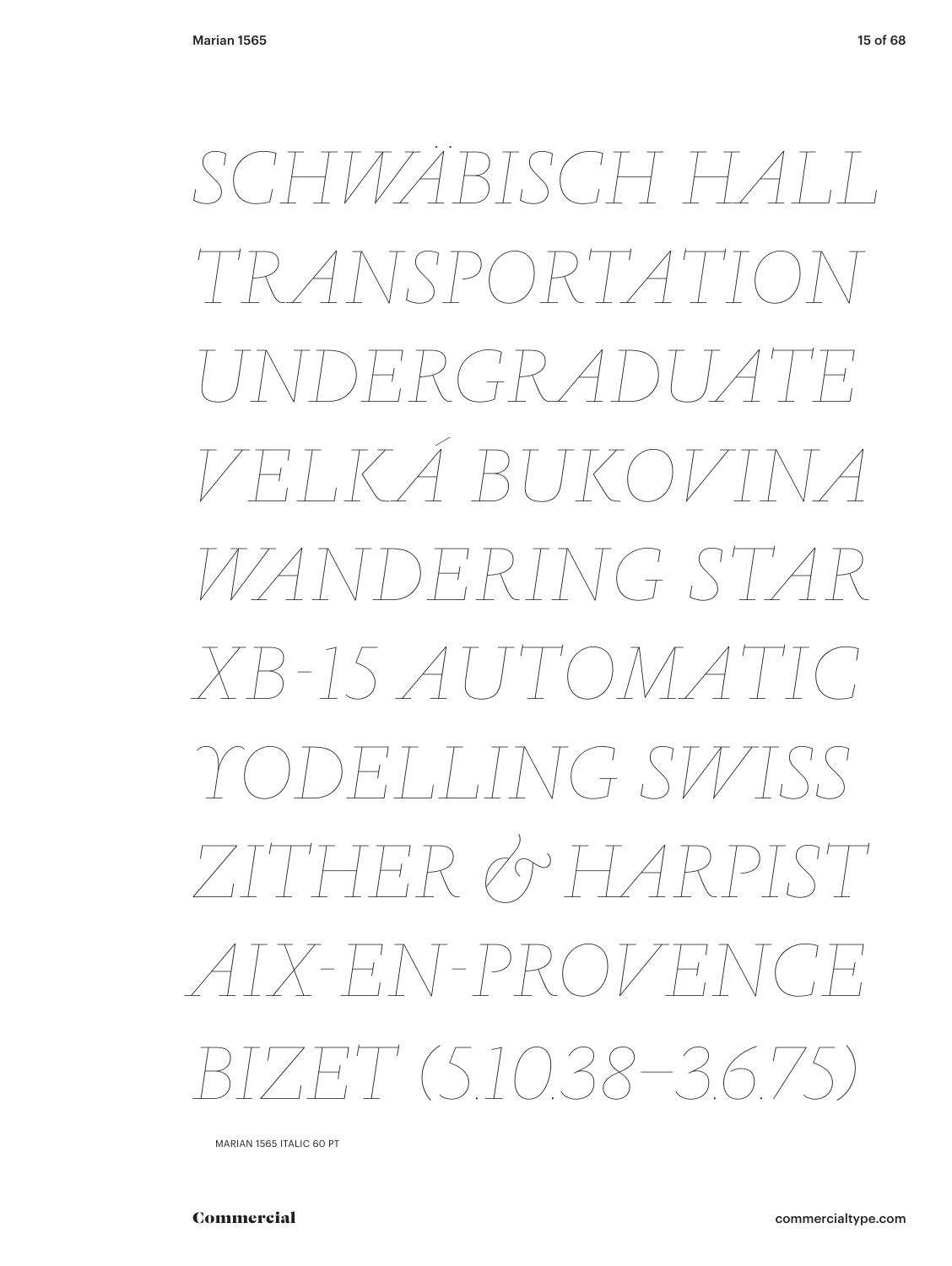ROMAN & ITALIC

ALL CAPS

default figures

# **DEACTIVATED OPENTYPE FEATURES**  $\overline{\text{lips}}'$ & 24.65? PROPORTIONAL OLDSTYLE 374 €409 \$28s PROPORTIONAL LINING \$2.85  $4\in 400$ PREBUILT FRACTIONS  $/453/8$ 3  $\overline{\mathcal{L}}$  $\mathbb{I}$  $29345/64$ ARBITRARY FRACTIONS  $2I3$ DISCRETIONARY LIGATURES Questionable VItV **LANGUAGE EFATURE** Insuși conștiință Română (Romanian) s accent

# 'CHIPS' & 24.65? £2374 €409 \$285 74 €409. -\$285  $2\frac{1}{2}3\frac{1}{3}4\frac{1}{4}5\frac{3}{8}$  $I^{13}/72$   $2^{13}/29$   $3^{45}/64$ Activity Questionable Insuși conștiință

**OPENTYPE FEATURES**<br>ROMAN ONLY

SMALL CAPS

ct st ligatures

ALL SMALL CAPS

SWASH ct st ligatures

STYLISTIC SET 1 short Q

# **OPENTYPE FEATURES**<br>ITALIC ONLY

SWASH k, ct st ligatures, with contextual<br>rules prevent collisions.

DISCRETIONARY LIGATURES<br>ct fr ffr is ij II st us ligatures

STYLISTIC SET 1 alternate J Y and related

STYLISTIC ALTERNATES alternate J Y and related<br>(Illustrator and Photoshop)

# **DEACTIVATED**

& 23.875 875. nsi  $-2$ VITV )uestion <u>'S</u> OUILTS

# **DEACTIVATED**

Baker action rakes offkit Thespis acts basted frills Fessica Tellow Tak Fazz Fessica Yellow Yak

# **ACTIVATED**

**ACTIVATED** 

'CHIPS' & 3,875.79? 'GHIPS' & 387579? Duestion **IVITV** IS. QUILTS

# **ACTIVATED**

Baker action rakes offkit Thespis acts basted frills Jazz Jessica Yellow Yak Jazz Jessica Yellow Yak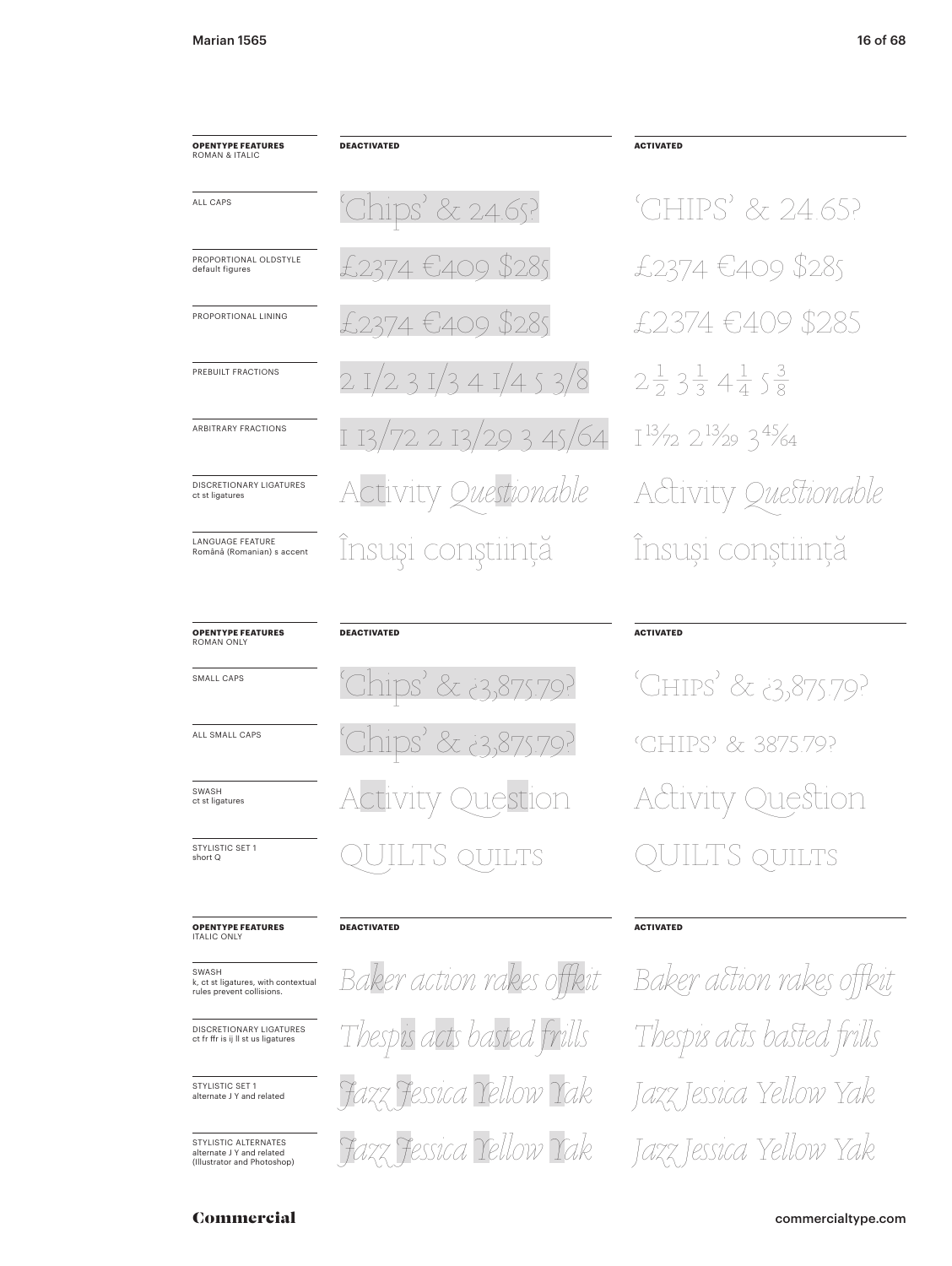*Marian* 1571

Granjon's fourth style marked another change to what has been described as the Baroque. Cut originally for Plantin, the *Ascendonica Romaine* and *Cursive* are perfectly matched for one another. Angular and sharp, they show a master at his peak.

#### **PUBLISHED** 2012

**DESIGNED BY** PAUL BARNES

**2 STYLES** ROMAN & ITALIC

# **FEATURES**

STYLISTIC ALTERNATES TERMINAL SWASH LOWERCASE CHARACTERS DISCRETIONARY LIGATURES HISTORICAL LONG S SMALL CAPITALS IN ROMAN PROPORTIONAL LINING FIGURES PROPORTIONAL OLDSTYLE FIGURES FRACTIONS (PREBUILT AND ARBITRARY)

Like much of Granjon's material, the original punches and matrices survive at the Plantin Moretus museum in Antwerp. It was here that new type was cast during the 1950s, and would eventually become the model for Matthew Carter's Galliard (1978).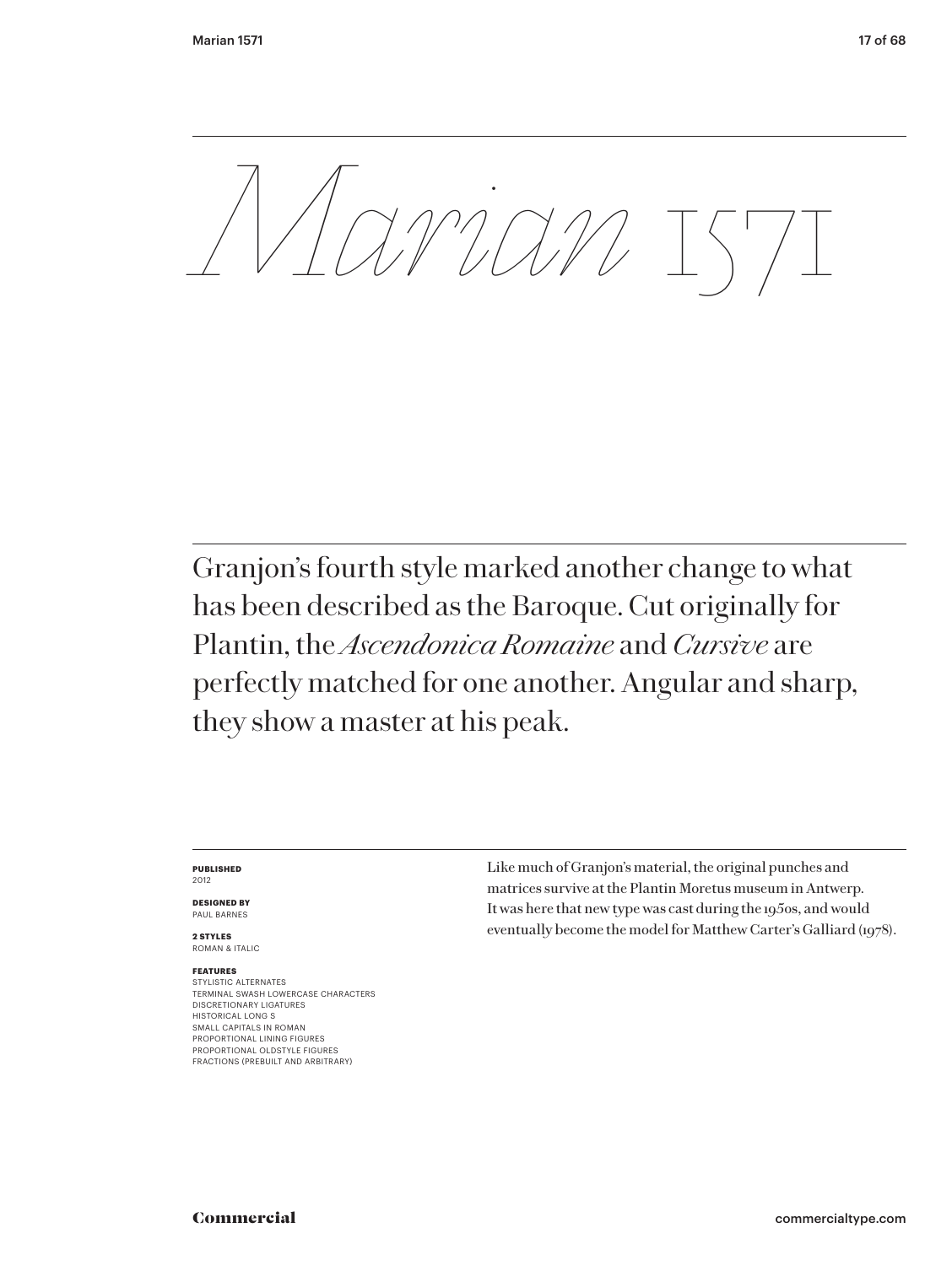Cselekvőképtelenség ls give Drama award Hefric Stair instal Huturistic super ca nana banana Heyrnartæki við ational whal urnals dated 1936–7 Kingfishers fly It gar nent

MARIAN 1571 60 PT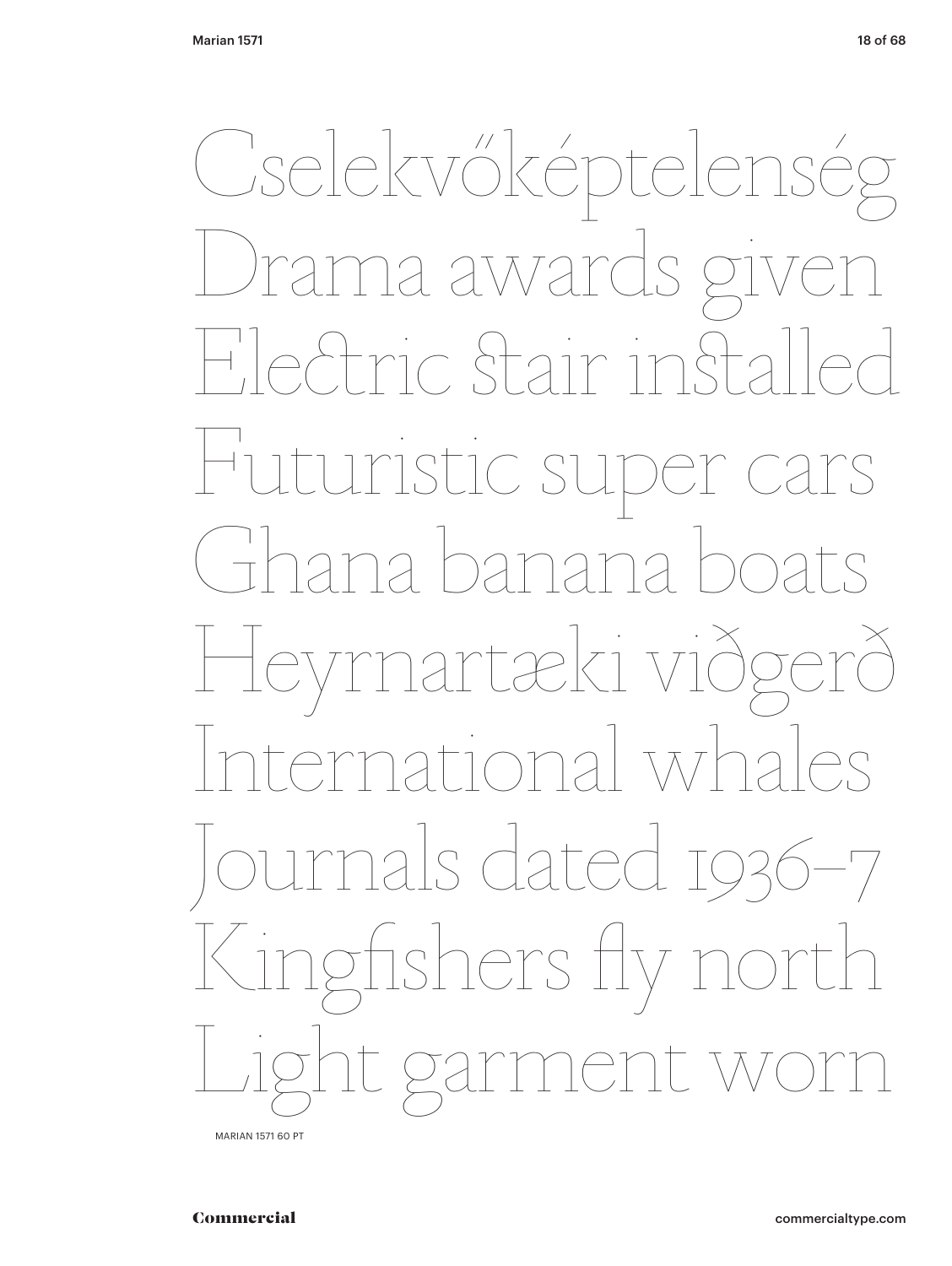) RADNOR E FERRE QUADROXIDES ROASTED VEGETABLE SAGAMIHARA AT, SAVINGS €34 HRHHAVH VILLENEUVE D'ASCQ WINTERTIME XEROGRAPHIC PRINTS

MARIAN 1571 CAPS AND SMALL CAPS 60 PT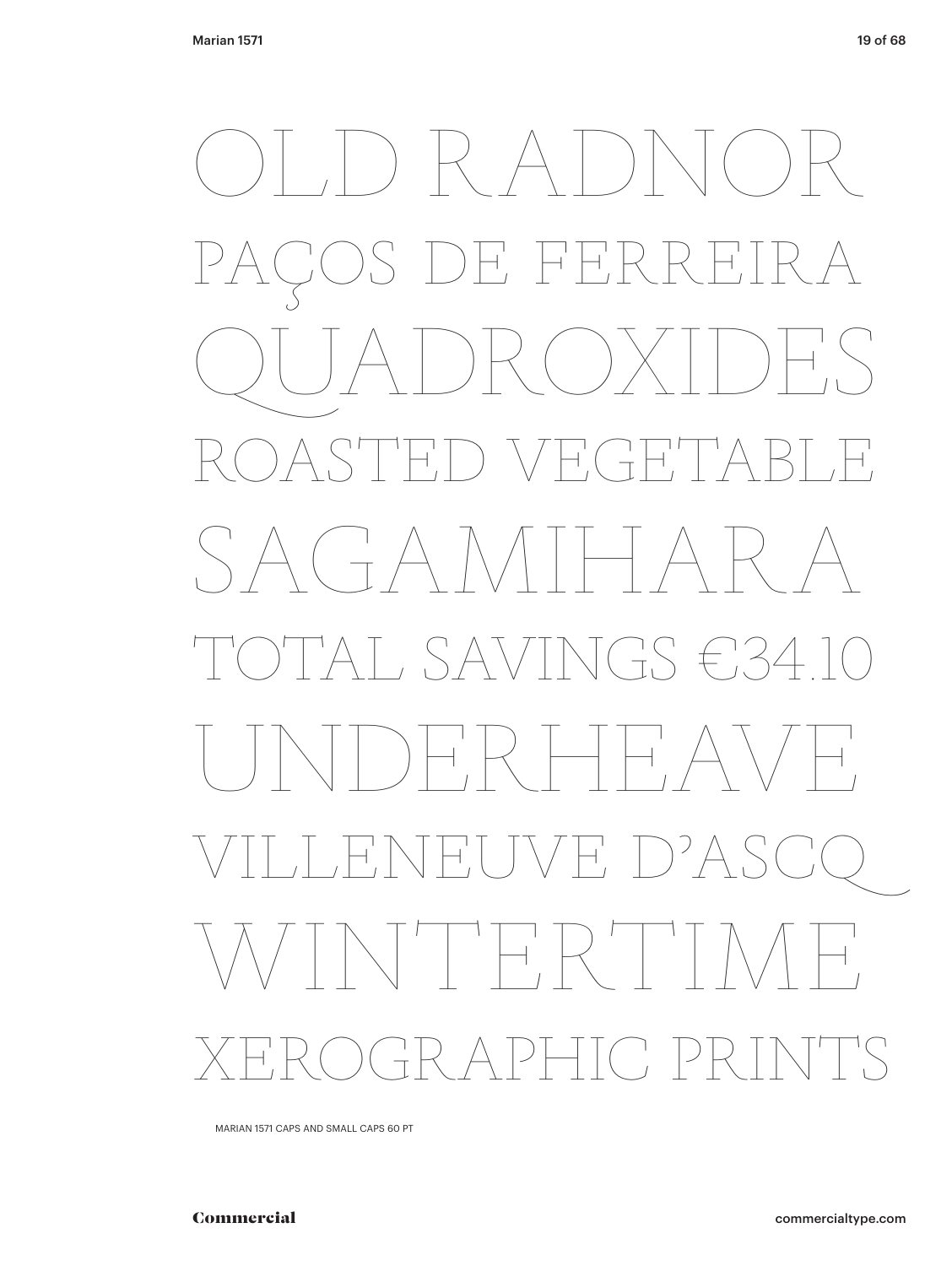Lowstone Nation  $\angle \ell$  $\overline{\mathcal{C}}$  $\begin{array}{c}\n7 \\
\hline\n\end{array}$  $\begin{array}{c} -1 \\ -1 \end{array}$  $\frac{1}{\sqrt{2}}$ LOTS  $\overline{\phantom{a}}$ k on La.  $\gamma$ den 1

MARIAN 1571 ITALIC 60 PT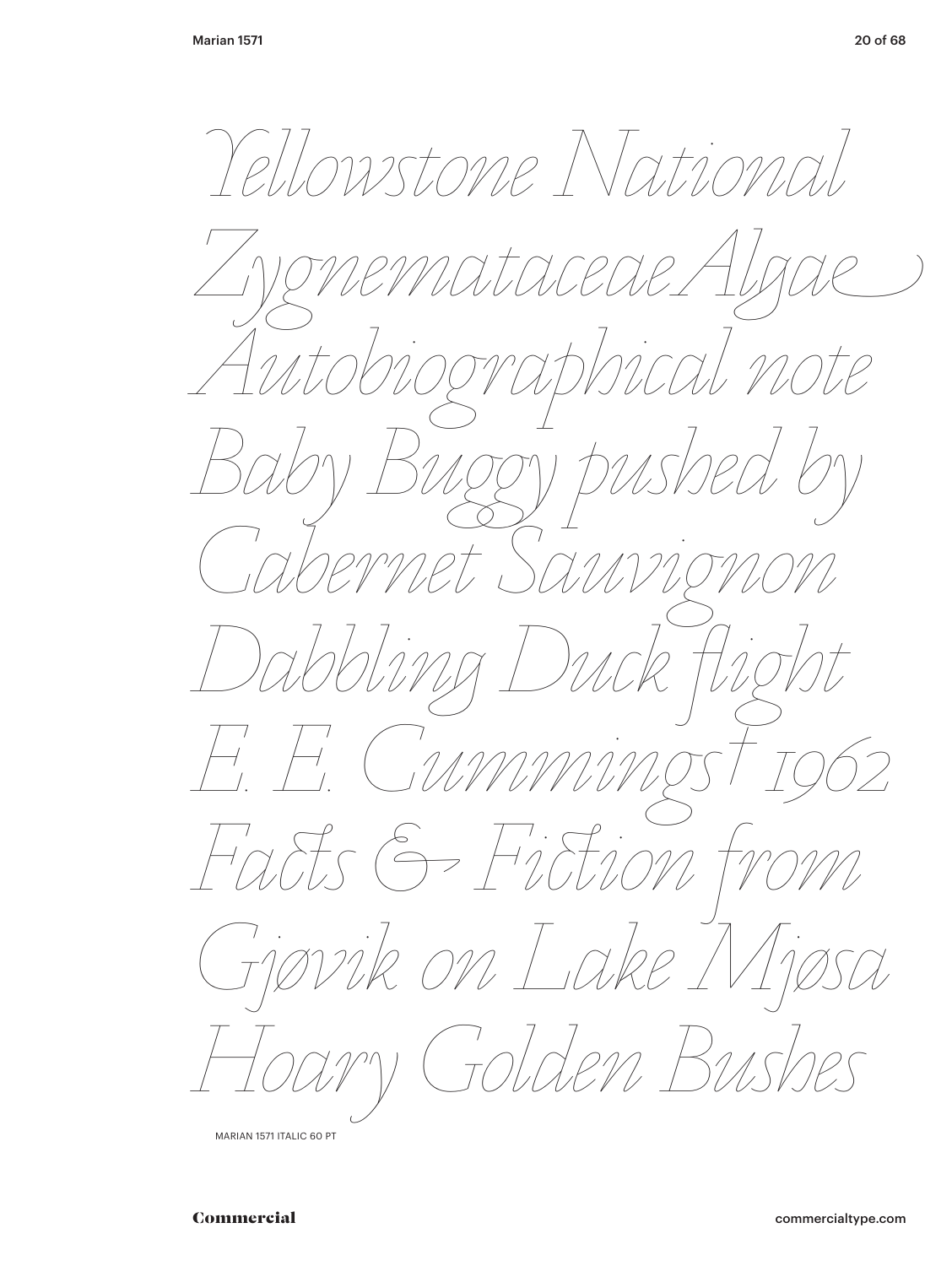

MARIAN 1571 ITALIC 60 PT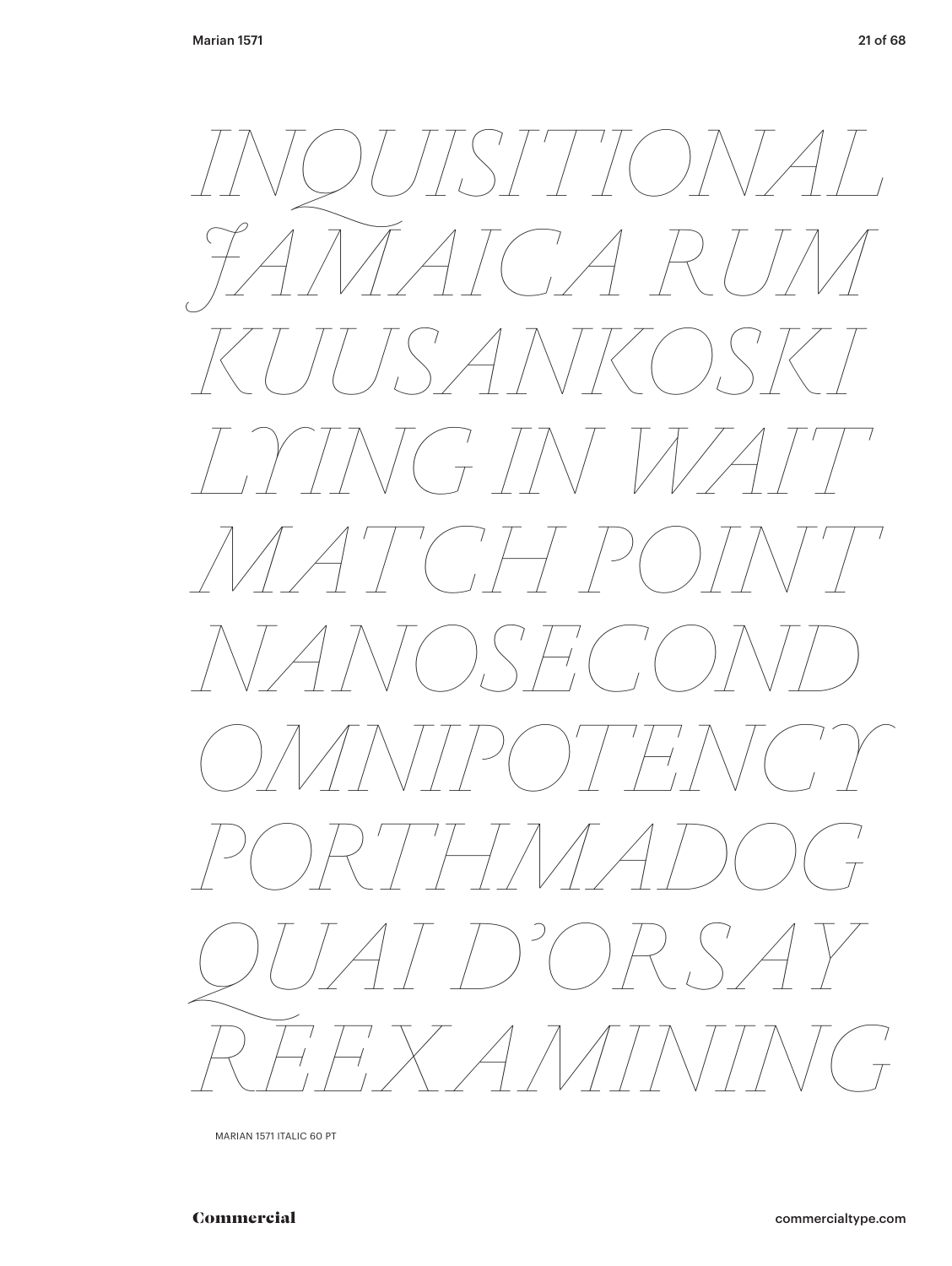# **OPENTYPE FEATURES**<br>ROMAN & ITALIC **DEACTIVATED** am' & 37.45? ALL CAPS PROPORTIONAL OLDSTYLE ¥ 2374 €'419 \$28s default figures 374 €4то \$28ѕ PROPORTIONAL LINING  $31/341/453/8$ PREBUILT FRACTIONS  $29345/64$ ARBITRARY FRACTIONS  $2.13$ DISCRETIONARY LIGATURES sten *1na* ct st ligatures Passing zists STYLISTIC SET 5 historical long s Insuși conștiință LANGUAGE FEATURE Română (Romanian) s accent

### **ACTIVATED**

DAM' & 37.45? ¥2374 €419 \$285 €419 \$285  $2\frac{1}{2}3\frac{1}{3}4\frac{1}{4}5\frac{3}{8}$  $1^{13}/72$   $2^{13}/29$   $3^{45}/64$ Hasten Inactivity Paffing Iallicilts Insuși conștiință

#### **OPENTYPE FEATURES** ROMAN ONLY

SMALL CAPS

ALL SMALL CAPS

STYLISTIC SET 1 short Q

STYLISTIC ALTERNATES<br>short Q (Illustrator and Photoshop)

### **DEACTIVATED**

![](_page_21_Figure_11.jpeg)

# **ACTIVATED**

'CHIPS' & 3,875.79? *CHIPS*' & 33,875.79? **OUILTS JILTS**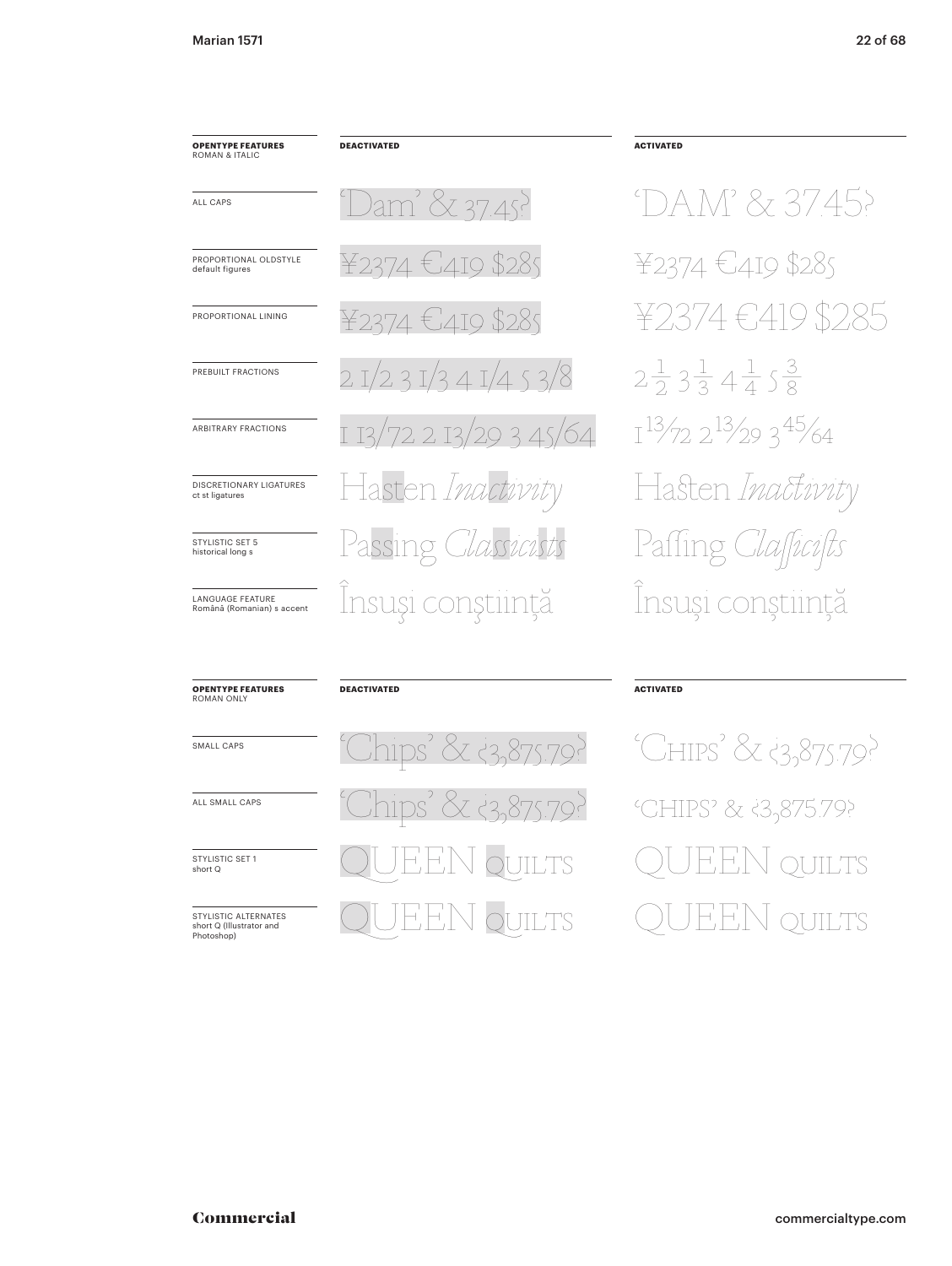| <b>OPENTYPE FEATURES</b><br><b>ITALIC ONLY</b>                             | <b>DEACTIVATED</b>                        | <b>ACTIVATED</b>       |
|----------------------------------------------------------------------------|-------------------------------------------|------------------------|
| SWASH<br>final e, ct sp st ligatures                                       | Inactive Clambake                         | Inactive Clambake      |
| <b>DISCRETIONARY LIGATURES</b><br>as ct fr is ij II st us ligatures        | Thespis Act Bust frill                    | Thespis Act Bust frill |
| <b>STYLISTIC SET 1</b><br>alternate Q Y                                    | Jazzed Yak Oueens                         | Jazzed Yak Queens      |
| STYLISTIC SET 2<br>alternate J g and related                               | Joking Arrangements                       | Foking Arrangements    |
| STYLISTIC SFT 3<br>alternate z                                             | Bizarre buzzing zeal Bizarre buzzing zeal |                        |
| STYLISTIC SFT 4<br>alternate swash e                                       | Seaside Clambake                          | Seaside Clambake       |
| STYLISTIC ALTERNATES<br>alternate J Q Y g z (Illustrator<br>and Photoshop) | Jazzy Yak Quagmire Fazzy Yak Quagmire     |                        |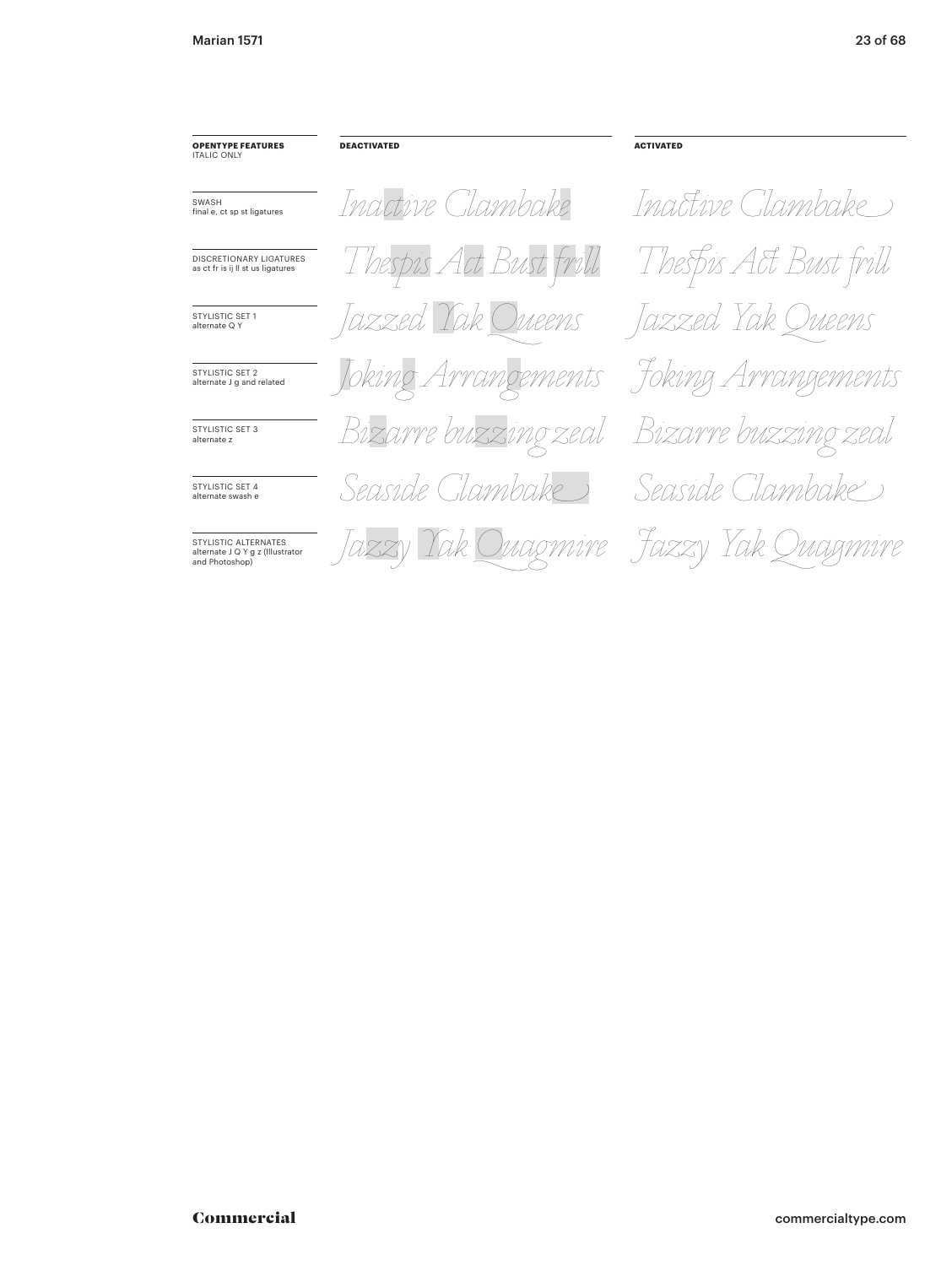*Marian* 1680

The generous width, ascenders and descenders of the high Renaissance typefaces gave way in the 17th century to a narrower and more compact design. With shorter ascenders and descenders in proportions the so called 'Dutch' style fitted closer to those of a blackletter design. The most famous of these were cut by Nicholas Kiš (1650- 1702); often misidentified as the work of Anton Janson.

#### **PUBLISHED** 2012

**DESIGNED BY** PAUL BARNES

**2 STYLES** ROMAN & ITALIC

# **FEATURES**

STYLISTIC ALTERNATES DISCRETIONARY LIGATURES HISTORICAL LONG S SMALL CAPITALS IN ROMAN PROPORTIONAL LINING FIGURES PROPORTIONAL OLDSTYLE FIGURES FRACTIONS (PREBUILT AND ARBITRARY) Kiš, a Hungarian by birth, learned his trade in Amsterdam from 1680 under the typefounder Dirck Voskens. He had originally ventured to Holland to have a Hungarian bible printed by the Elezevirs. His typefaces have a narrowness suitable for book printing where economy is required. His italics, whilst following the Granjon model, have a compactness and a sharpness in the tails. Later Kiš would return to his homeland, whilst depositing material in Leipzig. This then descended via the Ehrhardt foundry to the Stempel foundry in Frankfurt, where it gained much popularity in the 20th century as Janson. It was only in the 1950s that they were identified as the work of Kiš.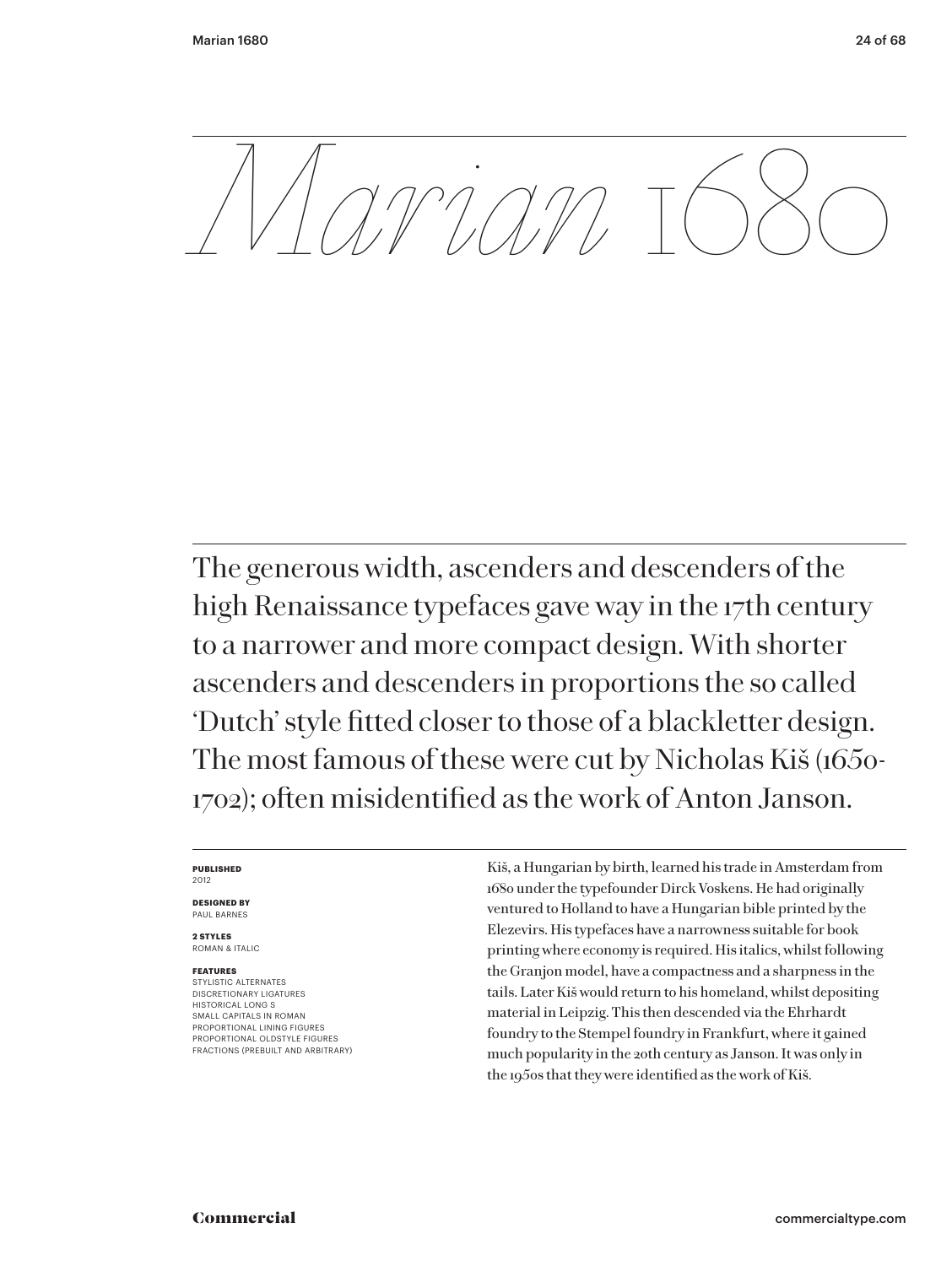![](_page_24_Picture_2.jpeg)

MARIAN 1680 60 PT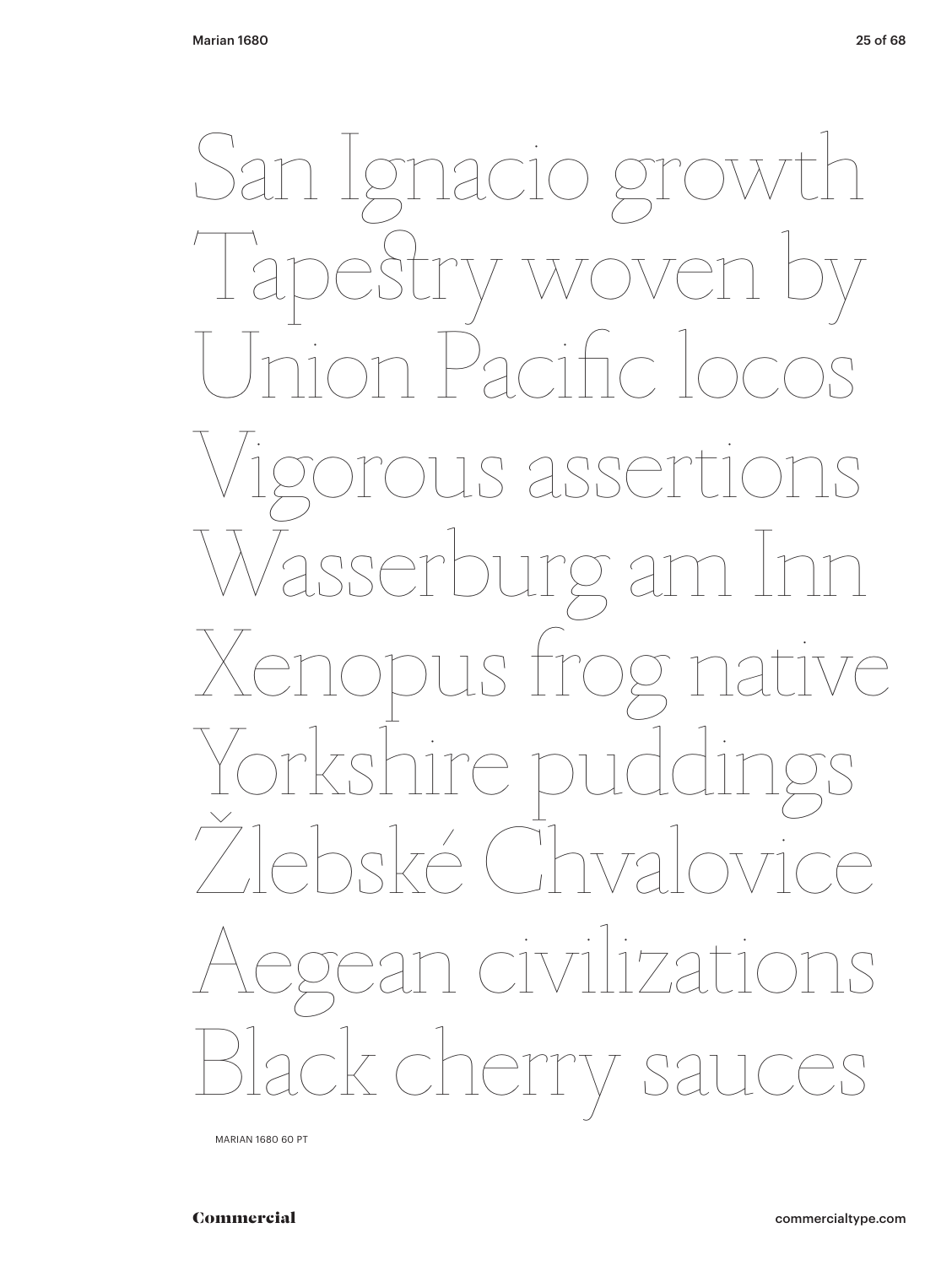COCHABAMBA DWARF DANDELION ENTERPRISING FASHIONABLE CLOTH  $(\begin{array}{c} \uparrow \\ \uparrow \end{array})$   $(\begin{array}{c} \uparrow \\ \uparrow \end{array})$   $(\begin{array}{c} \uparrow \\ \uparrow \end{array})$ HADRIAN'S WALL 122 INCORPORATE HSTADT (SAX RARAHIN LAVISH DECORATION

MARIAN 1680 CAPS AND SMALL CAPS 60 PT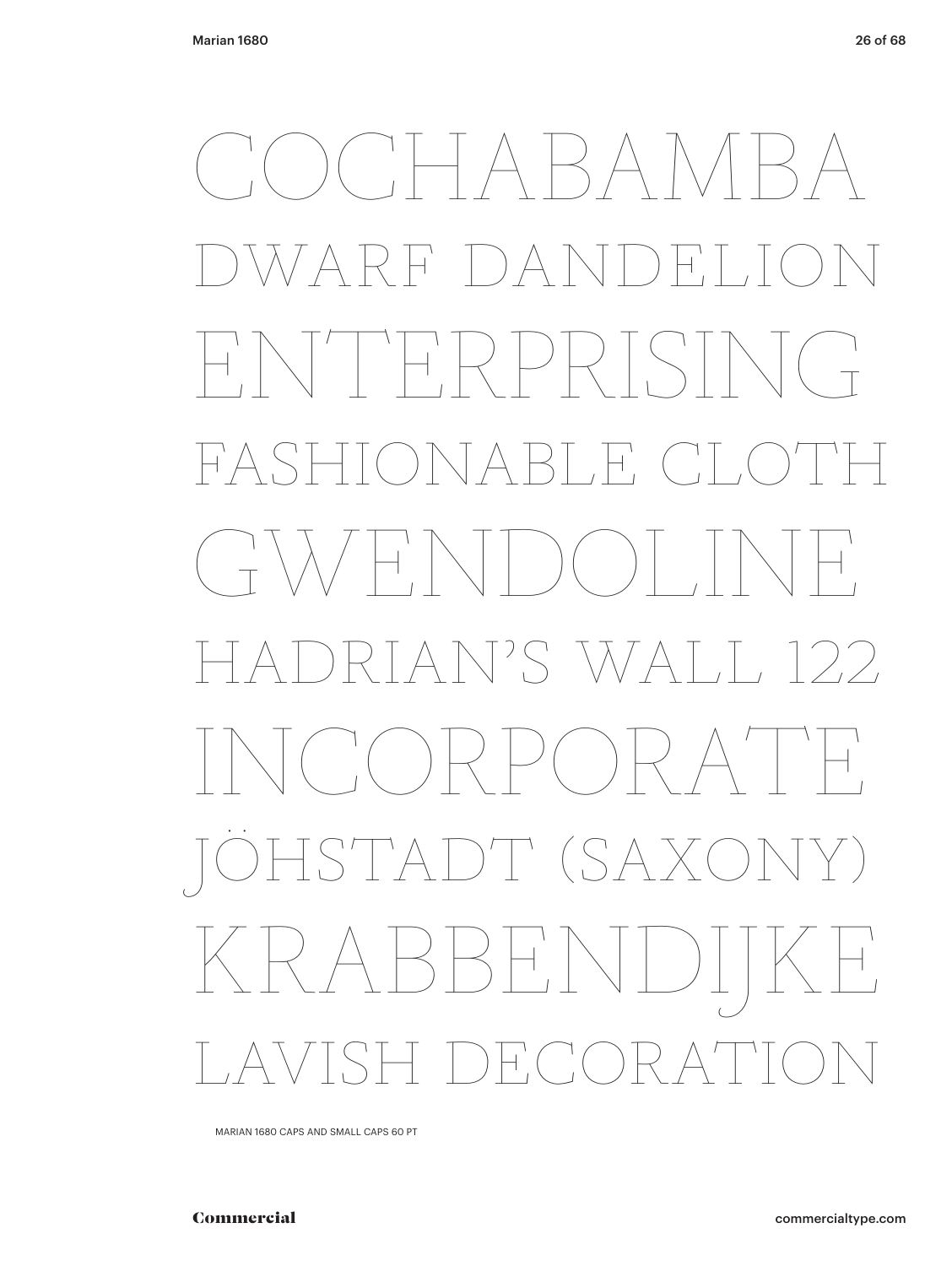*Motivational speaking Nashville country !ar Octopus predicts scores Pots of Gold located at Quartz watch display Reading support group Secure !orage facilties Town with over 13679 Upper Silver lake tour Vulgar display of form*

MARIAN 1680 ITALIC 60 PT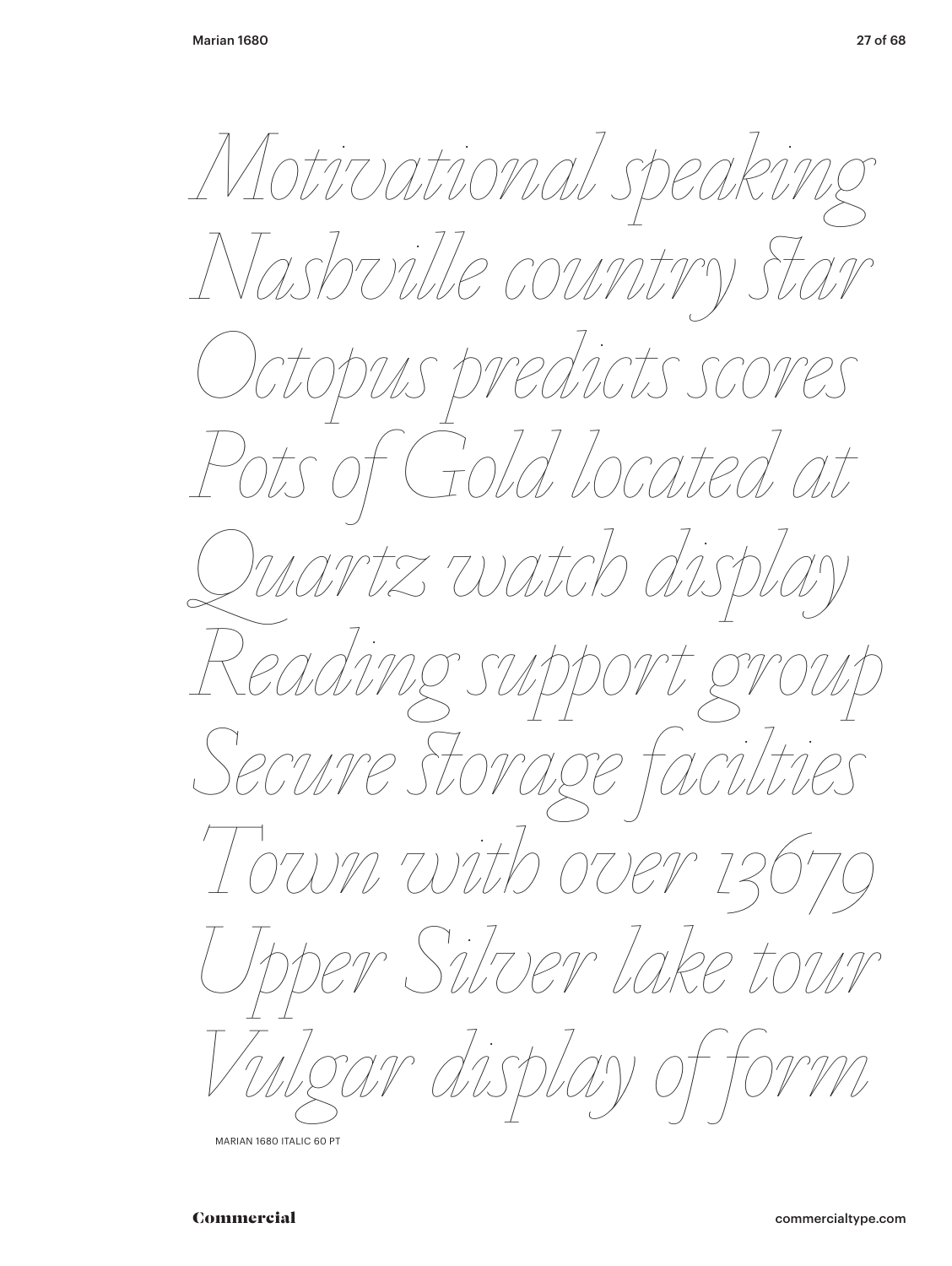![](_page_27_Picture_2.jpeg)

MARIAN 1680 ITALIC 60 PT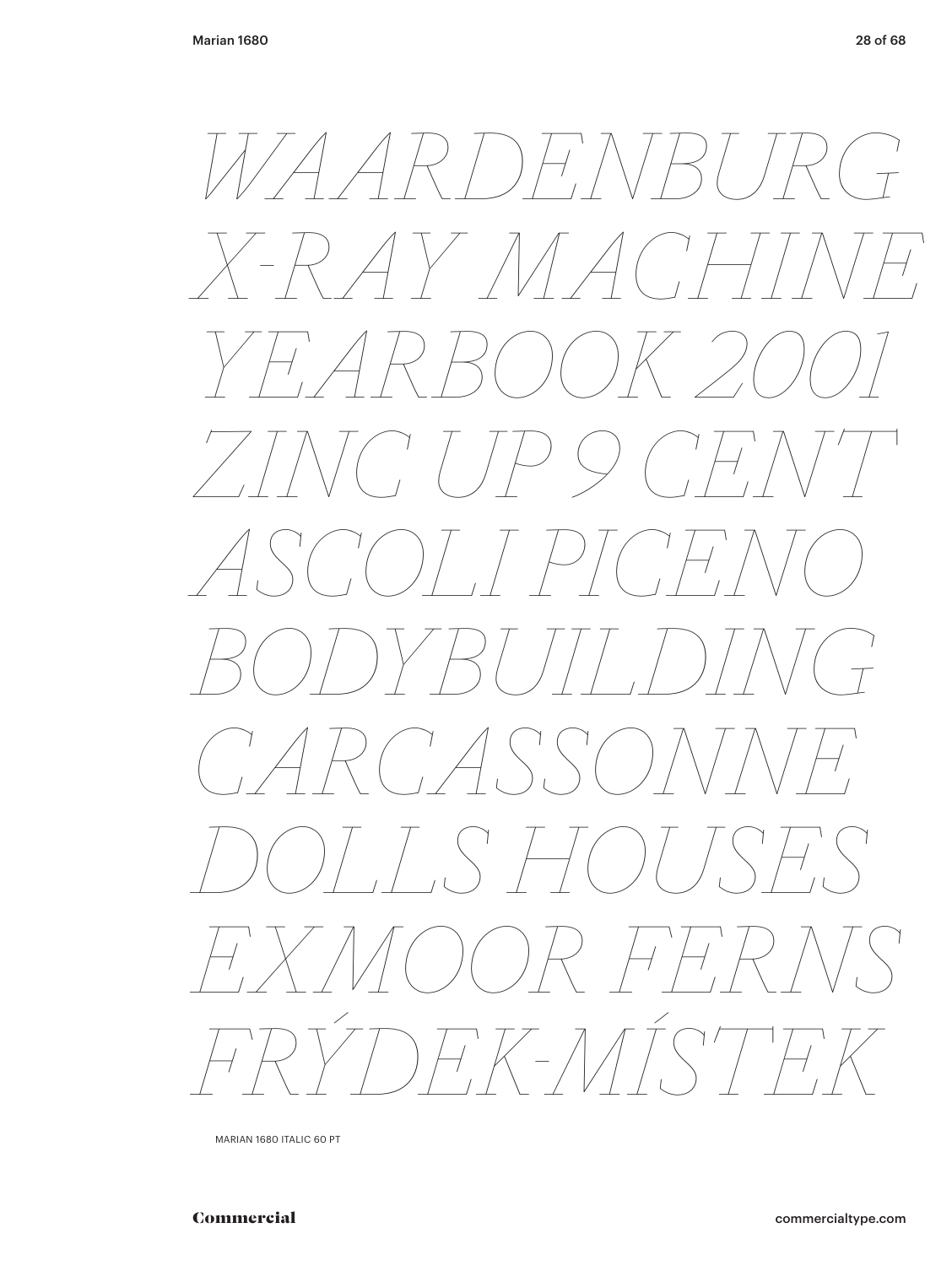#### **OPENTYPE FEATURES** ROMAN & ITALIC

PROPORTIONAL OLDSTYLE default figures

PROPORTIONAL LINING

PREBUILT FRACTIONS

ARBITRARY FRACTIONS

DISCRETIONARY LIGATURES

ct st ligatures

STYLISTIC SET 5

historical long s

LANGUAGE FEATURE

Română (Romanian) s accent

ALL CAPS

**DEACTIVATED** 

37.45? ′8 45/64  $\mathbb{R}$ sten *Ina* Passi .<br>M  $\mathbb{D}^{\mathcal{O}}$ Insuși conștiință

# **ACTIVATED**

DAM' & 37.45? ¥2374 €419 \$285  $(419)$ \$285  $2\frac{1}{2}3\frac{1}{3}4\frac{1}{4}5\frac{3}{8}$  $1^{13}/72$   $2^{13}/29$   $3^{45}/64$ Hasten Inactivity Paffing Insuși conștiință

#### **OPENTYPE FEATURES ROMAN ONL'**

SMALL CAPS

ALL SMALL CAPS

STYLISTIC SET 1  $\tilde{\circ}$ 

STYLISTIC ALTERNATES Q (Illustrator and Photoshop)

# **DEACTIVATED**

**DEACTIVATED** 

![](_page_28_Figure_13.jpeg)

### **ACTIVATED**

'CHIPS' & 13,875.79? 'CHIPS' & i3,875.79? EEN OUILTS EEN OUILTS

#### **OPENTYPE FEATURES ITALIC ONLY**

STYLISTIC SET 1 J and related

STYLISTIC ALTERNATES J and related (Illustrator and<br>Photoshop)

![](_page_28_Picture_19.jpeg)

**ACTIVATED** 

lokes Tokes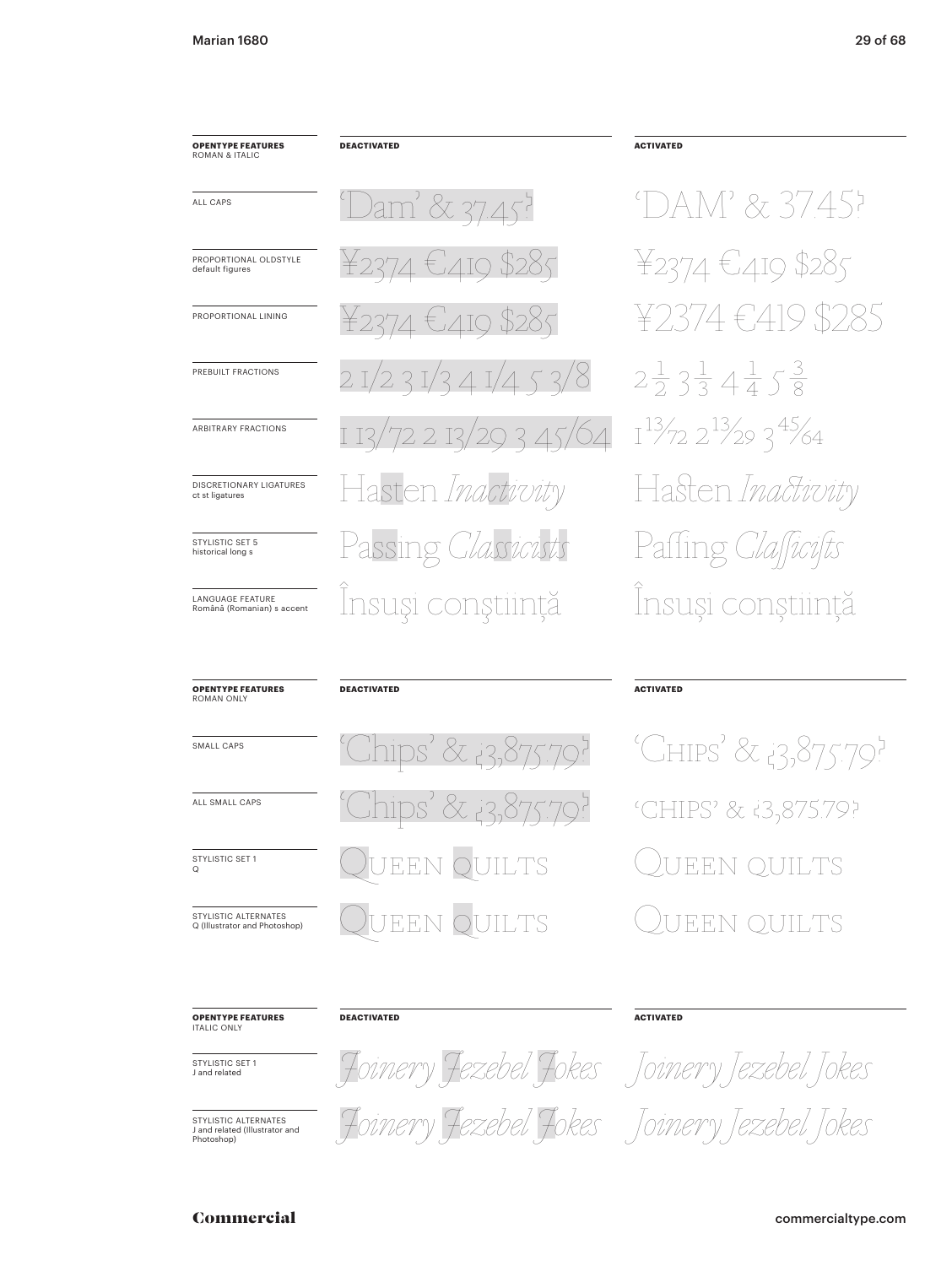*Marian* 1740

The Dutch taste continued to be the fashionable style in Northern Europe into the eighteenth century. In the work of Joan Michael Fleischman (1707-1768) we see a development from the earlier designs. Working for the main type foundries of Holland, his typefaces have a defined sharpness and angularity not seen in his contemporaries

#### **PUBLISHED** 2012

**DESIGNED BY** PAUL BARNES

**2 STYLES** ROMAN & ITALIC

# **FEATURES**

STYLISTIC ALTERNATES SWASH CAPITALS IN ITALIC DISCRETIONARY LIGATURES SMALL CAPITALS IN ROMAN PROPORTIONAL LINING FIGURES PROPORTIONAL OLDSTYLE FIGURES FRACTIONS (PREBUILT AND ARBITRARY) SUPERSCRIPT/SUBSCRIPT

Marian 1740 shows a typical Fleischman design; large in x height, narrow italic with a flourish in the details. The designs have been said to approach the modern style. During his lifetime the German punchcutter achieved great fame for his work for Wetstein and later Enschedé foundries, so much so that his portrait is proudly shown in the Enschedé specimen of 1768. However by the nineteenth and early twentieth century his typefaces had fallen out of fashion and were banded 'tasteless' and 'devoid of style' by Updike.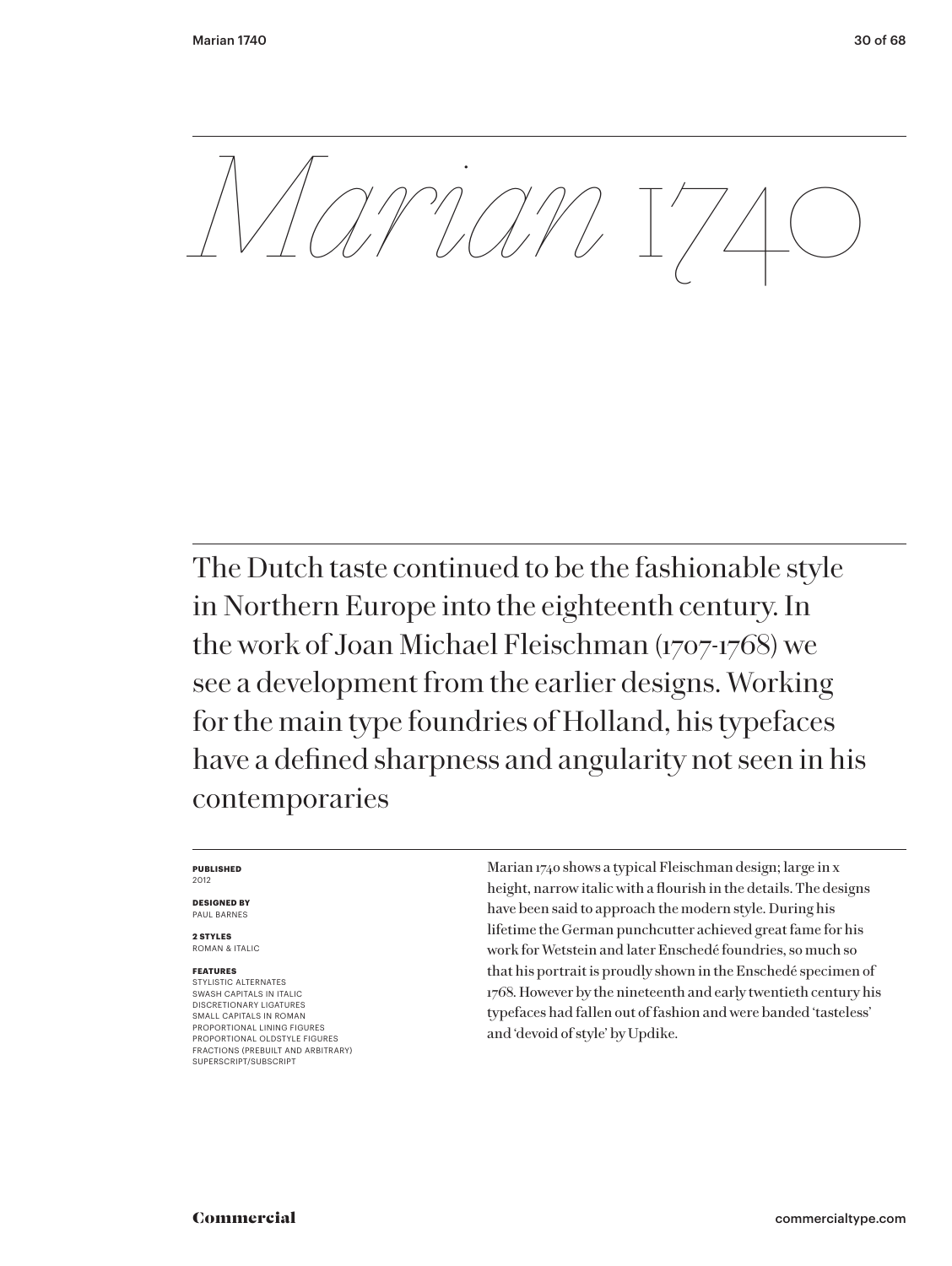$\bigcap_{i=1}^{n}$ OWO Itawe  $\bigcirc$  $\bigcap$  $\overline{r}$  $\subset$  $\overline{\mathcal{L}}$  $\bigcap$  $\big($  $\bigcirc$  $\bigcap$  $\bigwedge_{\mathcal{C}}$  $\sum$  $\zeta$  $\sum$  $\frac{1}{2}$  $\frac{1}{1}$  $\Box$  $\bigcap_{\mathcal{L}}$  $\sqrt{2}$ 

MARIAN 1740 60 PT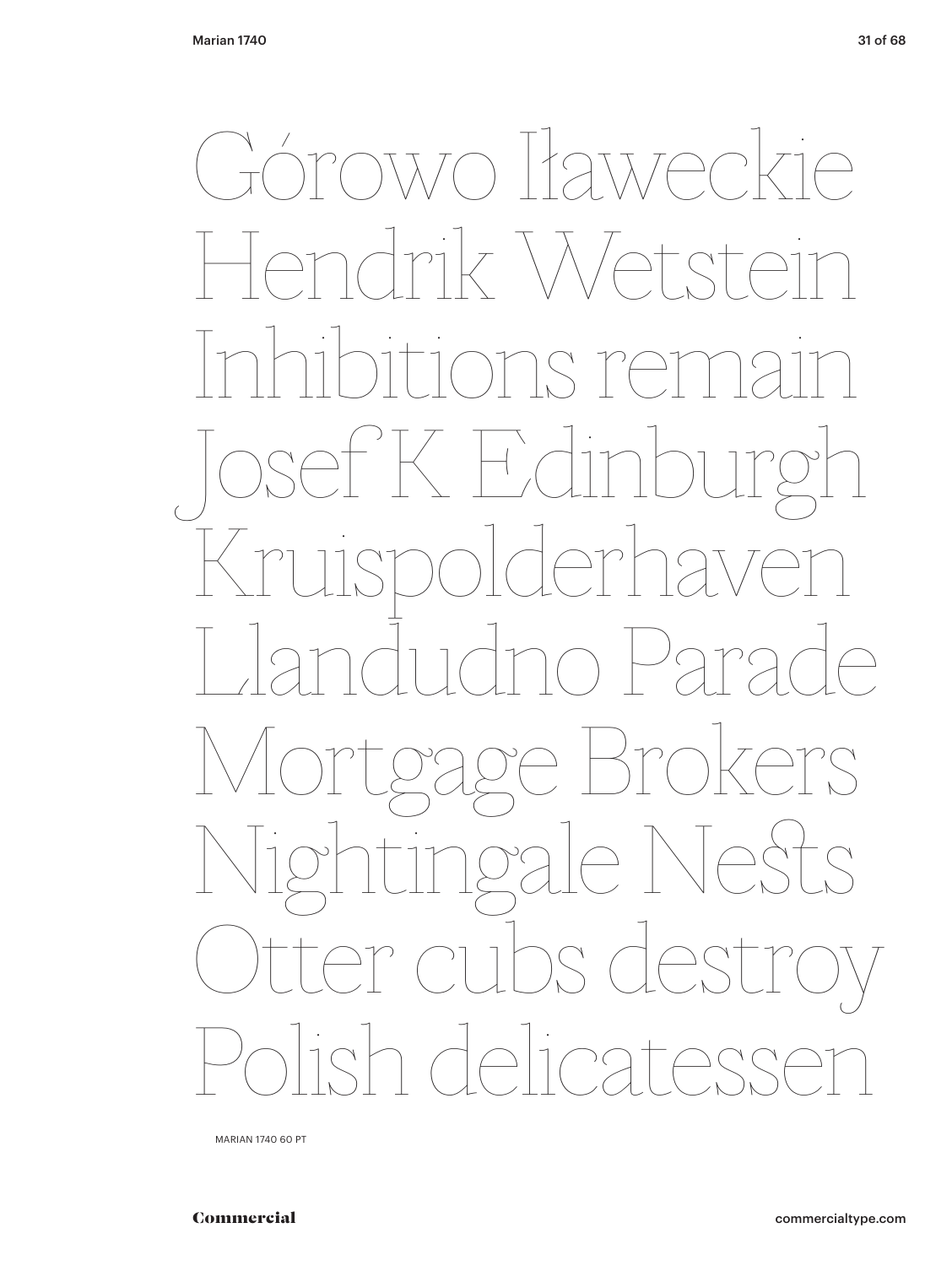QUEEN ANNE FLAYS PI SÖDERHAMN TUNGSTEN LIGHT UNITED BANK VEVERSKÁ BÍTÝŠKA  $A' \mid \vdash \vdash A \rhd \vdash$  $A\setminus C$  (  $A$ YARDMASTER 7.S 1-6 TR A

MARIAN 1740 CAPS AND SMALL CAPS 60 PT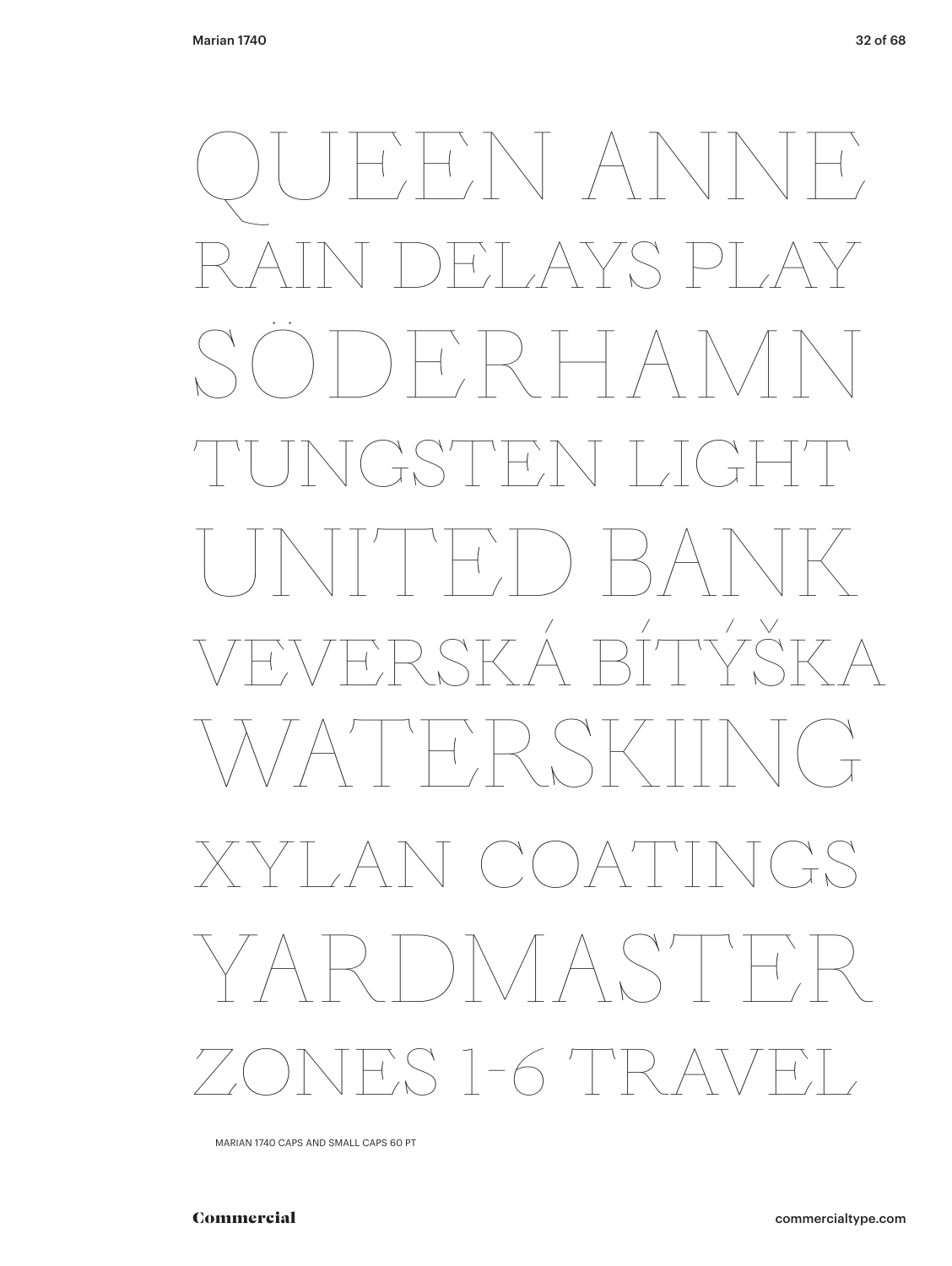$\mathcal{E}$ rem  $\sqrt{\frac{2}{\pi}}$  $\frac{1}{2}$  $\mathcal{X}$  $\frac{1}{2}$  $\bigcirc$  $\int$ J<br>S M IS A I  $\frac{1}{2}$ -<br>/( in HSSE Ć,  $\mathcal{U}$  $5\frac{1}{2}$  $\bigcirc$ 

MARIAN 1740 ITALIC 60 PT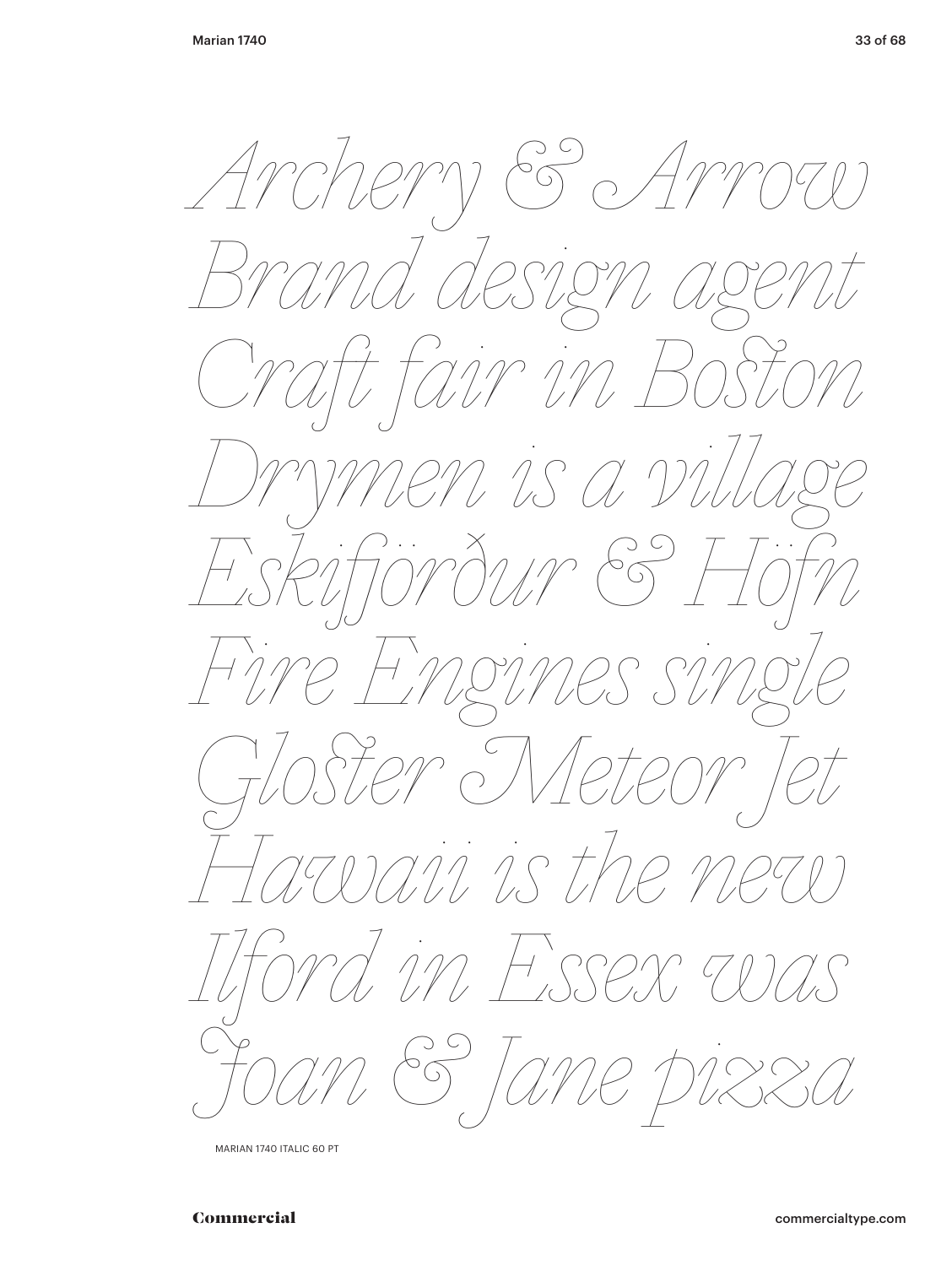![](_page_33_Picture_2.jpeg)

MARIAN 1740 ITALIC 60 PT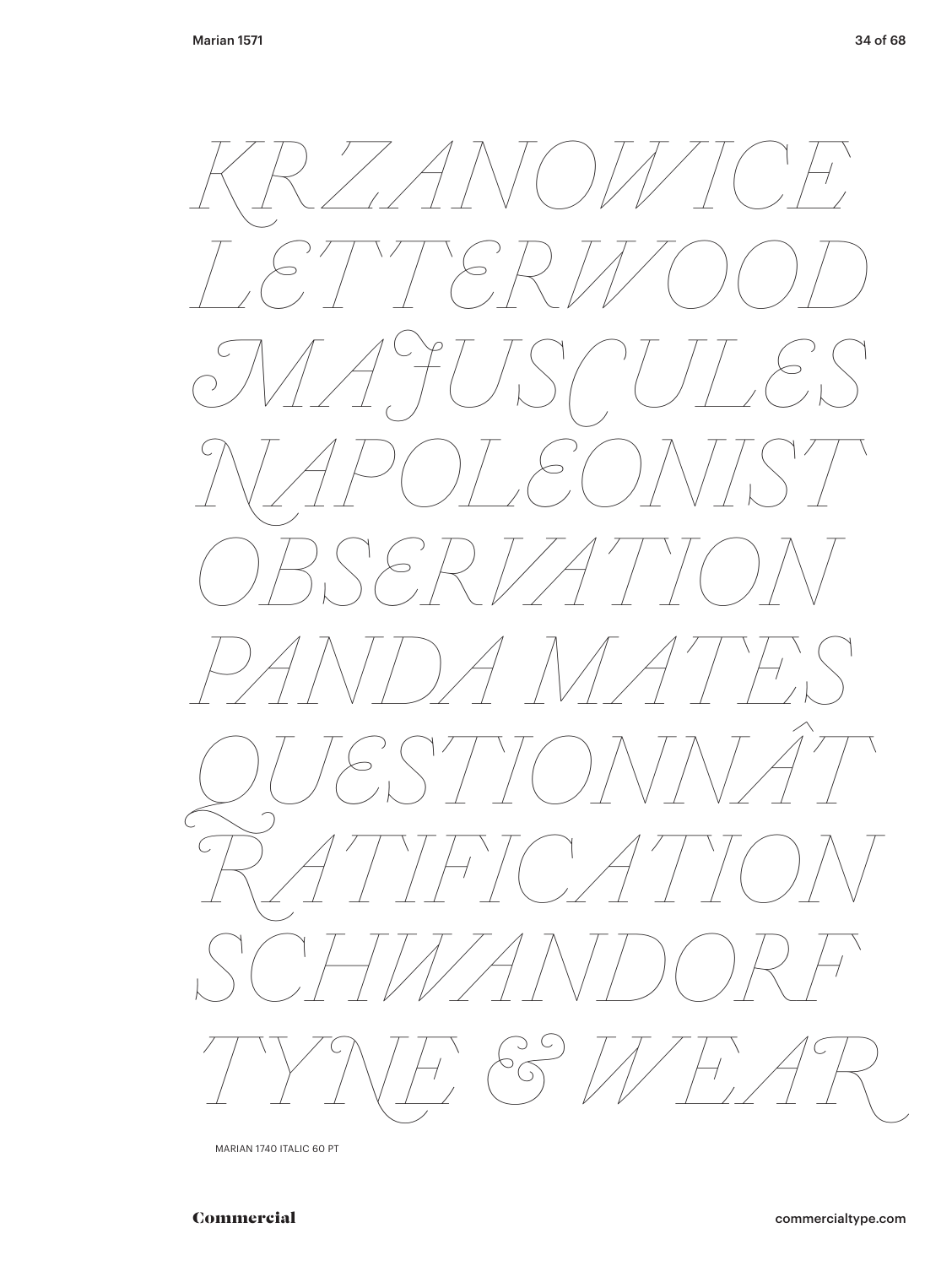| <b>OPENTYPE FEATURES</b><br><b>ROMAN &amp; ITALIC</b> | <b>DEACTIVATED</b>        | <b>ACTIVATED</b>                                   |
|-------------------------------------------------------|---------------------------|----------------------------------------------------|
| ALL CAPS                                              | <u>Dam' &amp; 237.45?</u> | °DAM' & 337.45?                                    |
| PROPORTIONAL OLDSTYLE<br>default figures              | ¥2374 €419 \$285          | ¥2374 €419 \$285                                   |
| PROPORTIONAL LINING                                   | ¥2374 €419 \$285          | ¥2374€419 \$285                                    |
| PREBUILT FRACTIONS                                    | 21/231/341/453/8          | $2\frac{1}{2}3\frac{1}{3}4\frac{1}{4}5\frac{3}{8}$ |
| ARBITRARY FRACTIONS                                   | 1 13/72 2 13/29 3 45/64   | $1^{13}/722^{13}/293^{45}/64$                      |
| DISCRETIONARY LIGATURES<br>ct st ligatures            | Hasten Inactivity         | Hasten <i>Inactivity</i>                           |
| <b>LANGUAGE FEATURE</b><br>Română (Romanian) s accent | Însuşi conştiință         | Însuși conștiință                                  |

| <b>OPENTYPE FEATURES</b><br>ROMAN ONLY                               | <b>DEACTIVATED</b>                                    | <b>ACTIVATED</b>                                         |
|----------------------------------------------------------------------|-------------------------------------------------------|----------------------------------------------------------|
| SMALL CAPS                                                           |                                                       | <u>"Chips" &amp; 23,875.79? "CHIPS" &amp; 23,875.79?</u> |
| ALL SMALL CAPS                                                       | <u> "Chips" &amp; 23,875.79?</u> "CHIPS" & 23,875.79? |                                                          |
| STYLISTIC SFT 1<br>I and related                                     | JEZEBEL JOKES JEZEBEL JOKES                           |                                                          |
| STYLISTIC ALTERNATES<br>J and related (Illustrator and<br>Photoshop) |                                                       | EL TOKES - JEZEBEL JOK                                   |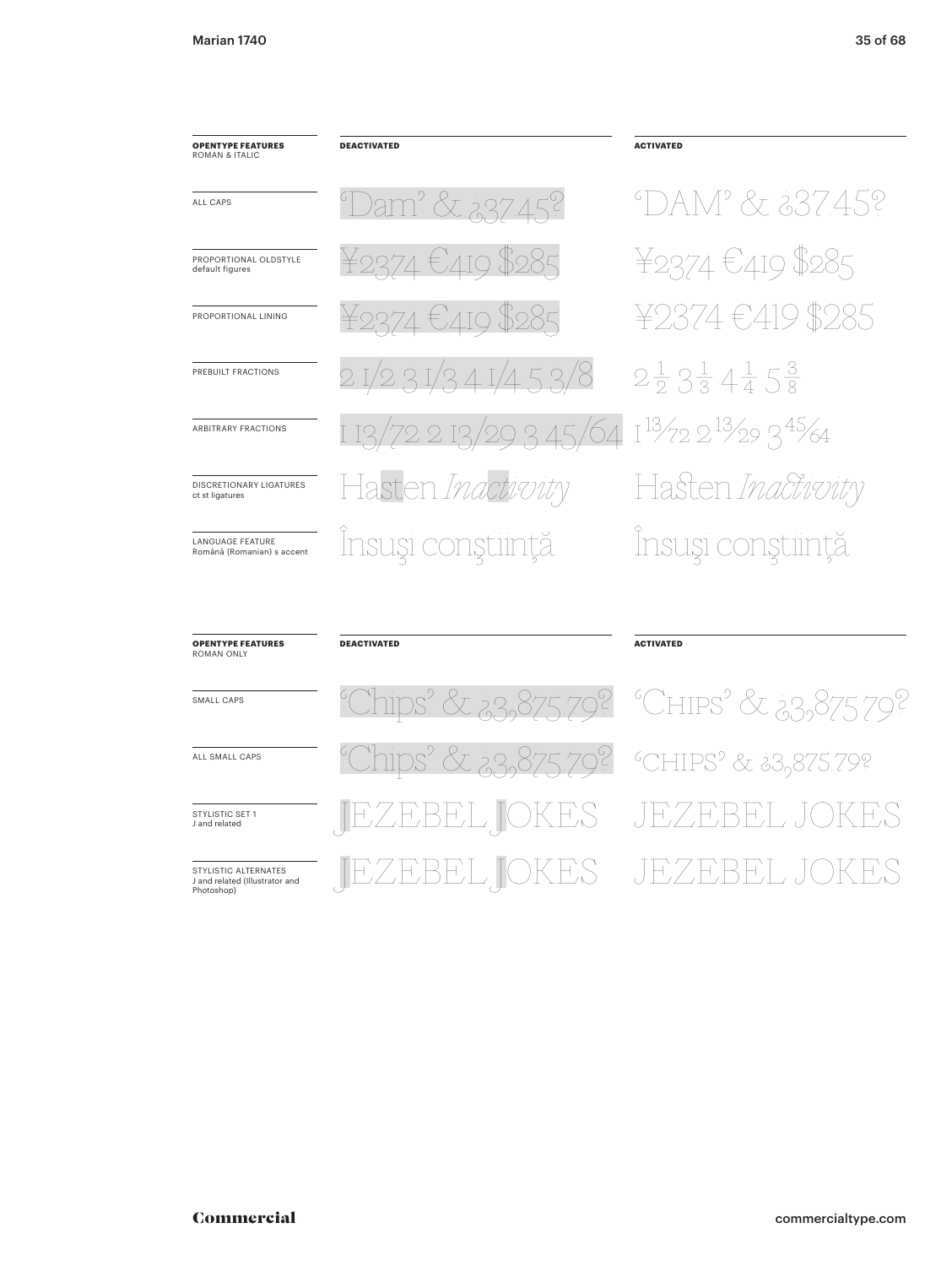#### **OPENTYPE FEATURES ITALIC ONLY**

**DEACTIVATED** 

SWASH<br>A Æ B C D E F G J K L M N P Q R<br>and related; ct st

STYLISTIC SET 1 alternate Y

STYLISTIC SET 2 alternate v w

STYLISTIC SET 3<br>alternate h

STYLISTIC SET 3 alternate h

ANTIQUE CAP New Gain Roosts Teoman Tachting Archival Throws hoice & heather Chives in Tarrow

 $AN$  $\left(\begin{matrix} 2 \\ 1 \end{matrix}\right)$ New Gain Roosts Yeoman Yachting Archival Throws Choice & heather Chives in Yarrow

**ACTIVATED**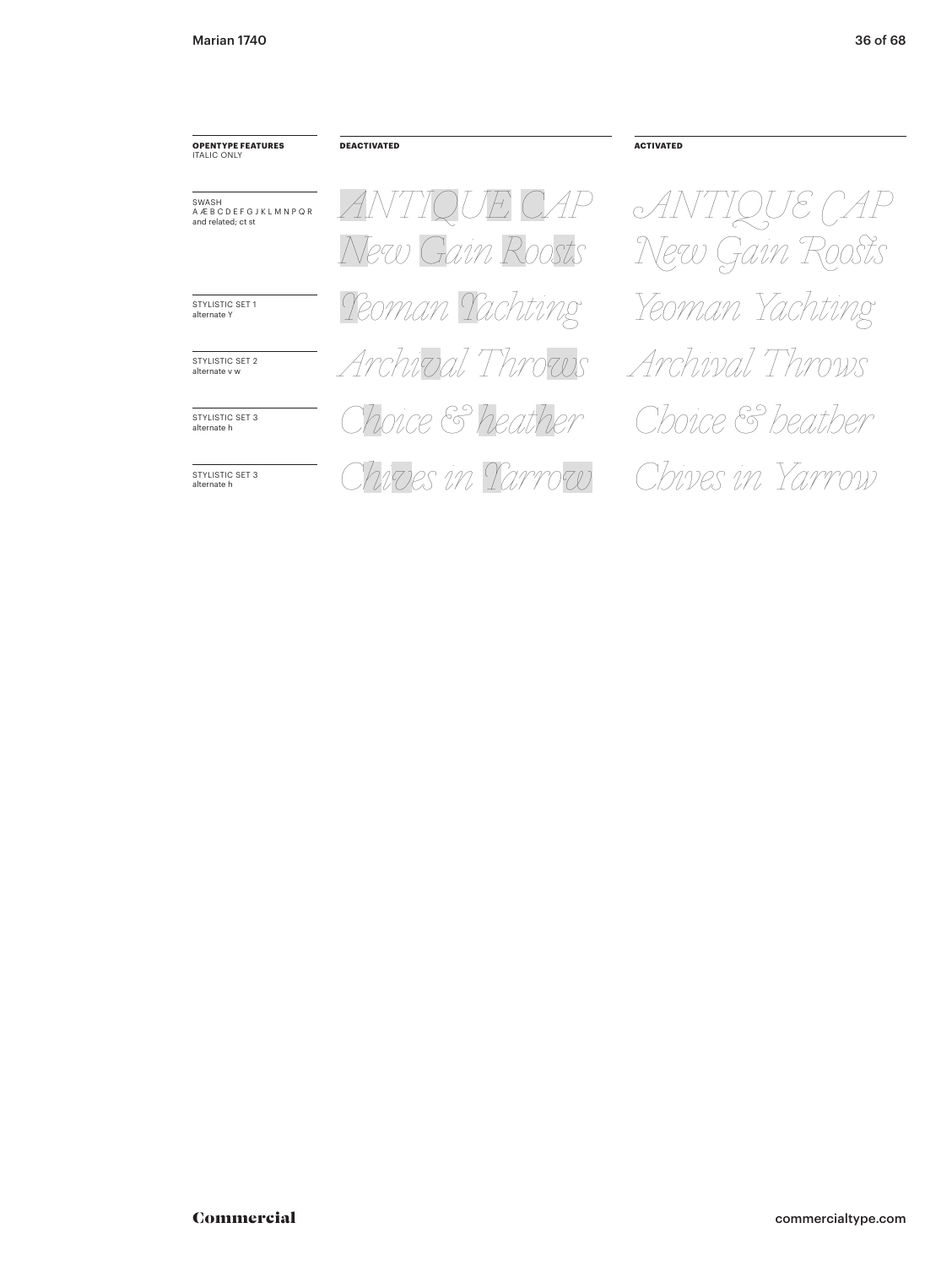*Marian* 1742

It was not until the late 17th c. that the dominance of the old style typefaces began to weaken. These are shown in the engraved letters instigated by the Académie des Sciences and the latter Roman du Roi cut by Grandjean. Fournier *le jéune* was influenced by these developments and those of the writing masters of his time. His typefaces became the height of sophistication during his lifetime.

#### **PUBLISHED** 2012

**DESIGNED BY** PAUL BARNES

**2 STYLES** ROMAN & ITALIC

### **FEATURES**

STYLISTIC ALTERNATES DISCRETIONARY LIGATURES HISTORICAL LONG S SMALL CAPITALS IN ROMAN PROPORTIONAL LINING FIGURES PROPORTIONAL OLDSTYLE FIGURES FRACTIONS (PREBUILT AND ARBITRARY) Pierre-Simon (or Simon-Pierre) Fournier (1712-1768) was the youngest of three sons born to a typefounder. His eldest brother Jean-Pierre (or Fournier *l'aîne*) owned one of the best-stocked foundries in France, which contained punches and matrices from Garamont, Granjon, Haultin and Guillaume I & Guillaume II Le Bé. Despite being over two hundred years old, many of these faces remained in fashion in France. Whilst the Roman du Roi shifted the fashion, they remained strictly for use for the Royal Printing House. Fournier le jeune began in his brother's foundry, before launching his own career as a typefoundry. His magnificient *Modéles des Caracteres de l'Imprimerie* (1742) shows the new style of letterform pioneered in the Roman du Roi, and the rationalisation of the old style form. Fournier's italic avoid what he considered the antiquated look of Granjon and are closer to the handwriting of the day. The fineness of the design and the legibility made them more popular than his romans.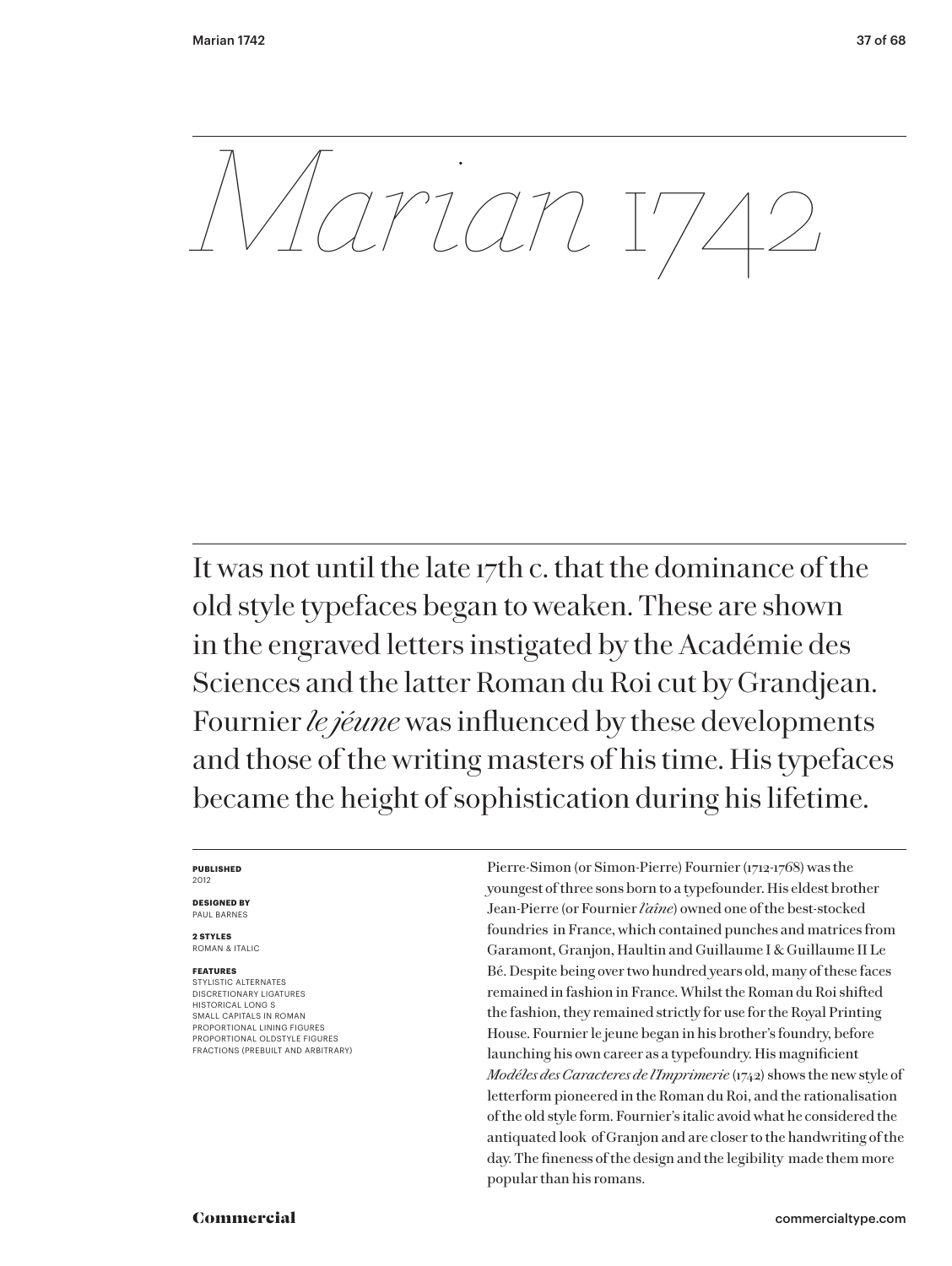Unacceptable move Vantage points from Wasserburg am Inn 7.12 state tax b  $\overline{V}$ av Związek chemiczny zek che.<br>Zodzi foi Bothersome pigeon CheSt of gem stones stard seeds

MARIAN 1742 60 PT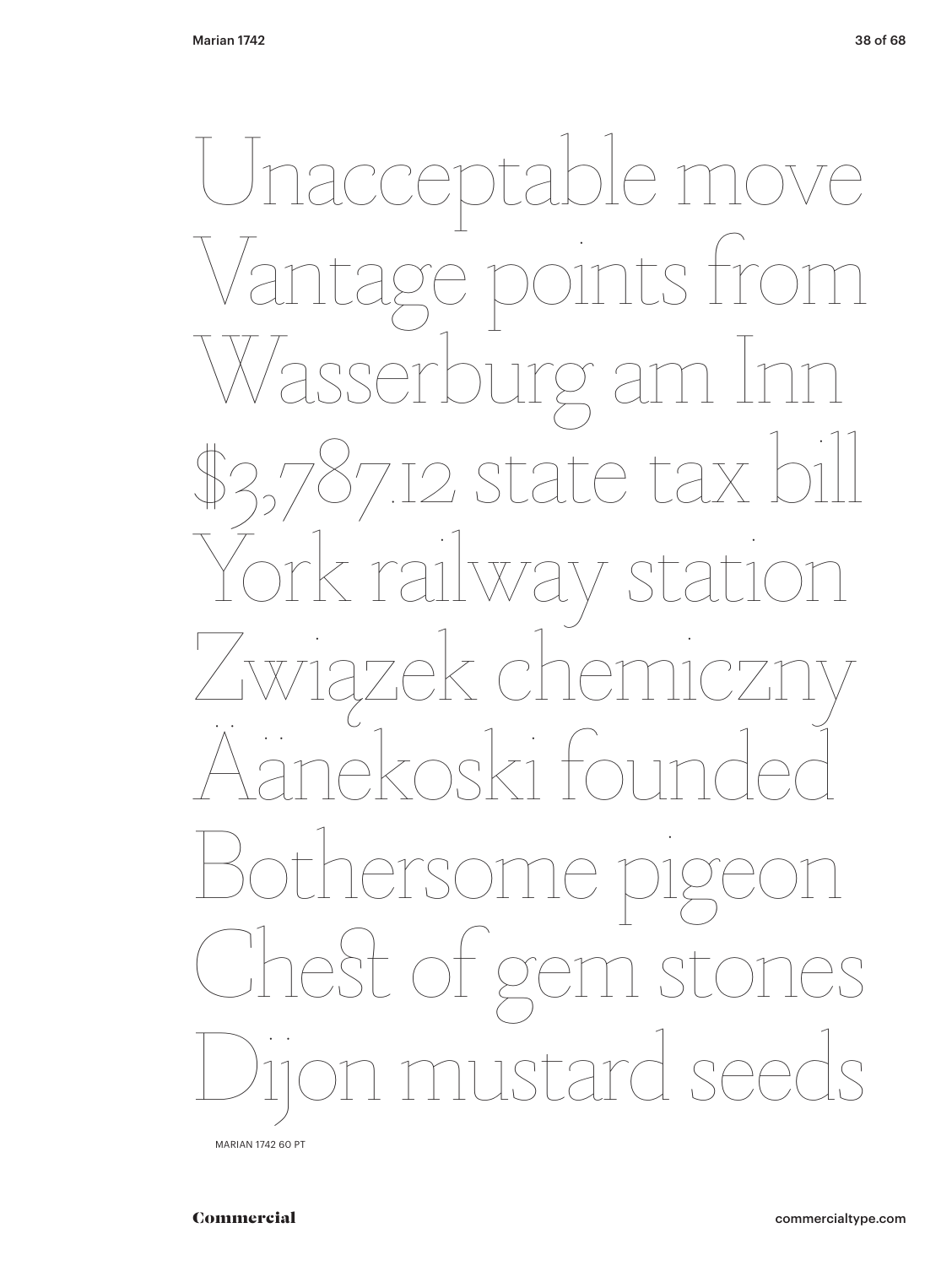# ERNŐ WINTER FLANDERS BICYCLE  $\begin{pmatrix} 1 \\ 1 \end{pmatrix} \begin{pmatrix} 1 \\ 1 \end{pmatrix} \begin{pmatrix} 1 \\ -1 \end{pmatrix}$ HEŘMANICE U ODER  $N<sup>1</sup>$   $($   $\frac{1}{T}$   $\frac{1}{T}$   $\frac{1}{T}$   $\frac{1}{T}$  $\bigvee \vdash'_{\square} \begin{pmatrix} \square \\ \square \end{pmatrix} \vdash'_{\square}$ KAATSHEU LAUNCESTON FARM MANFREDONIA PING 130,050

MARIAN 1742 CAPS AND SMALL CAPS 60 PT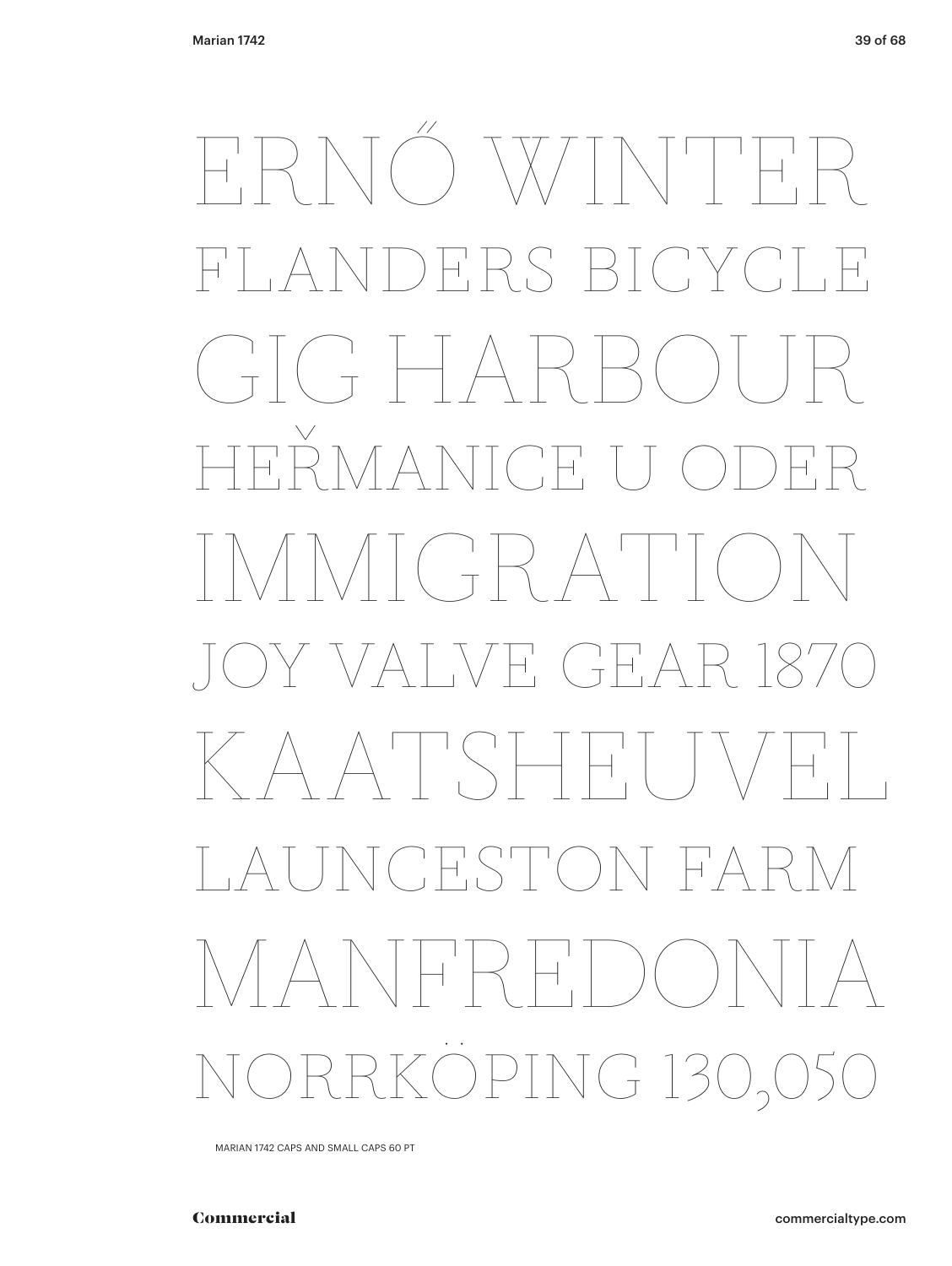reace crat  $2e$ mi p born in z cini  $22$  $27$ ers ed ta.  $17$  $\begin{pmatrix} 1 \\ 0 \end{pmatrix}$  $\overline{\mathcal{C}}$  $\overline{L}$  $\mathcal{V}$  $\sum_{i=1}^{n}$  $\overline{S}$  $\bigcirc$  $C\hspace{-0.1cm}\mathcal{P}$ ege  $\begin{array}{c} C \\ \bigcap \bigcap \end{array}$  $\gamma\gamma$  $\sqrt{2}$  $22C$ oliti  $\label{eq:2} \int \frac{d\mathbf{x}}{d\mathbf{x}}\,d\mathbf{x}$ 

MARIAN 1742 ITALIC 60 PT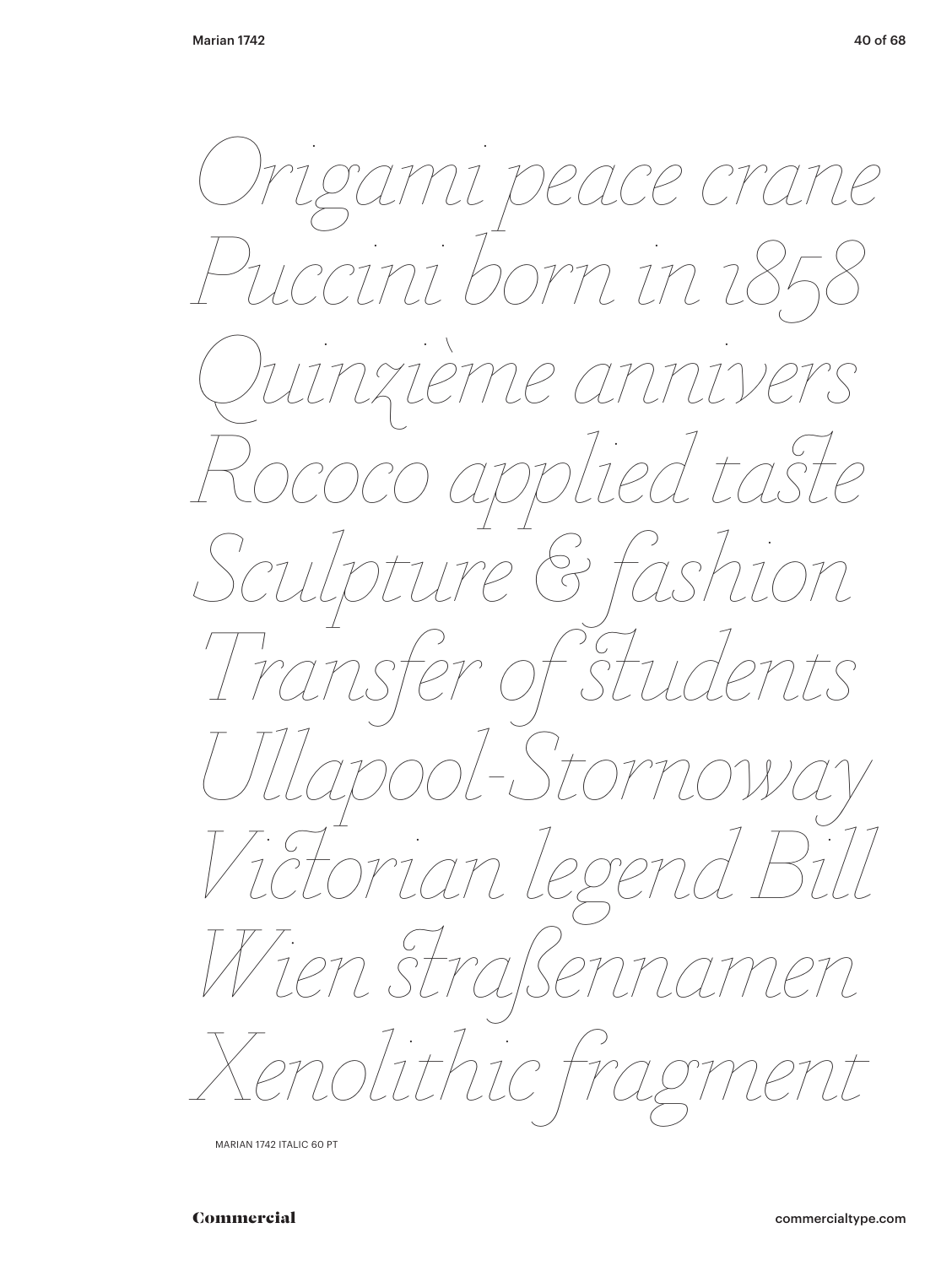![](_page_40_Picture_2.jpeg)

MARIAN 1742 ITALIC 60 PT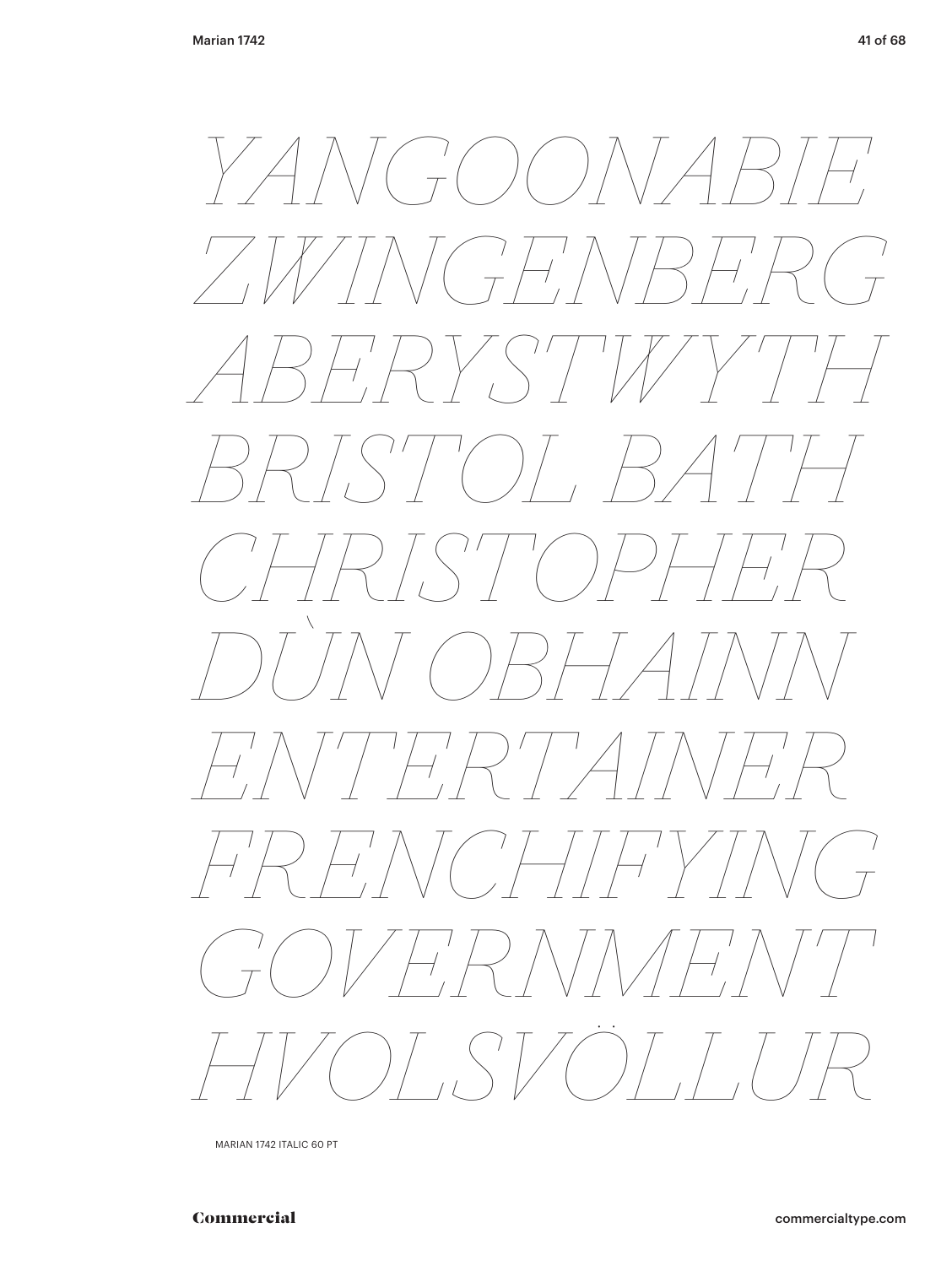| <b>OPENTYPE FEATURES</b><br>ROMAN & ITALIC                        | <b>DEACTIVATED</b>      |
|-------------------------------------------------------------------|-------------------------|
| ALL CAPS                                                          | Dam' & 37.45?           |
| PROPORTIONAL OLDSTYLE<br>default figures                          | ¥2374 €419 \$285        |
| PROPORTIONAL LINING                                               | ¥2374 €419 \$285        |
| PREBUILT FRACTIONS                                                |                         |
| <b>ARBITRARY FRACTIONS</b>                                        | 1 13/72 2 13/29 3 45/64 |
| DISCRETIONARY LIGATURES<br>ct st ligatures                        | Hasten Inactivity       |
| <b>LANGUAGE FEATURES</b><br>Română (Romanian) s accent            | Însuși conștiință       |
| Lowered i j ä ë ï ö ü w ÿ dots for<br>Finnish, German and Swedish | Tekemällä hyviä toita   |

**DEACTIVATED** 

'DAM' & 37.45? ¥2374 €419 \$285 ¥2374 €419 \$285  $2\frac{1}{2}3\frac{1}{3}4\frac{1}{4}5\frac{3}{8}$  $1^{13}/722^{13}/293^{45}/64$ Hasten Inactivity Însuși conștiință Tekemällä hyviä töitä

**ACTIVATED** 

| <b>OPENTYPE FEATURES</b><br><b>ROMAN ONLY</b> | <b>DEACTIVATED</b>    | <b>ACTIVATED</b>       |
|-----------------------------------------------|-----------------------|------------------------|
| SMALL CAPS                                    | 'Chips' & 13,875.79.' | ~ ^CHIPS' & ¿3,875.79. |
| ALL SMALL CAPS                                | Chips' & 13,875.79.   | "CHIPS" & 33,875.79?   |
|                                               |                       |                        |

#### **OPENTYPE FEATURES ITALIC ONLY**

STYLISTIC SET 1<br>alternate z and related

STYLISTIC ALTERNATES alternate z and related (Illustrator and Photoshop) Buzzing size bazaar Buzzing size bazaar Buzzing size bazaar Buzzing size bazaar

**ACTIVATED**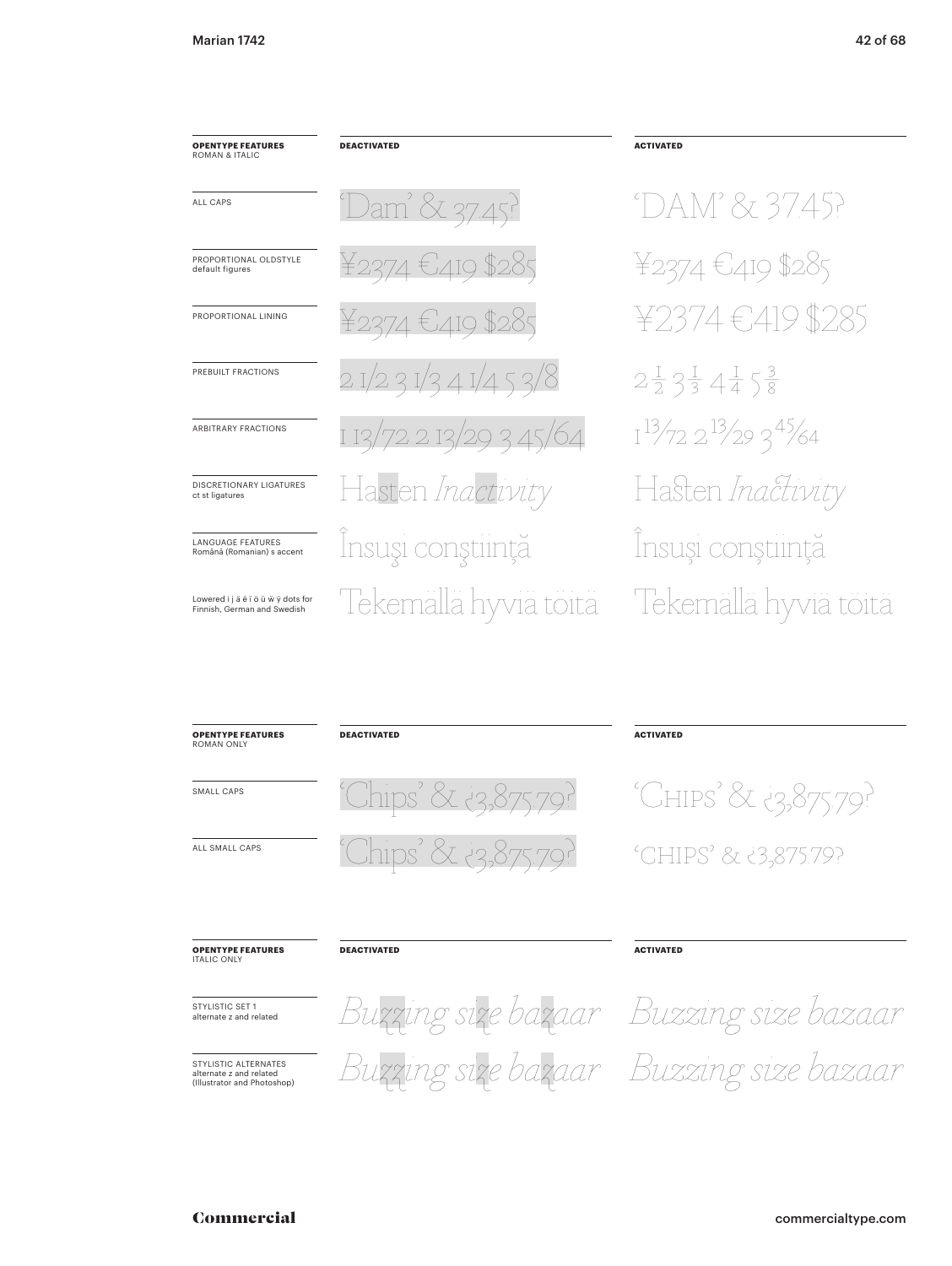*Marian* 1757

John Baskerville (1707-1775) began his career as a writing master, and his typefaces have many qualities of the copperplate style fashionable at the time. Now seen as the height of good English taste, at the time they were famously derided and ridiculed. They mark a significant change in the style of letterforms from the oldstyle to the transitional form.

#### **PUBLISHED** 2012

**DESIGNED BY** PAUL BARNES

**2 STYLES** ROMAN & ITALIC

# **FEATURES**

STYLISTIC ALTERNATES SWASH CAPITALS IN ITALIC DISCRETIONARY LIGATURES SMALL CAPITALS IN ROMAN PROPORTIONAL LINING FIGURES PROPORTIONAL OLDSTYLE FIGURES FRACTIONS (PREBUILT AND ARBITRARY) Marian 1757 is based on the typefaces that Baskerville employed in his first book, *Virgil*, which had been begun in 1750. Baskerville like Caslon, was an outsider to the printing trade, having made a fortune in the japanning business. Described as an eccentric, Baskerville was involved in perfecting all parts of the printing process from type, through to the first use of wove papers in the western world. During his own lifetime Baskerville's work often failed to find favour in his home country, yet were widely admired abroad. After his death, his widow Sarah would sell his typefoundry to Pierre Beaumarchais in France in 1779 for £3700.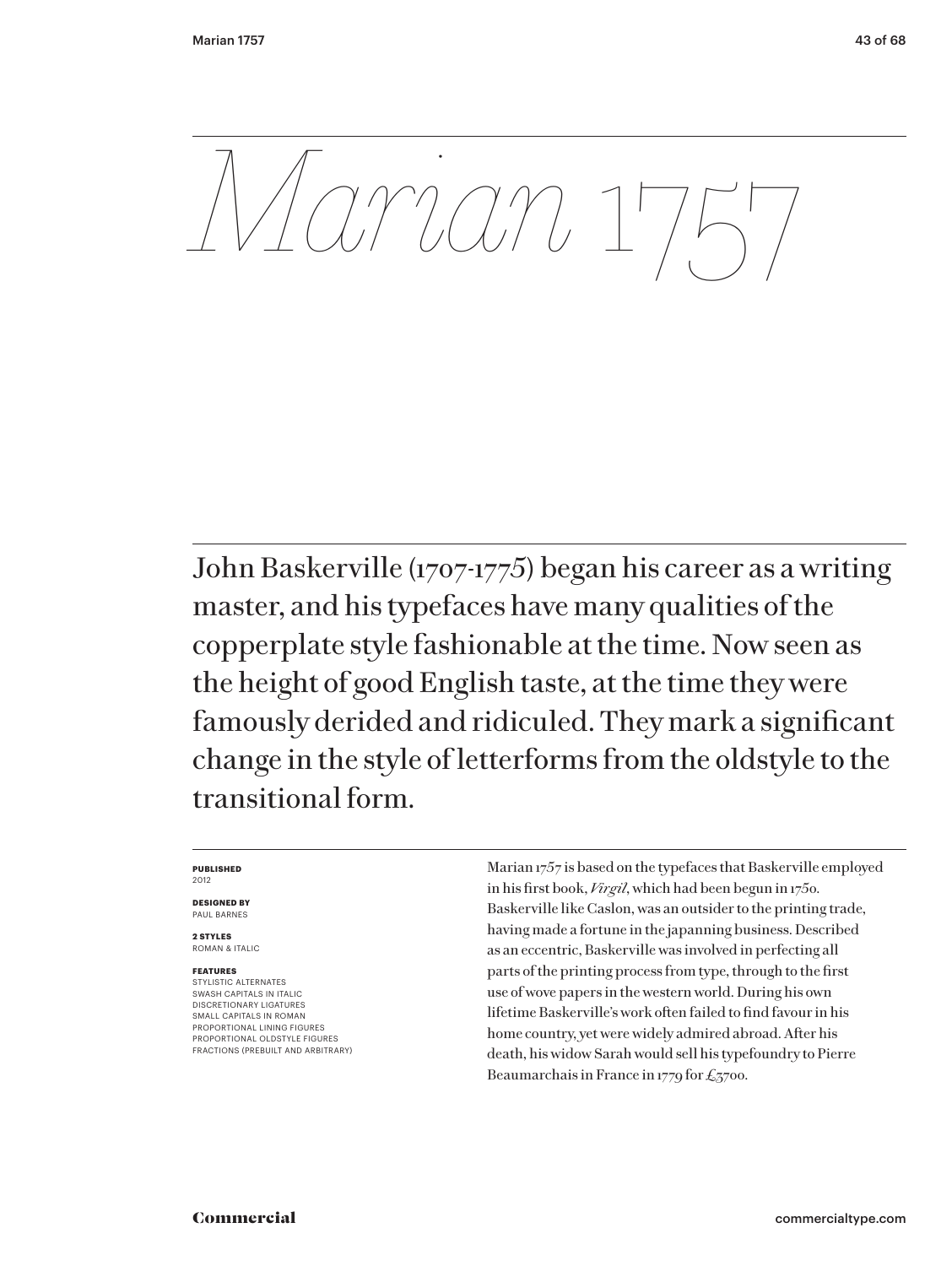InduStrial Herita Jewellery Quarter Kennel club ruling Law school grades Museum relocates Newspaper advert Observeration HQ ic fund dow<br>rtu Sant'Hl u Sant all for Marc

MARIAN 1757 60 PT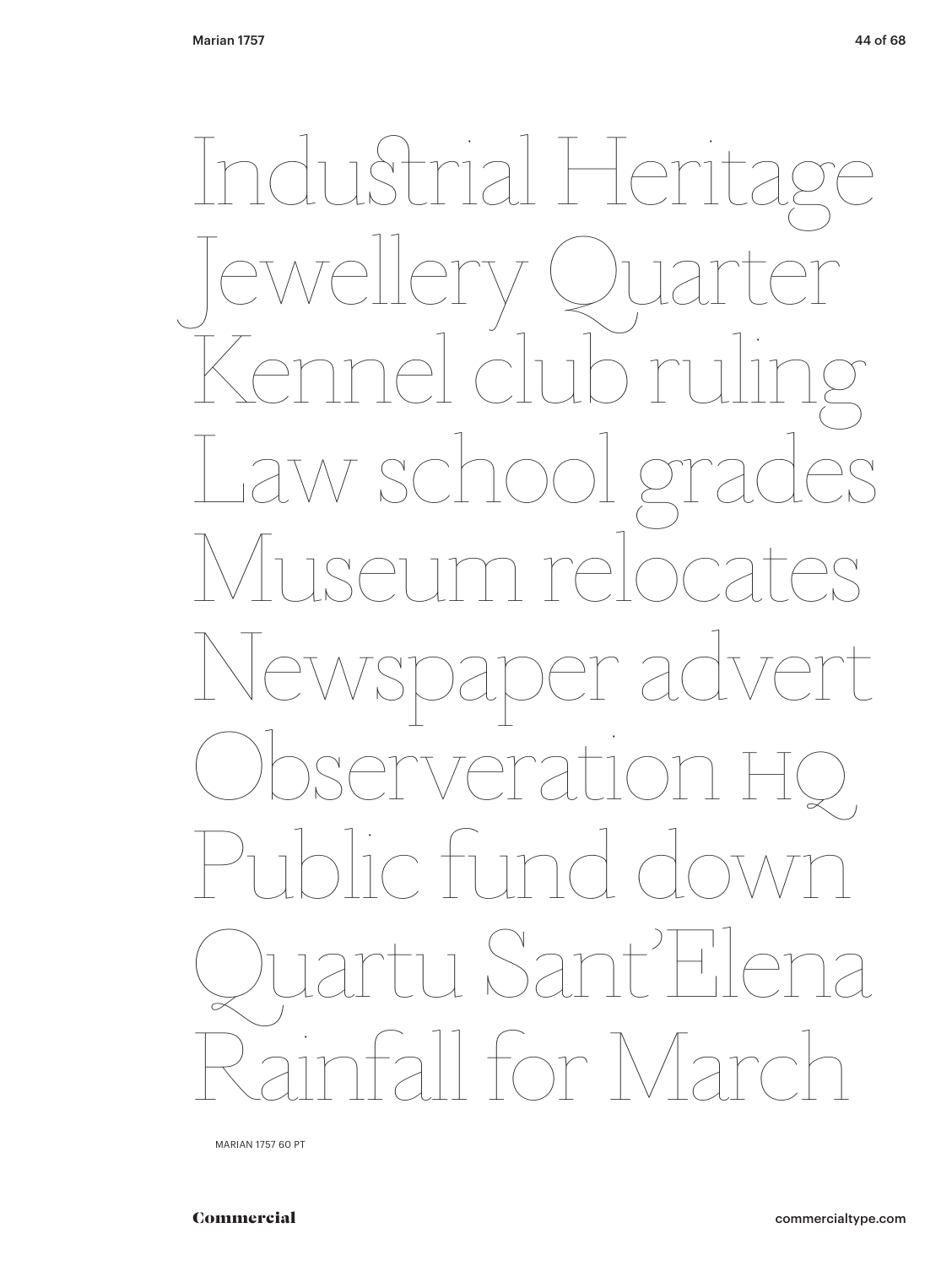$C K$  & FT  $\overline{\mathcal{A}}_{\overline{1}}^{\mathbb{I}}$  $\left($  $\overline{+}$  $\perp$  $\Box$  $\bigodot$  $\bigcirc$  $\mathbb{N}$ SRTS  $\begin{array}{cc} \begin{array}{cc} \mathcal{N} & \mathcal{N} \\ \mathcal{N} & \mathcal{N} \end{array} \end{array}$  $\sqrt{ }$  $\overline{+}$  $\bigcap_{i=1}^n$  $\overline{+}$  $\overline{+}$  $\left\langle \right\rangle$  $\bigcap_{\Lambda}$  $\overline{+}^+_{\scriptscriptstyle{+}}$  $\bigcup$ 

MARIAN 1757 CAPS AND SMALL CAPS 60 PT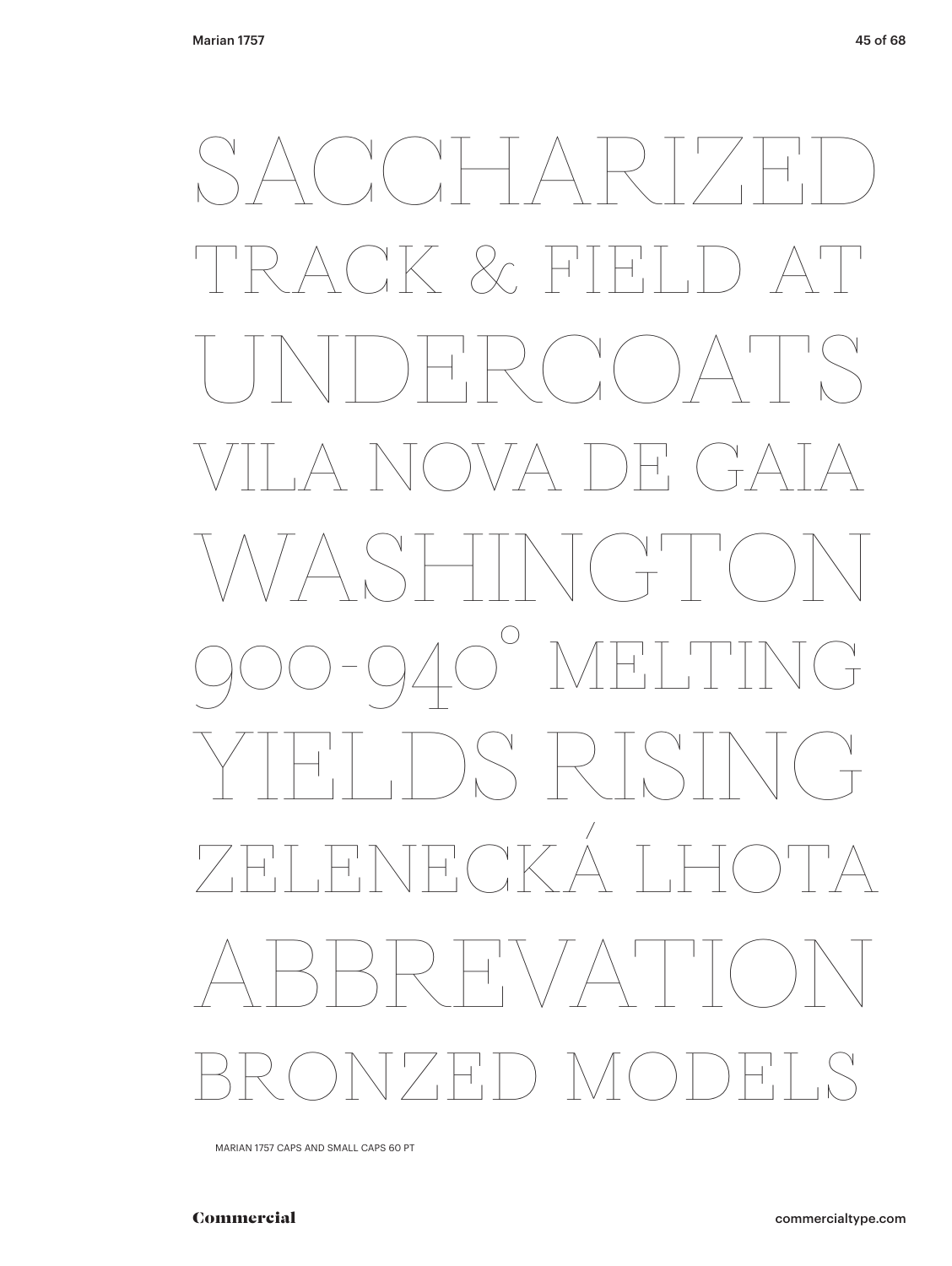![](_page_45_Picture_2.jpeg)

**MARIAN 1757 60 PT**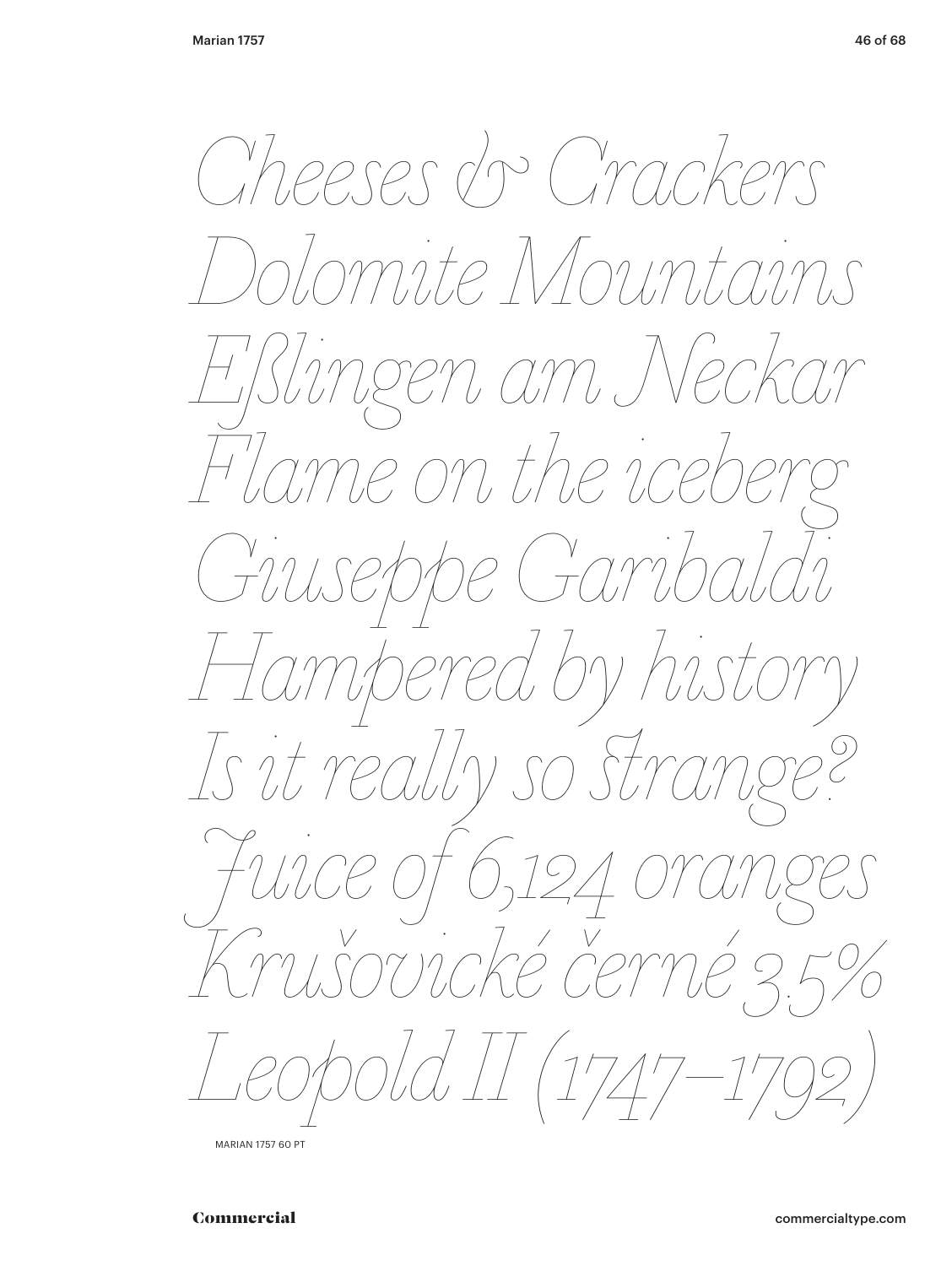![](_page_46_Picture_2.jpeg)

MARIAN 1757 ITALIC 60 PT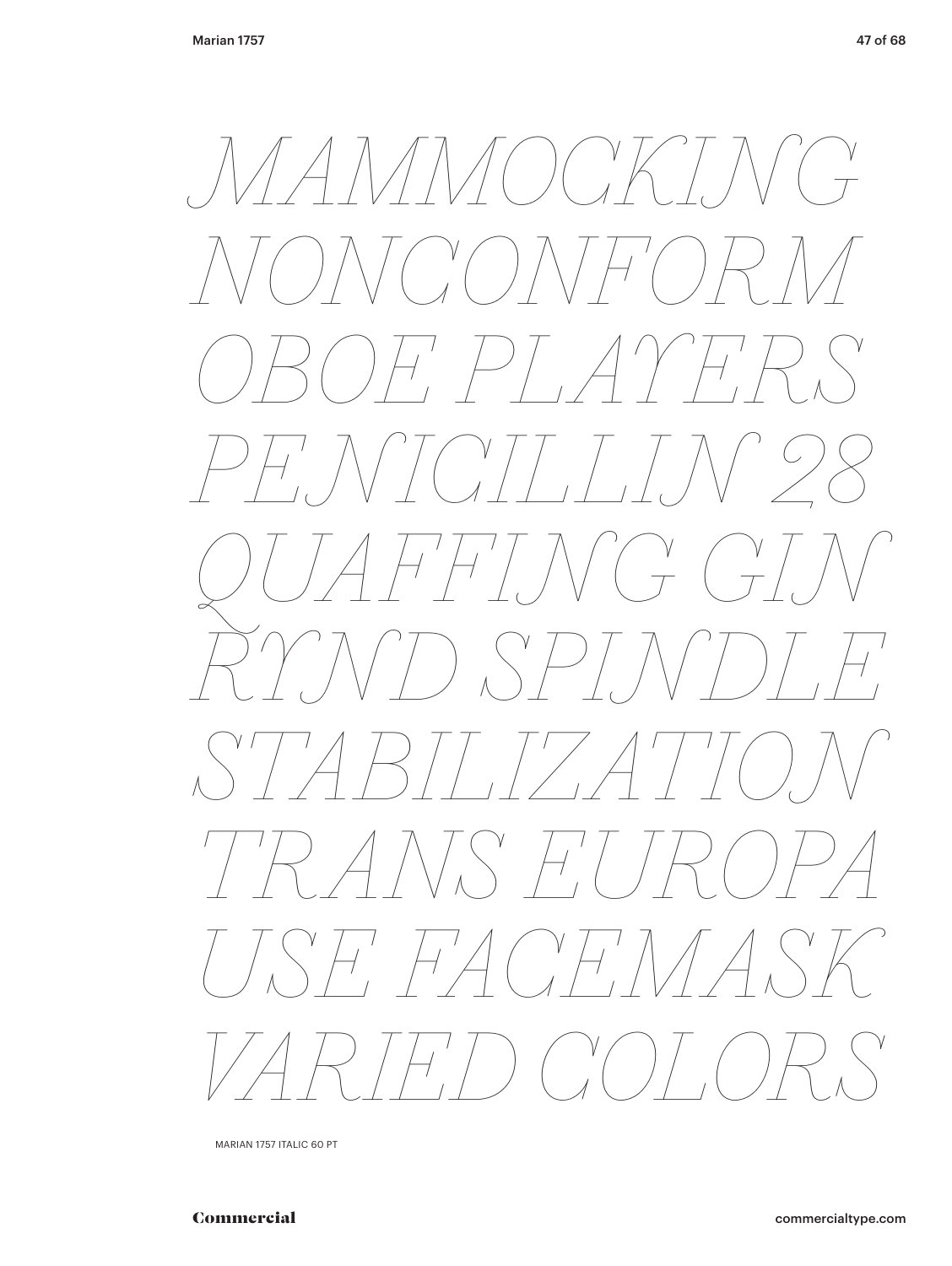ALL CAPS

default figures

PREBUILT FRACTIONS

ct st ligatures

LANGUAGE FEATURE Română (Romanian) s accent

Lowered i j ä ë ï ö ü ÿ dots for<br>Finnish, German and Swedish

# **OPENTYPE FEATURES**<br>ROMAN & ITALIC

 $27/$ 'ami PROPORTIONAL OLDSTYLE PROPORTIONAL LINING ARBITRARY FRACTIONS DISCRETIONARY LIGATURES isten *Inactwitv* 

**DEACTIVATED** 

**DEACTIVATED** 

Insuși conștiință På sillinlaggningar

# **ACTIVATED**

 $52/8$ 

 $345/64$ 

'DAM' & 37.45? ¥2374 €419 \$285 \$985  $\in$  419  $2\frac{1}{2}3\frac{1}{3}4\frac{1}{4}5\frac{3}{8}$  $1^{13}/722^{13}/293^{45}/64$ Hasten Inactivity Insuși conștiință På sillinläggningar

# SMALL CAPS

**OPENTYPE FEATURES** 

**ROMAN ONLY** 

ALL SMALL CAPS

### STYLISTIC SET 1 R and related

STYLISTIC SET 2

STYLISTIC ALTERNATES Q R and related (Illustrator and<br>Photoshop)

# daring Arrays **JINCES JTY** JARTZ 1C

**ACTIVATED** 

'CHIPS' & 23,875.79? 'CHIPS' & d3,875.79? oaring Arrays R **OUINCES** R JARTZ le el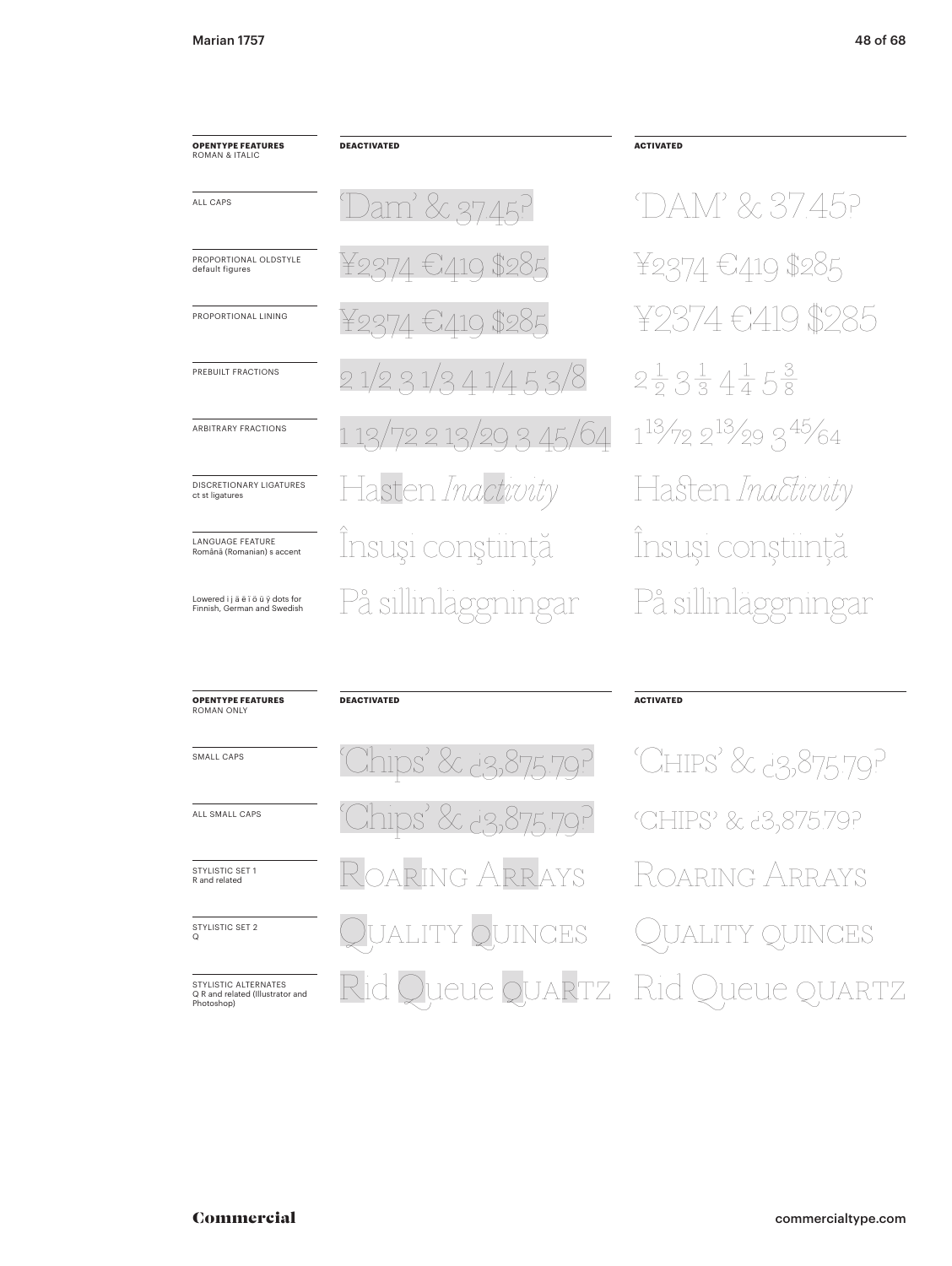**OPENTYPE FEATURES ITALIC ONLY** 

**DEACTIVATED** 

SWASH<br>M

STYLISTIC SET 1 alternate J K N T Y Z and related

STYLISTIC SET 2<br>alternate J and related

STYLISTIC ALTERNATES alternate J K N T Y Z and related<br>(Illustrator and Photoshop)

Manners Magician Manners Magician Jon Kilt Never Type Jon Kilt Never Type Juice Joking Jezebel Juice Joking Jezebel Fon Kilt Never Type Jon Kilt Never Type

**ACTIVATED**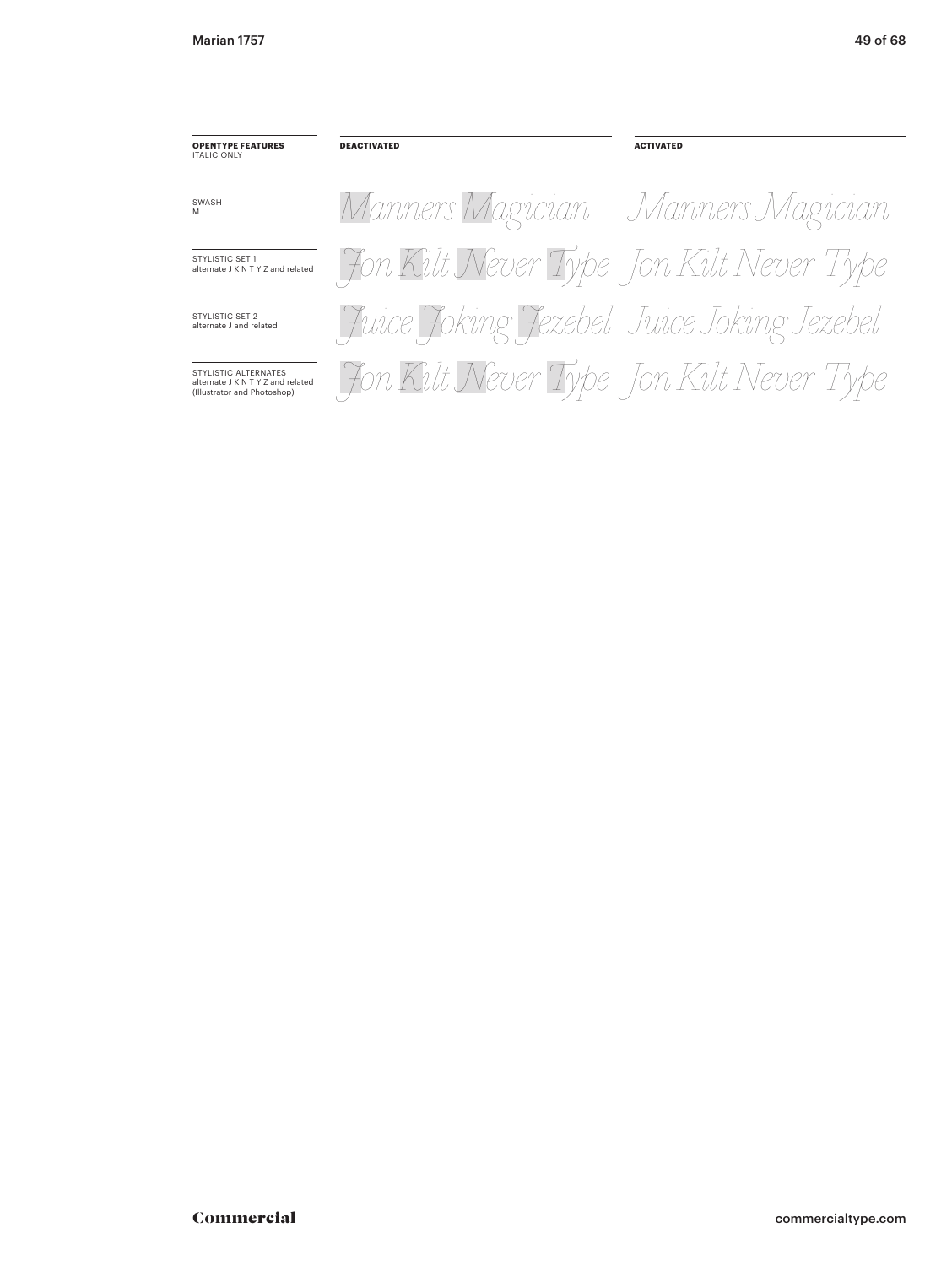*MM* 

The fashion for letters in the late eighteenth and throughout the nineteenth was one of high contrast and simple and often flat serif structure. In Italy they were pioneered by the master printer Giambattista Bodoni (1740–1813). As printer to the Duke of Parma he was responsible for a change in taste not just in typefaces, but also in his severe yet elegant book designs.

#### **PUBLISHED** 2012

**DESIGNED BY** PAUL BARNES

**2 STYLES** ROMAN & ITALIC

# **FEATURES**

STYLISTIC ALTERNATES SWASH CAPITALS IN ITALIC DISCRETIONARY LIGATURES SMALL CAPITALS IN ROMAN PROPORTIONAL LINING FIGURES PROPORTIONAL OLDSTYLE FIGURES FRACTIONS (PREBUILT AND ARBITRARY)

Marian 1800 is based on Bodoni's latter modern style, where he moved away from the influence of Fournier and reflected the fashion pioneered in France for the modern. Whilst some revivals of Bodoni tend towards the static and simplified; Marian 1800 retains the warmth of Bodoni's first modern. This can be particularly seen in the elegant italic, which retains an element of script. The swash capitals, which Bodoni often employed for all capital setting, enlivened many of his productions. During the twentieth century his original designs were revived for the Officina Bodoni under the direction of Giovanni Mardersteig.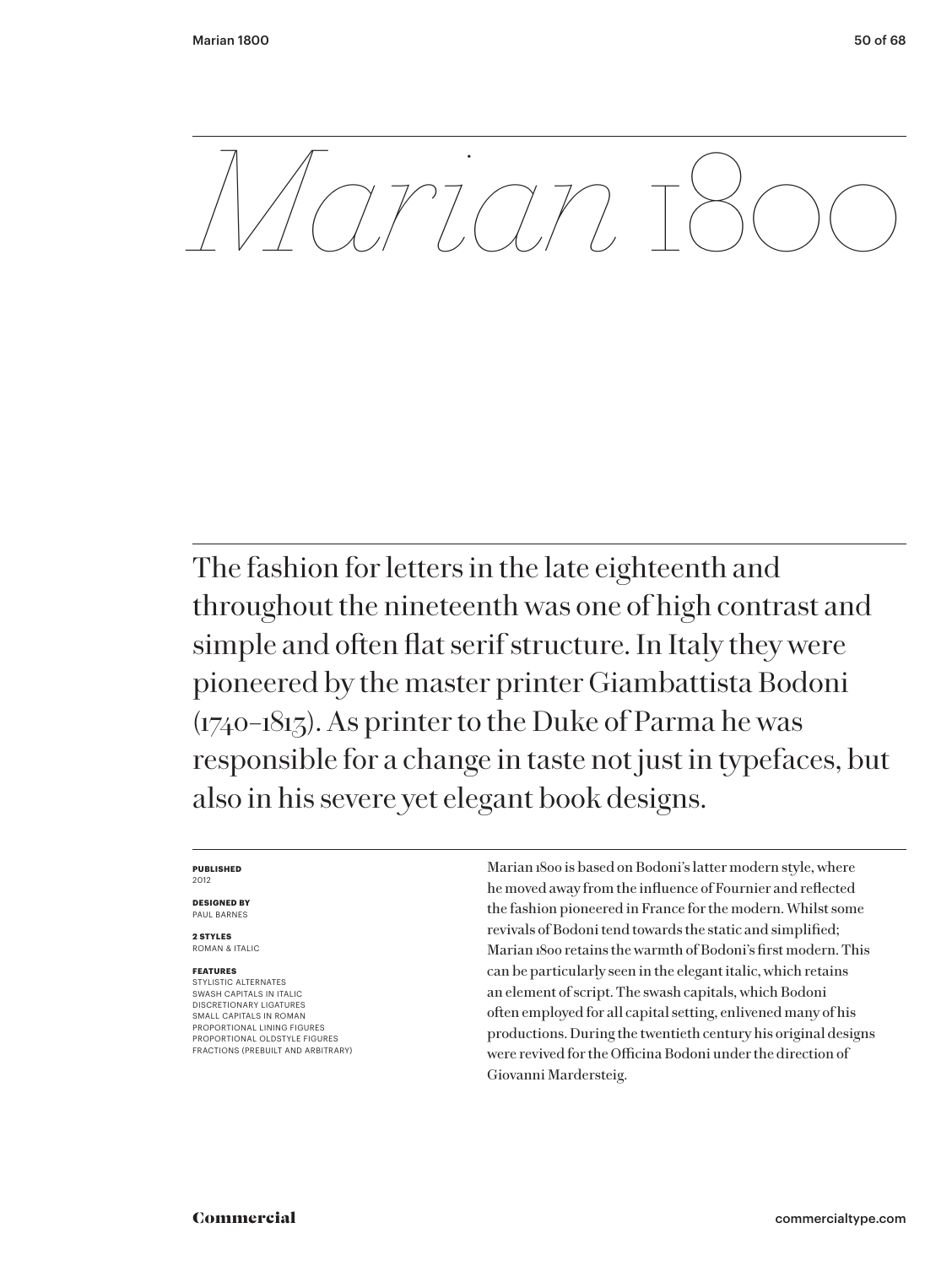![](_page_50_Picture_2.jpeg)

MARIAN 1800 60 PT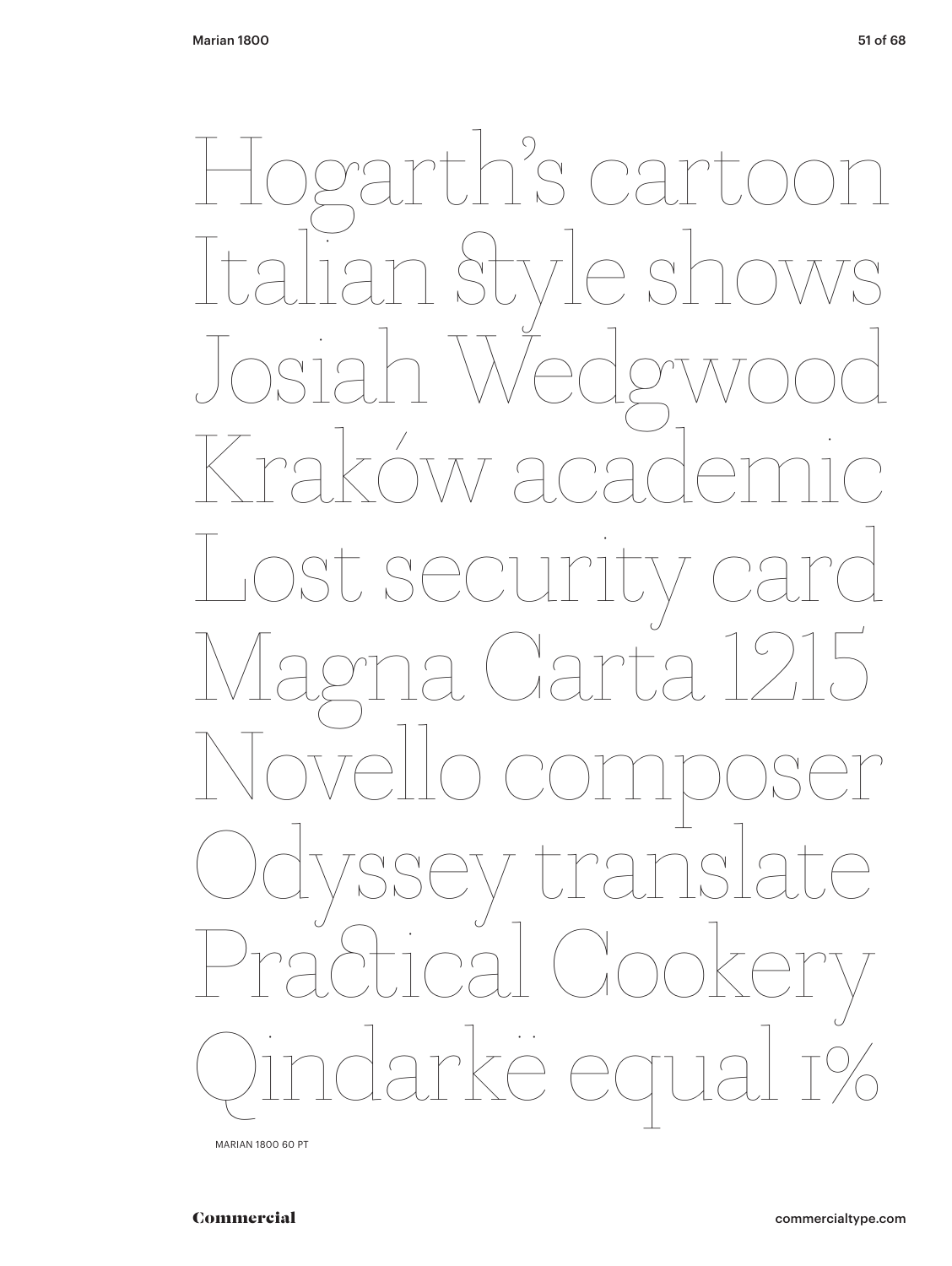# $(X \times T) \times T$  $\bigcirc$ **JKS1**  $\overline{+}^+_{\overline{+}}$  $\lambda/$  $\overline{+}\,$  $\bigcirc$  $\overline{\mathcal{A}}$  ,  $\begin{pmatrix} 1 \\ -1 \end{pmatrix}$  $\left\langle \begin{array}{c} \begin{array}{c} \end{array} \begin{array}{c} \end{array} \begin{array}{c} \end{array} \begin{array}{c} \end{array} \begin{array}{c} \end{array} \begin{array}{c} \end{array} \begin{array}{c} \end{array} \begin{array}{c} \end{array} \begin{array}{c} \end{array} \begin{array}{c} \end{array} \begin{array}{c} \end{array} \begin{array}{c} \end{array} \begin{array}{c} \end{array} \begin{array}{c} \end{array} \begin{array}{c} \end{array} \begin{array}{c} \end{array} \begin{array}{c} \end{array} \begin{array}{$  $\begin{pmatrix} 1 & 1 \\ 1 & 1 \end{pmatrix}$  $\left\{\bigcap_{\lambda \in \Lambda} \left( \bigcap_{\lambda \in \Lambda} \Lambda \right) \right\}$  $\dashv$  ,  $\vdash$  $\left|\sum_{i=1}^{n}x_i\right|$  $\left( \begin{array}{c} \vert & \vert & \vert \\ \vert & \vert & \vert \end{array} \right)$  $\setminus \wedge$  $\bigcap_{\lambda}$  $\frac{1}{T}$   $\bigwedge$  $\overline{\phantom{a}}$   $\overline{\phantom{a}}$  $\prec$  $\left( \begin{array}{c} \lambda \\ \pm \end{array} \right)$ )<br>\  $\left(\begin{array}{c} \lambda \\ \lambda \end{array}\right)$

MARIAN 1800 CAPS AND SMALL CAPS 60 PT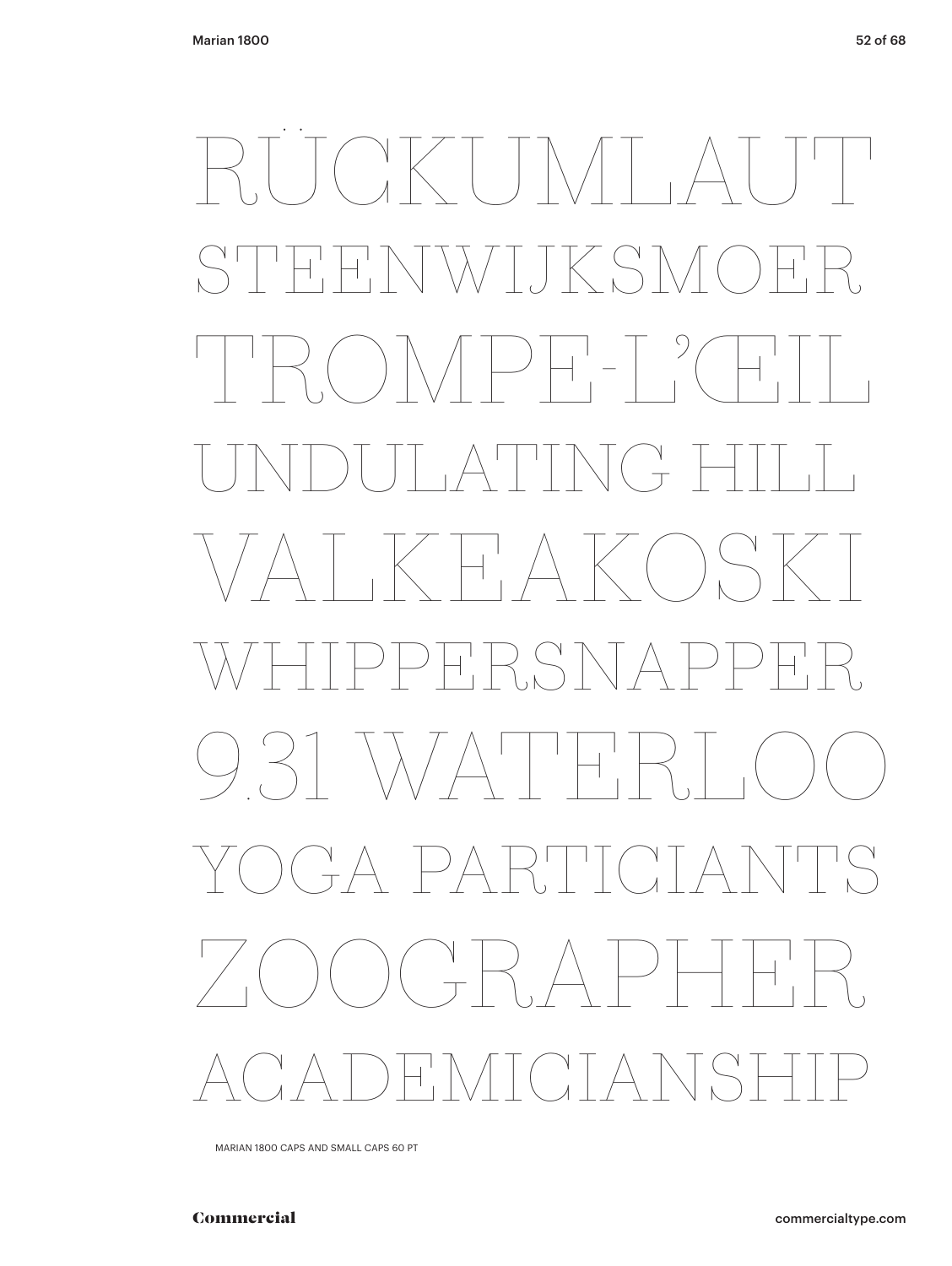![](_page_52_Picture_2.jpeg)

MARIAN 1800 ITALIC 60 PT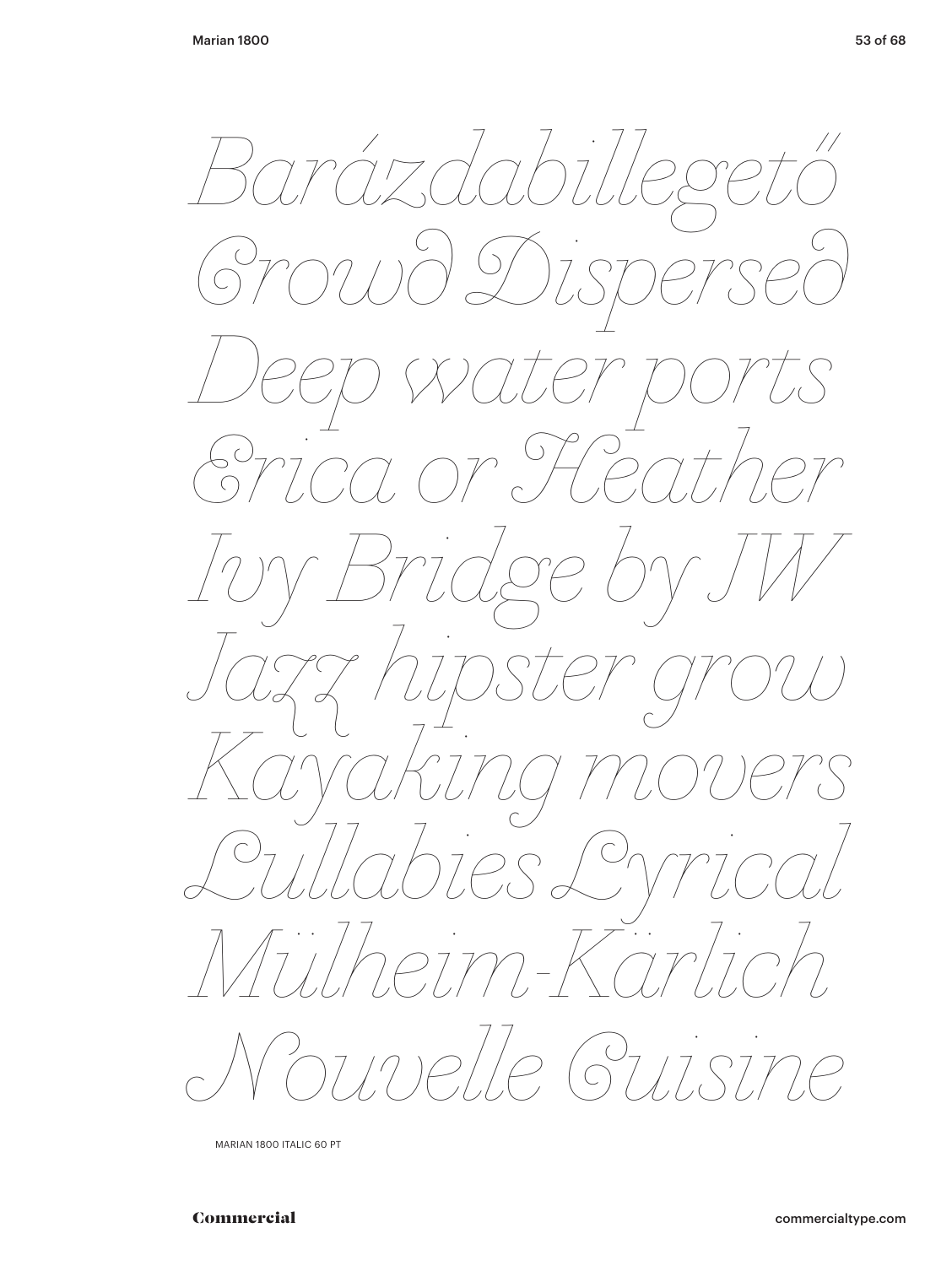![](_page_53_Picture_2.jpeg)

MARIAN 1800 ITALIC 60 PT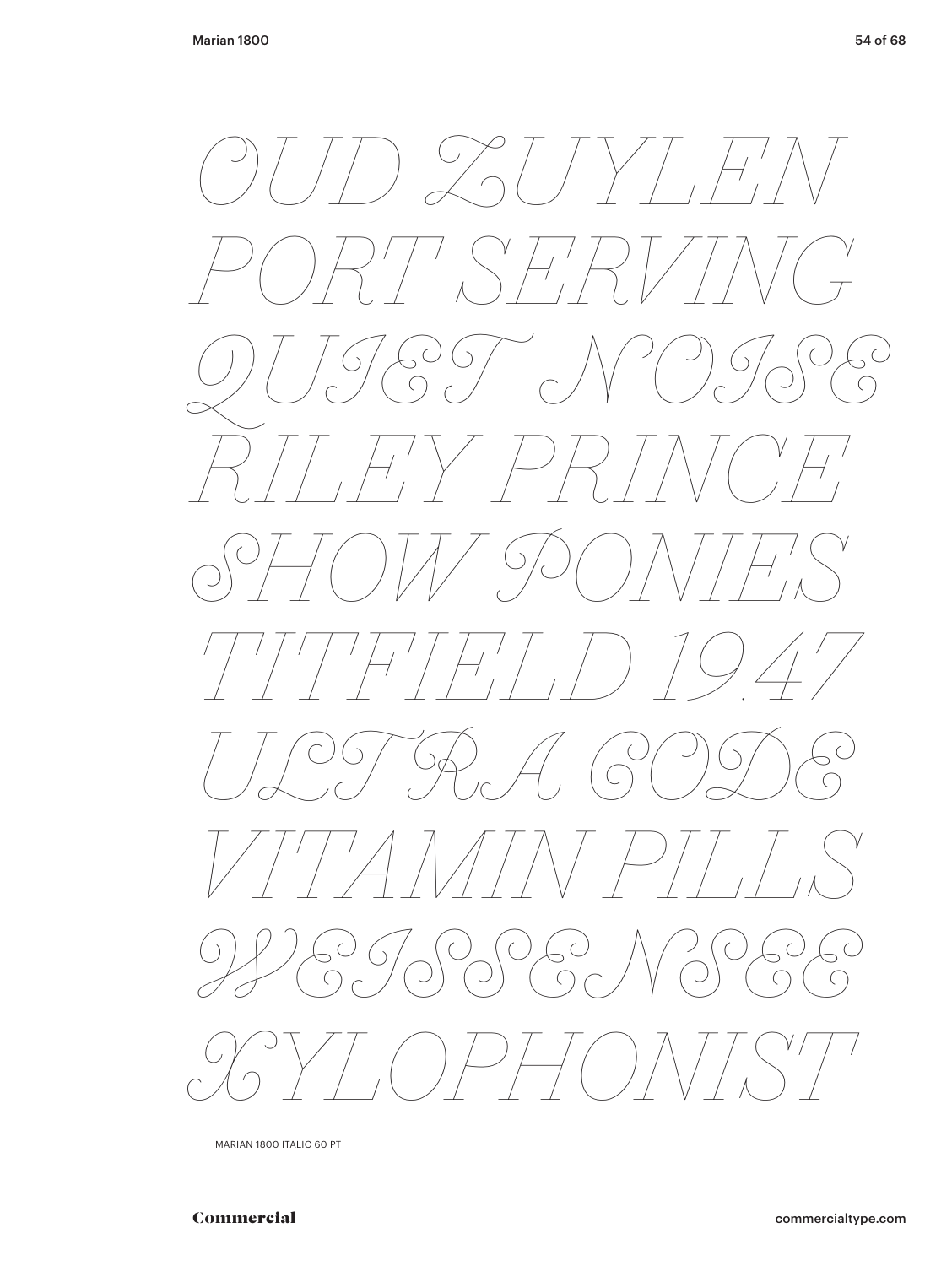| <b>OPENTYPE FEATURES</b><br><b>ROMAN &amp; ITALIC</b> | <b>DEACTIVATED</b>     | <b>ACTIVATED</b> |
|-------------------------------------------------------|------------------------|------------------|
| ALL CAPS                                              | Dam' & 37.45?          |                  |
| PROPORTIONAL OI DSTYLE<br>default figures             | ¥2374 €419 \$285       | ¥ojk             |
| PROPORTIONAL LINING                                   | ¥2374 €419 \$285       | 大心               |
| PREBUILT FRACTIONS                                    |                        | $2\frac{1}{2}$   |
| <b>ARBITRARY FRACTIONS</b>                            | 1 i3/72 2 i3/29 3 5/64 | $1^{3/7}$        |
| <b>LANGUAGE FEATURE</b><br>Română (Romanian) s accent | Însuși conștiință      |                  |
|                                                       |                        |                  |

# DAM' & 37.45? 2374 €419 \$285  $\frac{1}{2}3\frac{1}{3}4\frac{1}{4}5\frac{3}{8}$ <sup>13</sup>/72 2<sup>13</sup>/29 3<sup>5</sup>/64 nsuși conștiință

| <b>OPENTYPE FEATURES</b><br><b>ROMAN ONLY</b>     | <b>DEACTIVATED</b>                                   | <b>ACTIVATED</b>                                     |
|---------------------------------------------------|------------------------------------------------------|------------------------------------------------------|
| SMALL CAPS                                        |                                                      | <u>"Chips" &amp; ¿3,875.79?</u> "Chips" & ¿3,875.79? |
| ALL SMALL CAPS                                    | <u>"Chips" &amp; ¿3,875.79?</u> "CHIPS" & ¿3,875.79? |                                                      |
| <b>DISCRETIONARY LIGATURES</b><br>ct st ligatures | Hasten Inactivity                                    | - Hasten Inactivity                                  |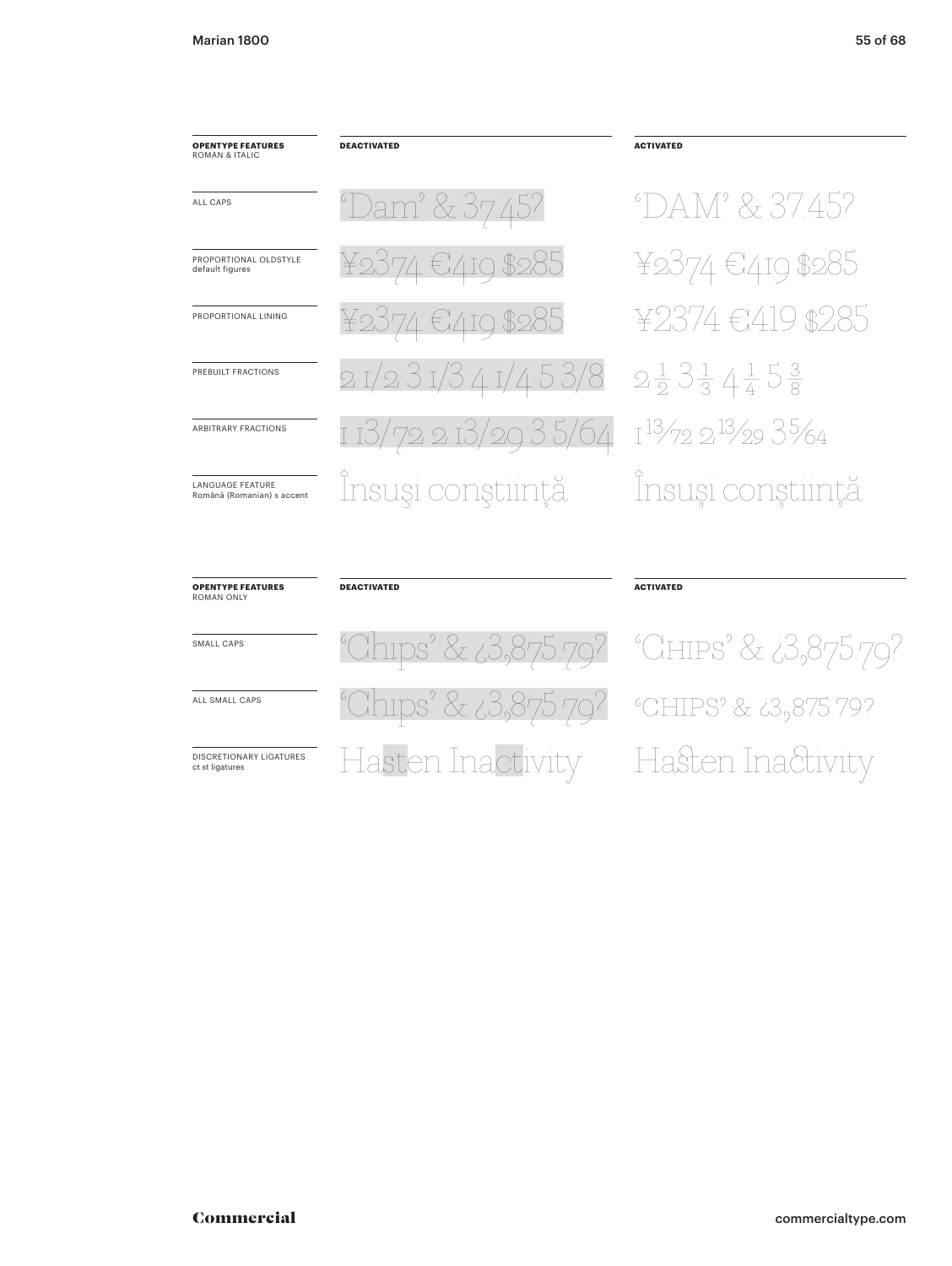**DEACTIVATED ACTIVATED**  $A$ rrustic set 1 alternate g and related *Arrange eggnogs* **POWER VIEW WALLS POWER VIEW AND ALLET SET 2** *Produced bidding* STYLISTIC SET 3 alternate d and related *Produced bidding Azalea fuzzbox Salvaged woozier Salvaged woozier Azalea fuzzbox BRIGHT KID BRIGHTER KID BRIGHT KID BRIGHTER KID Fizz And Wildest Fizz And Wildest Fizz And Wildest Fizz And Wildest*

**OPENTYPE FEATURES** ITALIC ONLY

TITLING A Æ B C D E F G H I K L M N O P Q R S T V X W Y Z, initials only

SWASH A Æ B C D E F G H I K L M N O P Q R S T V X W Y Z d z and related

STYLISTIC SET 4 swash z and related

STYLISTIC ALTERNATES g d v w z and related (Illustrator and Photoshop)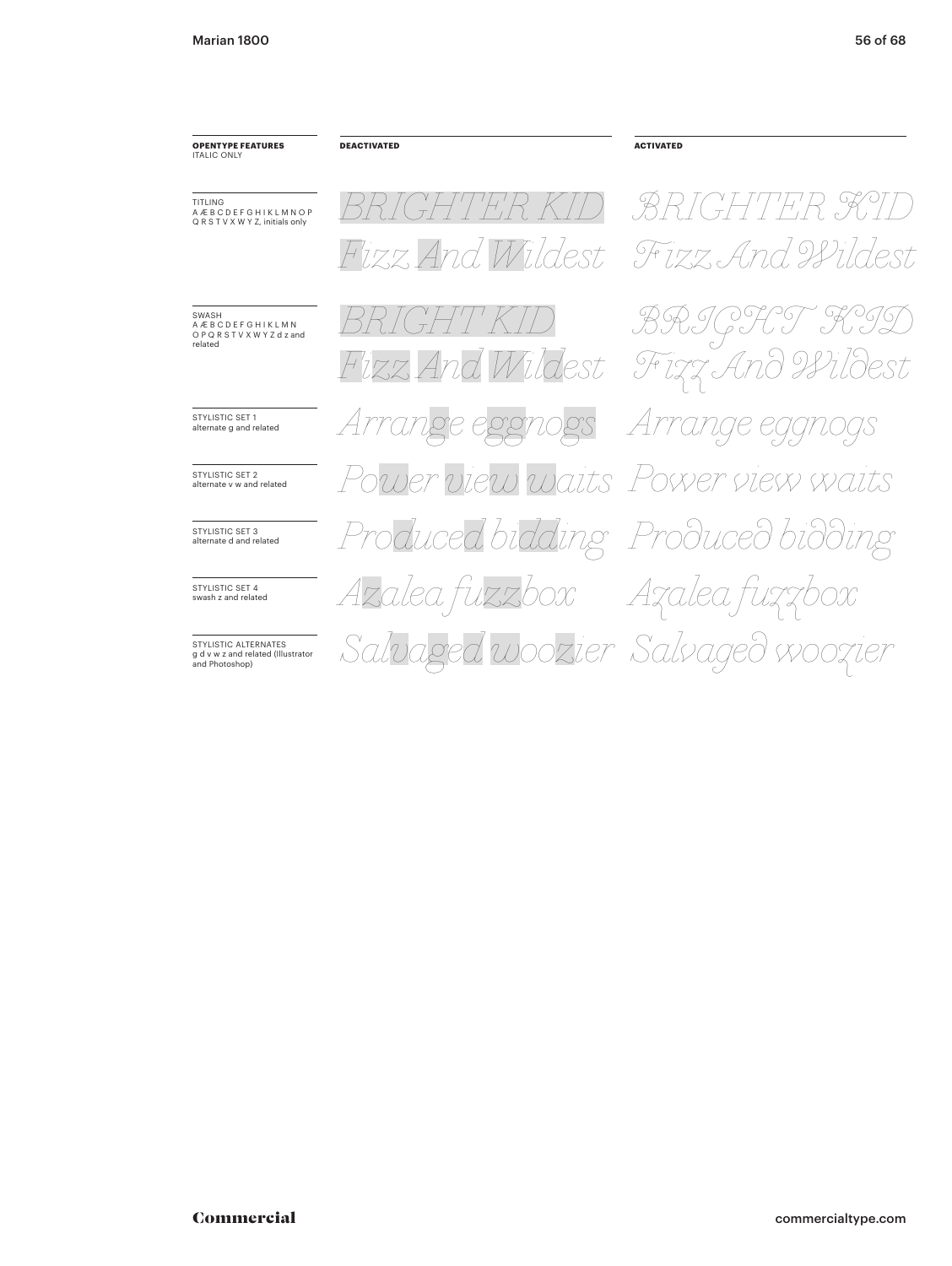*Marian* 1812

The so called Scotch roman form, so beloved of American printers during the nineteenth century, originated on the other side of the Atlantic. These typefaces whilst sharing the sharpness of a continental 'modern', retain the vernacular Britishness, particularly in the italic forms. The italic features the restrained swash capital typical of the period.

#### **PUBLISHED** 2012

**DESIGNED BY** PAUL BARNES

**2 STYLES** ROMAN & ITALIC

# **FEATURES**

STYLISTIC ALTERNATES SWASH CAPITALS IN ITALIC DISCRETIONARY LIGATURES SMALL CAPITALS IN ROMAN PROPORTIONAL LINING FIGURES PROPORTIONAL OLDSTYLE FIGURES FRACTIONS (PREBUILT AND ARBITRARY) Marian 1812 roots are in great Scottish foundries of Alexander Wilson and Son of Glasgow, and William Miller of Edinburgh. First Wilson in 1812 and Miller in 1813 show 'modern' style typefaces, which would gain widespread popularity with book, bible and newspaper printers. In *Typographica*, Hansard (1825) he writes the designs were 'executed' by the master engraver and punchcutter, Richard Austin, though as James Mosley points out such a large amount of work, would unlikely to be the work of a single man. Marian 1812 draws in particular from the Wilson specimen of that year and the elegant and masterful Double Pica design.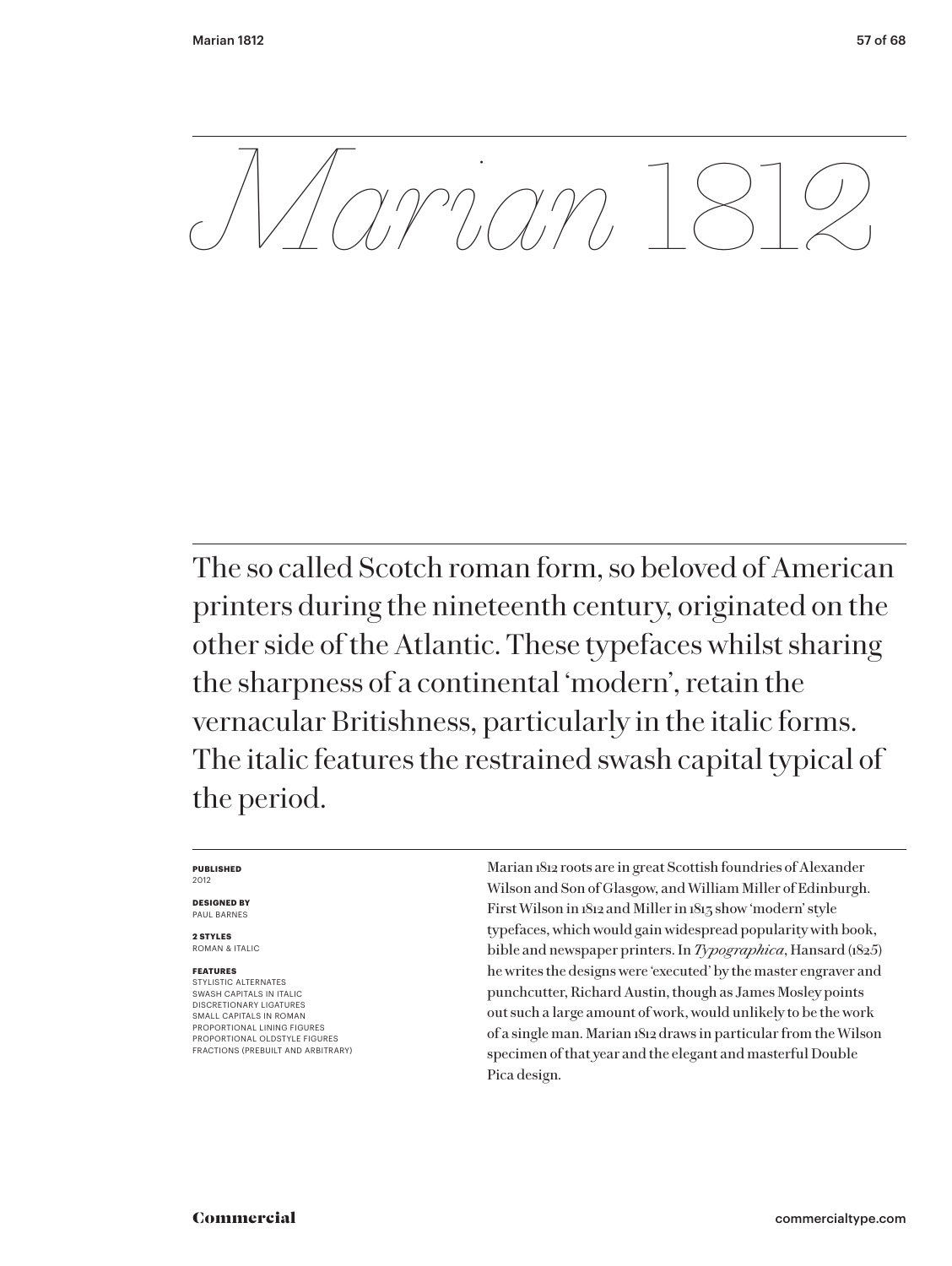Yakushima, J Zanzibar transport an Aghaidh Mhòr Bolton Wanderers Clarendon printing de Cake Cake eth the be Figgins of London Glasgow Art clubs Hohen Neuendorf

MARIAN 1812 60 PT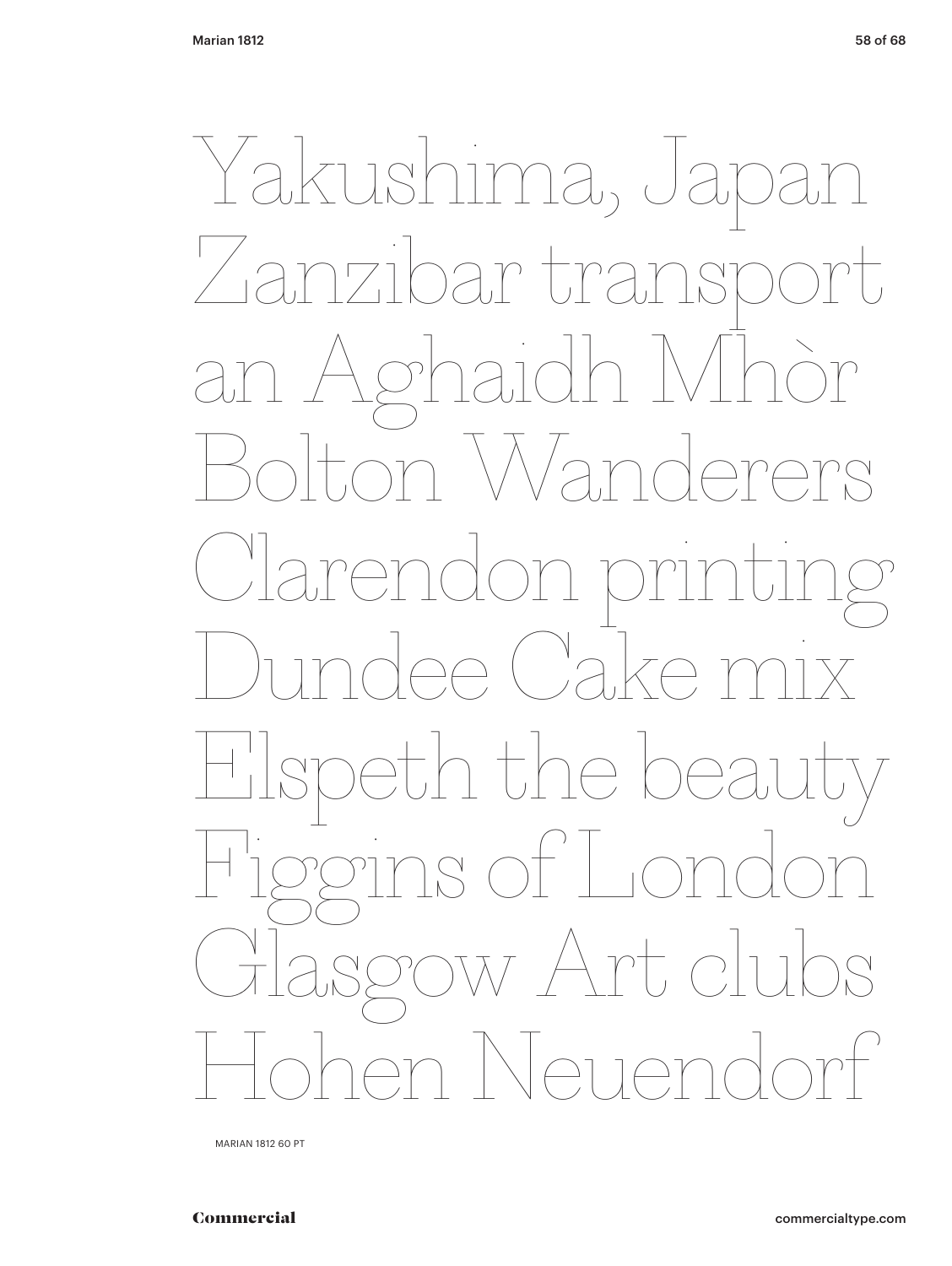# IET-Y-BWLCH JE NE COMPRENDS KIDKNAPPER LEŠTINA U SVĚTLÉ  $\begin{array}{ccc} \begin{array}{c} \begin{array}{c} \end{array} & \begin{array}{c} \end{array} & \begin{array}{c} \end{array} & \begin{array}{c} \end{array} & \begin{array}{c} \end{array} & \begin{array}{c} \end{array} & \begin{array}{c} \end{array} & \begin{array}{c} \end{array} & \begin{array}{c} \end{array} & \begin{array}{c} \end{array} & \begin{array}{c} \end{array} & \begin{array}{c} \end{array} & \begin{array}{c} \end{array} & \begin{array}{c} \end{array} & \begin{array}{c} \end{array} & \begin{array}{c} \end{array$ NEW ORDER PARIS OPERA SEATS PUNGENT CHEESES  $\sqrt{(2\pi)^{11}}$ RADIOSENSITIVITY

MARIAN 1812 CAPS AND SMALL CAPS 60 PT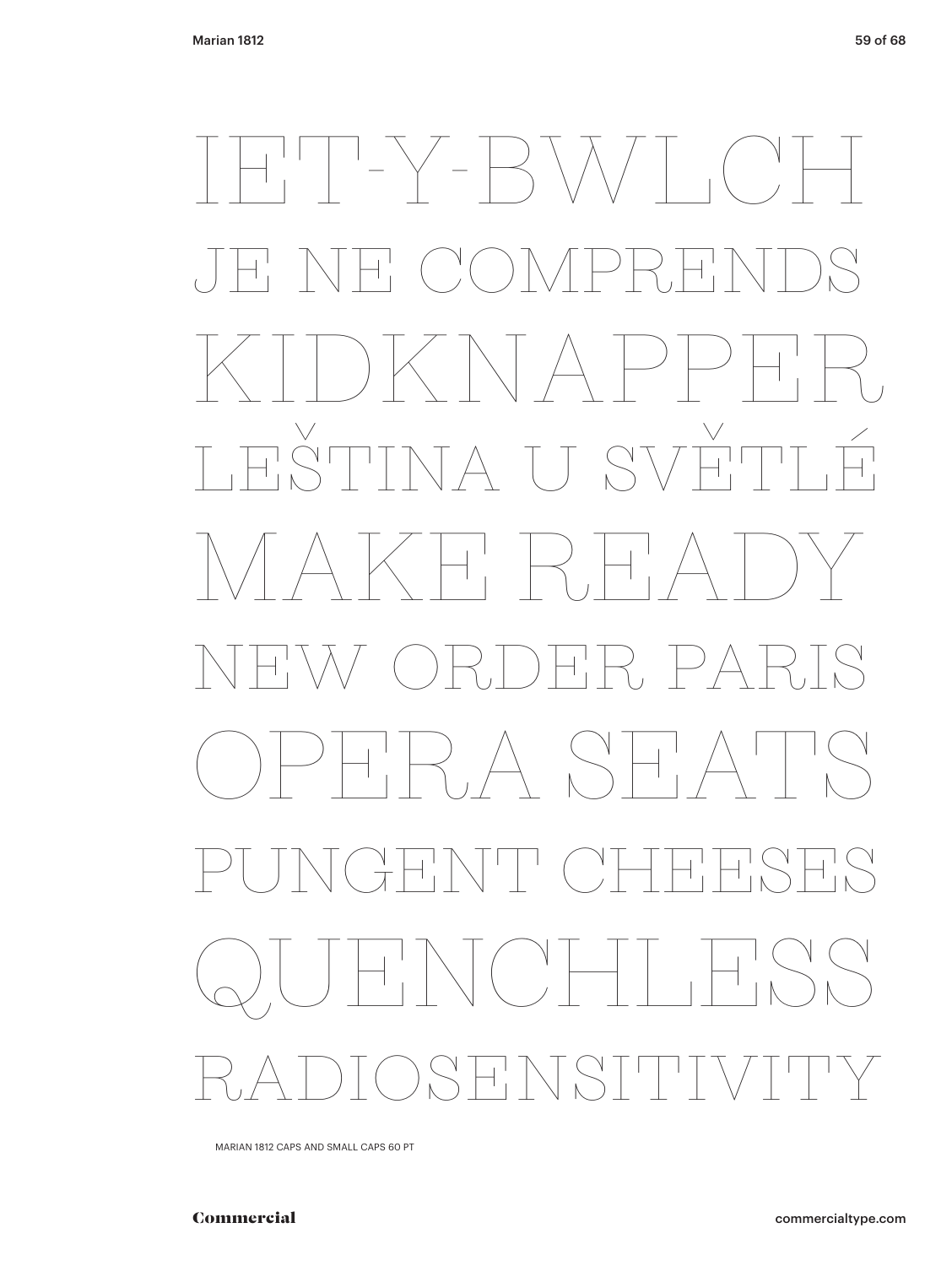Snowboarding wins bgolese soccer stars Tndervalued by Vista Velez-Mál W zniesień Łódzkim iphiplastron plates roshanks sketch Teznicní zastárka noutural Unio er guality wir

MARIAN 1812 ITALIC 60 PT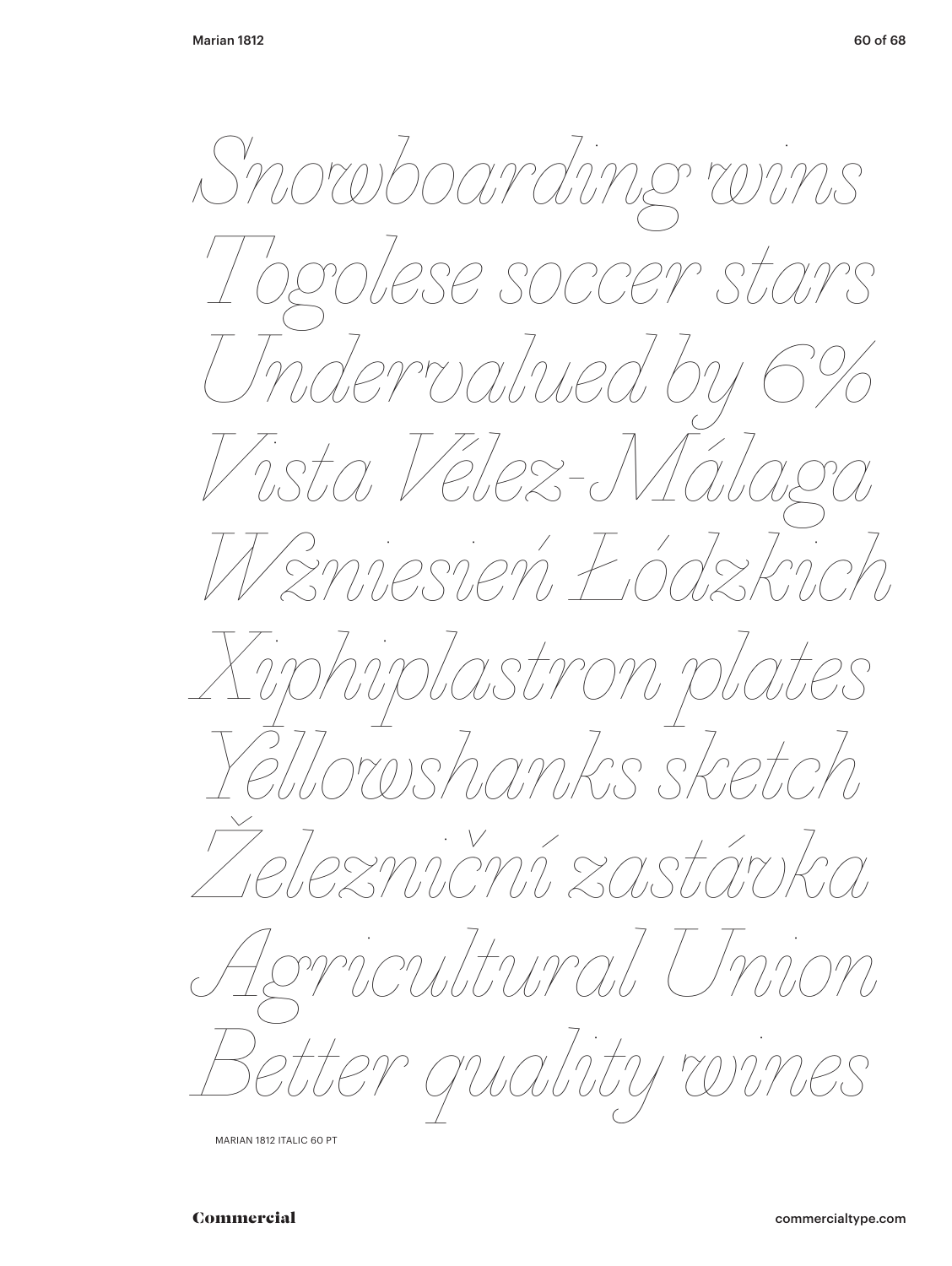![](_page_60_Picture_2.jpeg)

MARIAN 1812 ITALIC 60 PT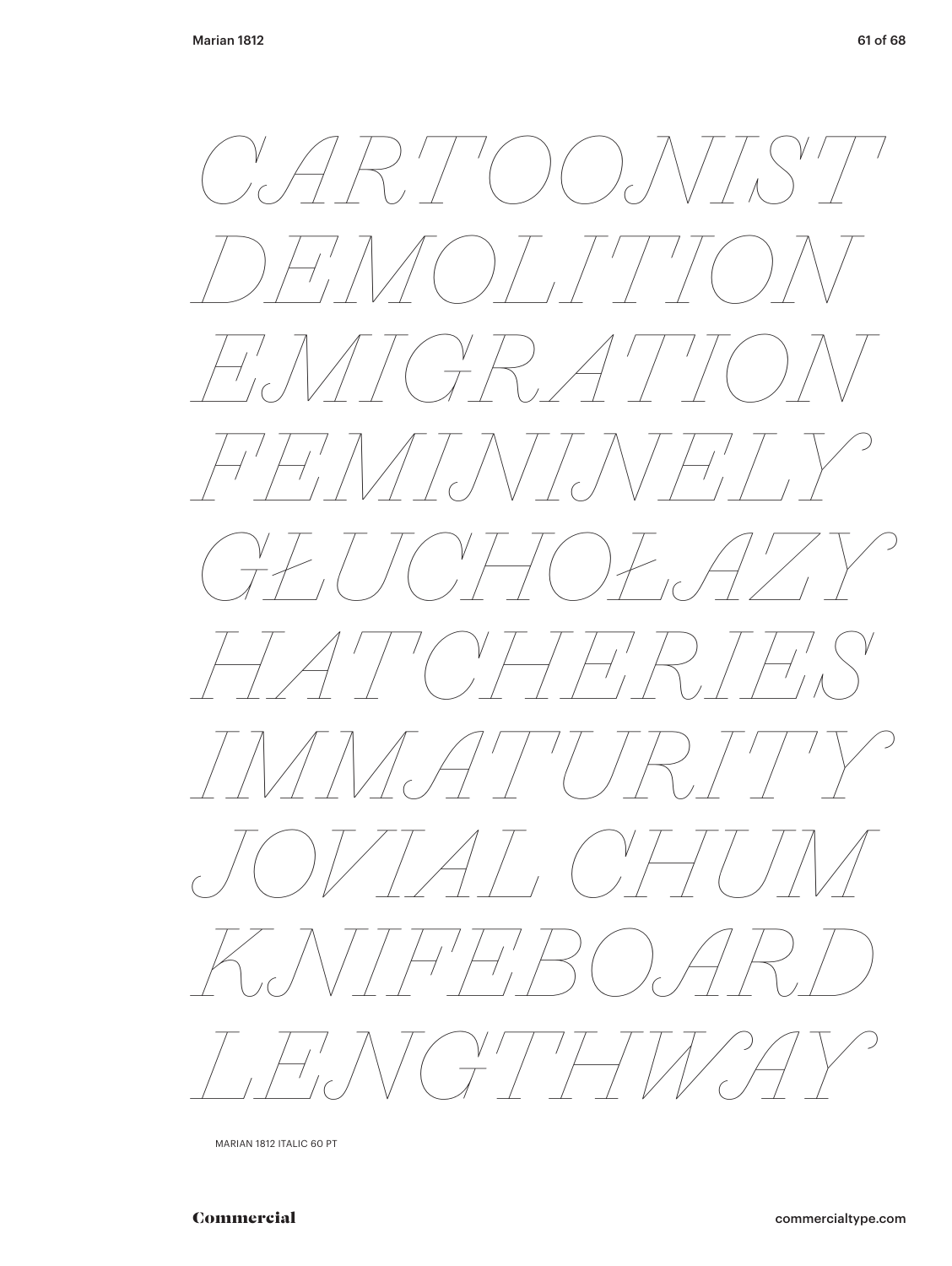| <b>OPENTYPE FEATURES</b><br>ROMAN & ITALIC               | <b>DEACTIVATED</b> | <b>ACTIVATED</b> |
|----------------------------------------------------------|--------------------|------------------|
| ALL CAPS                                                 | Dam' & 37.45?      |                  |
| PROPORTIONAL OI DSTYLE<br>default figures                | ¥2374 €419 \$285   |                  |
| PROPORTIONAL LINING                                      | ¥2374 €419 \$285   | 半ツー              |
| PREBUILT FRACTIONS                                       | 21/21/32/31/43/4   | $2\frac{1}{2}$   |
| <b>ARBITRARY FRACTIONS</b>                               | 113/72213/2935/6   | $1^{13/7}$       |
| <b>LANGUAGE FEATURE</b><br>Română (Romanian) s accent    | Însuși conștiință  | Însı             |
| <b>LANGUAGE FEATURE</b><br>Polski (Polish) kreska accent | Žródła, możliwość  |                  |

# DAM' & 37.45? ¥2374 €419 \$285 ¥2374 €419 \$285  $2\frac{1}{2}3\frac{1}{3}4\frac{1}{4}5\frac{3}{8}$  $1^{13}/_{72}$  2 $^{13}/_{29}$  3 $^{5}/_{6}$ lnsuși conștiință Źródła możliwość

| <b>OPENTYPE FEATURES</b><br><b>ROMAN ONLY</b> | <b>DEACTIVATED</b>                      | <b>ACTIVATED</b> |
|-----------------------------------------------|-----------------------------------------|------------------|
| SMALL CAPS                                    | Chips' & 3,875.79? CHIPS' & 3,875.79?   |                  |
| ALL SMALL CAPS                                | Chips' & 3,875.79? CHIPS' & 3,875.79?   |                  |
| DISCRETIONARY LIGATURES<br>ct st ligatures    | Hastened Inactivity Hastened Inactivity |                  |
| STYLISTIC SFT 1<br>J and related              | Junior Joke EJECTS Junior Joke EJECTS   |                  |
| STYLISTIC SET 3<br>K and related              | Key Kissed KICKED Key Kissed KICKED     |                  |
| STYLISTIC ALTERNATES<br>J K and related       | Junior Kick JOKERS Junior Kick JOKERS   |                  |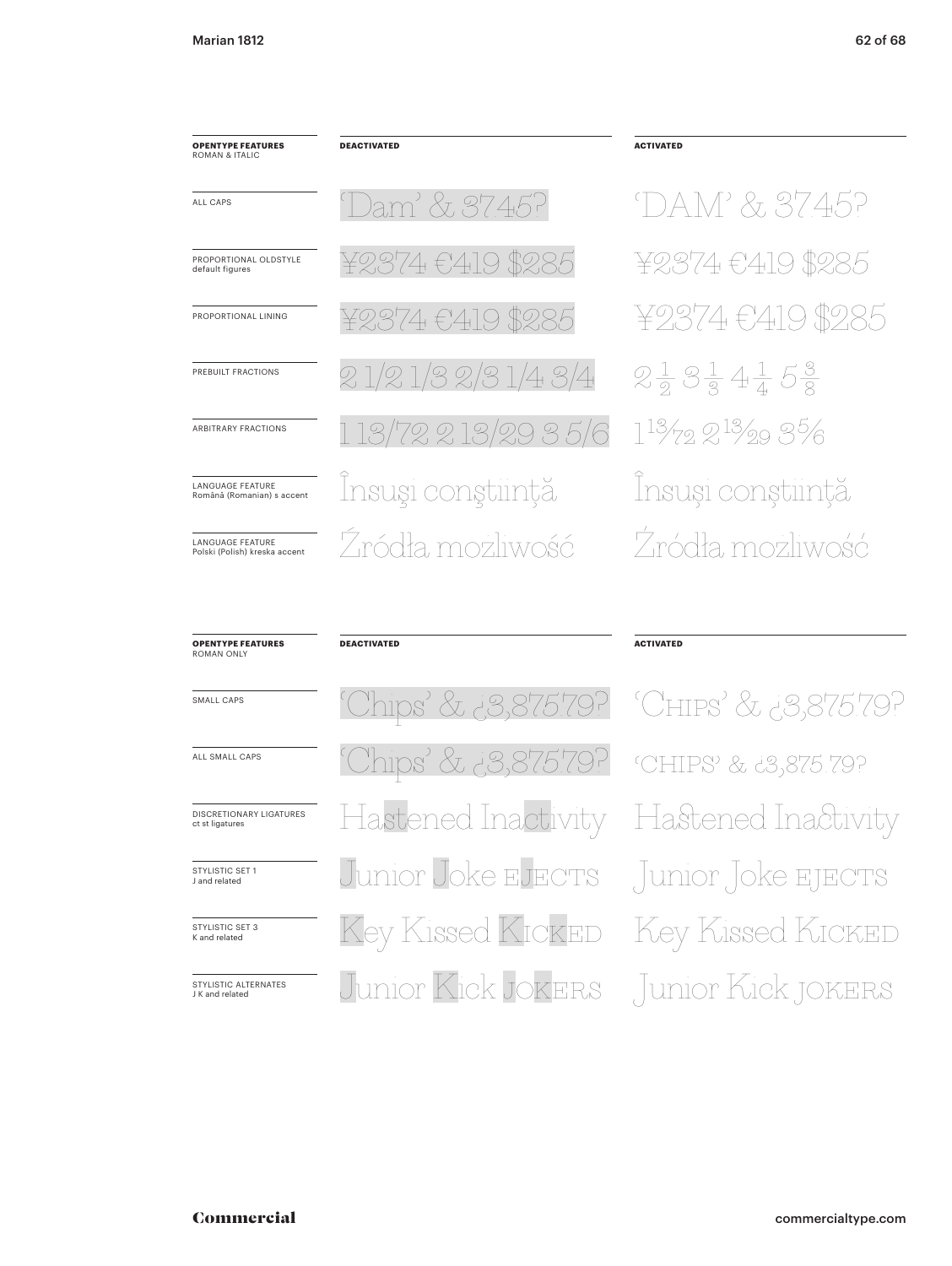| <b>OPENTYPE FEATURES</b><br><b>ITALIC ONLY</b>                               | <b>DEACTIVATED</b>                  | <b>ACTIVATED</b>   |
|------------------------------------------------------------------------------|-------------------------------------|--------------------|
| SWASH<br>AKMNVWY                                                             | VANWAY MA                           | VANWAYMAN          |
| STYLISTIC SFT 1<br>alternate J and related                                   | Junior Joke Jester                  | Junior Joke Jester |
| STYLISTIC SFT 1<br>alternate g and related                                   | Rogue Agriculture Roque Agriculture |                    |
| SWASH + STYLISTIC SFT 3<br>alternate swash N                                 | VANITY A                            | JEW VANTTY NEW     |
| STYLISTIC ALTERNATES<br>alternate g and related<br>(Illustrator & Photoshop) | Rogue Agriculture Roque Agriculture |                    |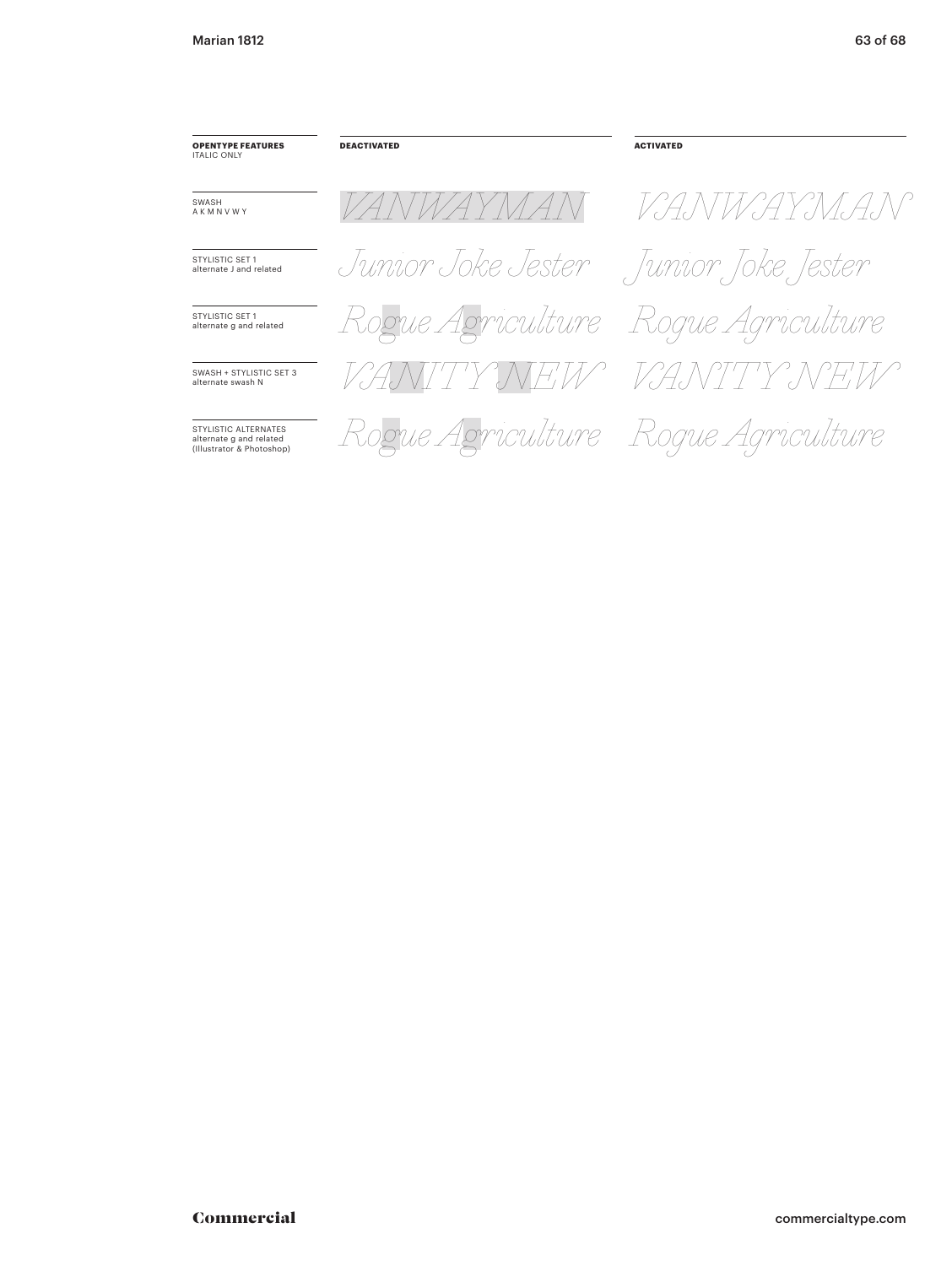![](_page_63_Picture_2.jpeg)

Blackletter (or textura) typefaces have become increasing the preserve of specialist groups, yet they remain one of the most distinctive and beautiful letterforms. Marian Black takes its cue from the work Hendrik van den Keere, who from 1570-1580 was the sole supplier of typefaces to Plantin. His beautiful designs set the standard of this letterform in the Netherlands.

#### **PUBLISHED** 2012

**DESIGNED BY** PAUL BARNES

### **1 STYLE**

### **FEATURES**

STYLISTIC ALTERNATES DISCRETIONARY LIGATURES HISTORICAL LONG S PROPORTIONAL LINING FIGURES PROPORTIONAL OLDSTYLE FIGURES FRACTIONS (PREBUILT AND ARBITRARY) Until the twentieth century, the name of Hendrik van den Keere, the younger (Henry Du Tour le jeune) was relatively unknown, though he was perhaps the greatest of the punchcutters of the low countries. Born around 1540-1542, his grandfather had entered the trade in 1553 by purchasing a typefoundry. Van den Keere's designs in roman, textura and the civilité form are the equal of his contemporaries. His romans that take a narrowness from the blackletter form, are often seen as the precursor of the so called 'Dutch' style prevalent in the seventeenth century. He cut twelve blackletters, both in metal and large letters cut in wood which were used to make moulds in sand.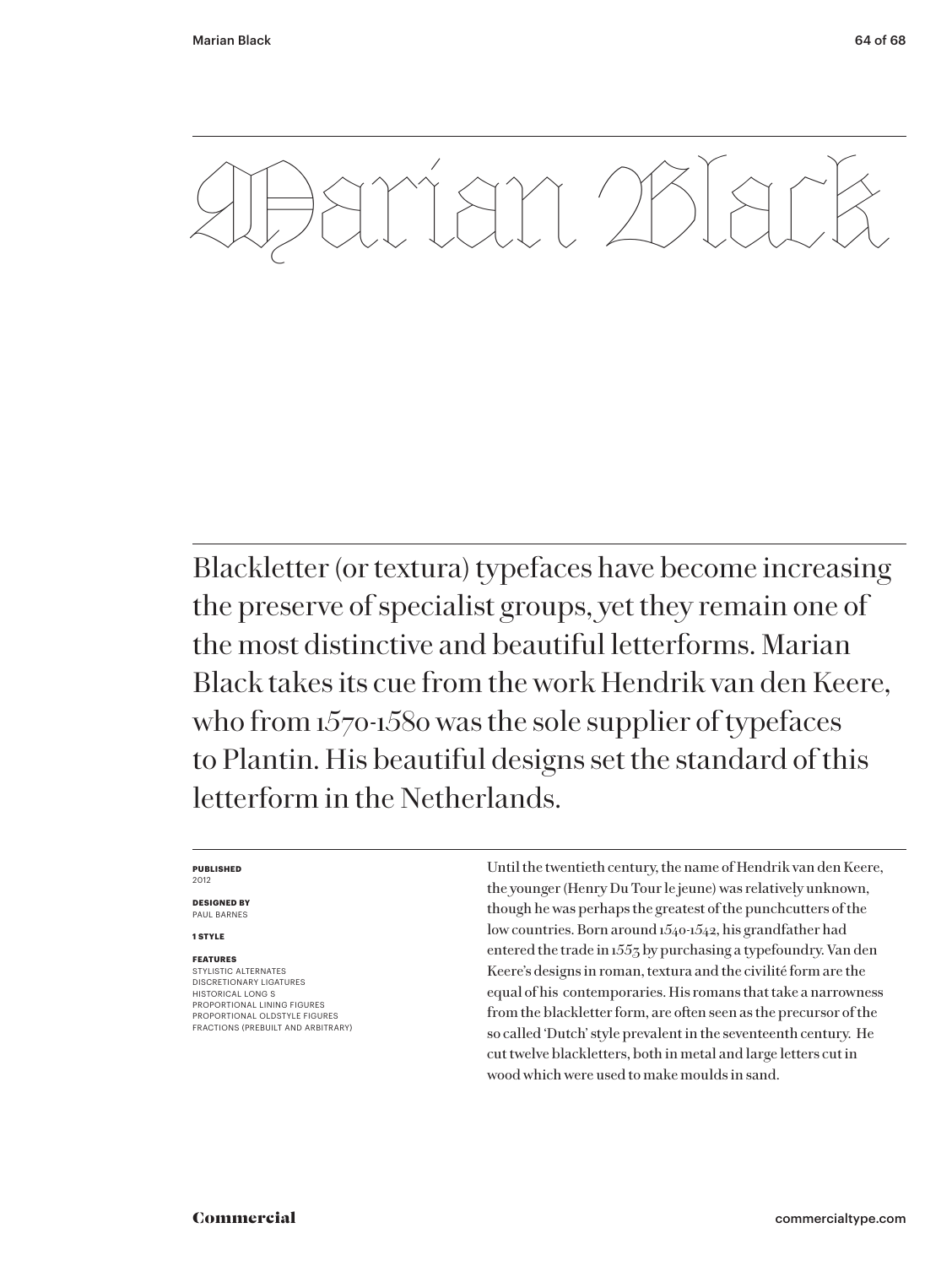![](_page_64_Picture_2.jpeg)

MARIAN BLACK 60 PT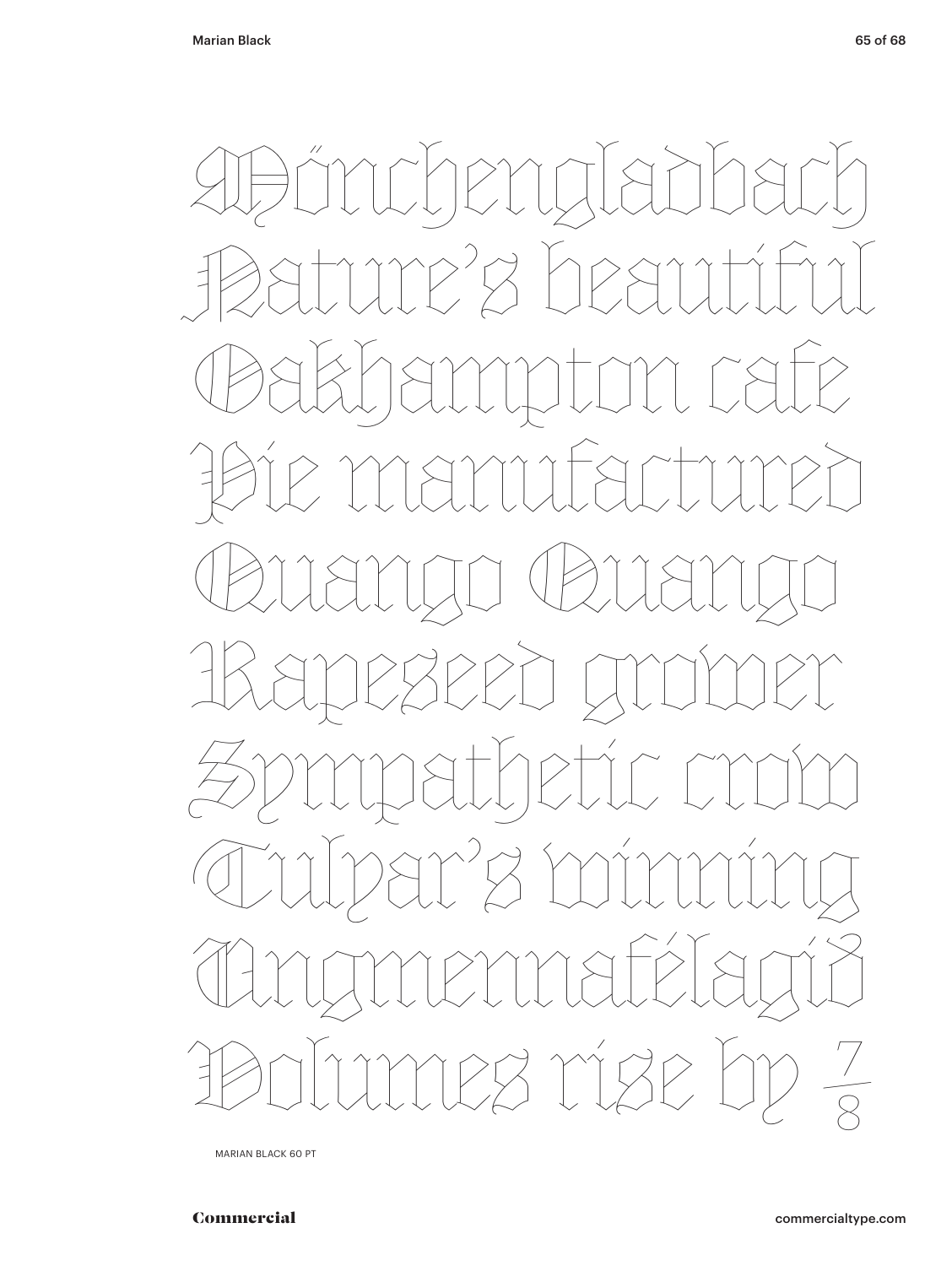![](_page_65_Picture_2.jpeg)

MARIAN BLACK 60 PT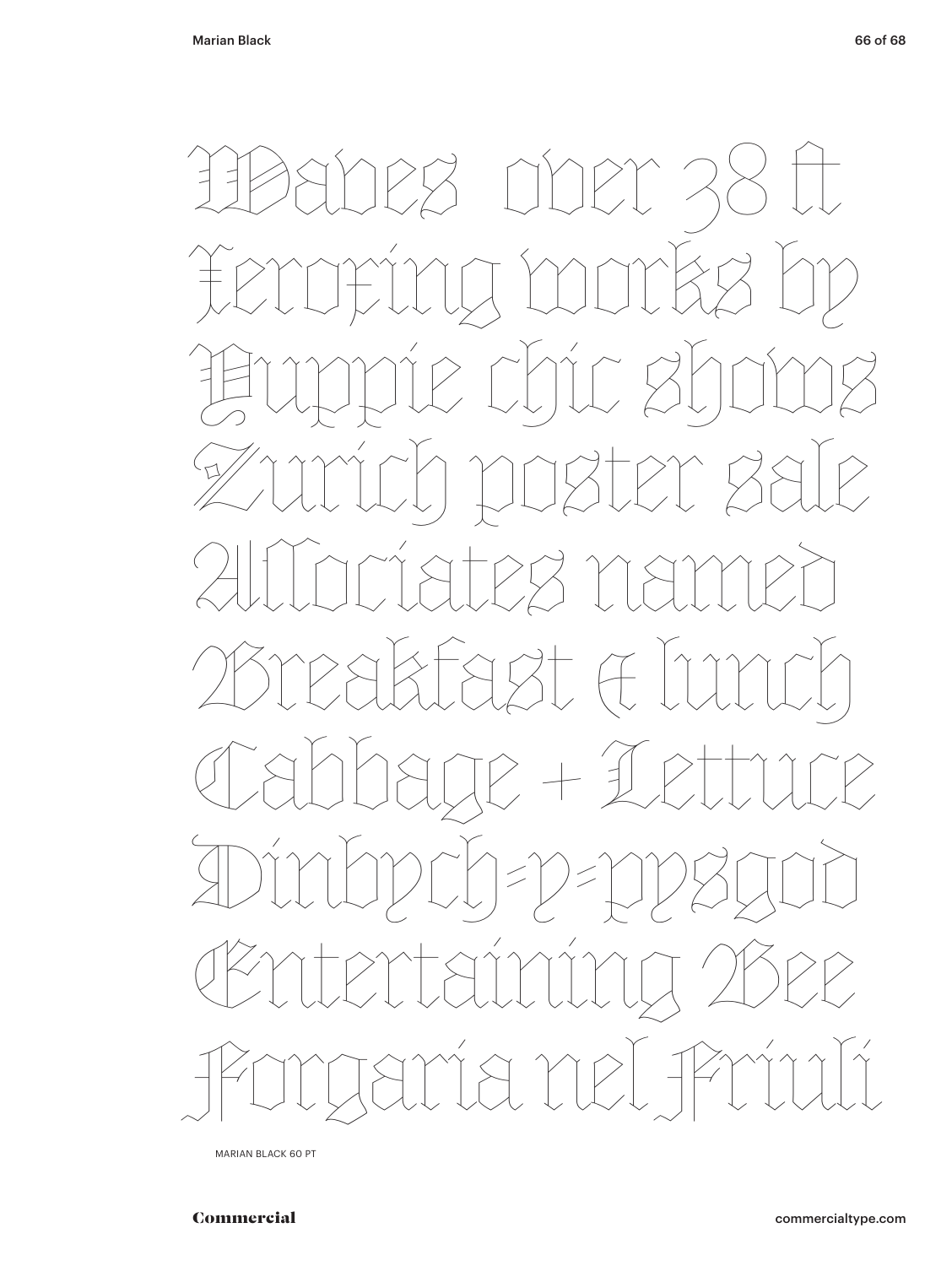| <b>OPENTYPE FEATURES</b><br>ROMAN & ITALIC             | <b>DEACTIVATED</b>                                               | <b>ACTIVATED</b>       |
|--------------------------------------------------------|------------------------------------------------------------------|------------------------|
| ALL CAPS<br>not recommended in this style              | Dame' & \$37,457                                                 | <b>DALABOE</b> \$37,45 |
| PROPORTIONAL OI DSTYLE<br>default figures              | 112374€4198285                                                   | 142374€4198285         |
| PROPORTIONAL LINING                                    | 112374€4198285                                                   | 102374€419 \$285       |
| PREBUILT FRACTIONS                                     | 21/231/341/453/823334153                                         |                        |
| <b>ARBITRARY FRACTIONS</b>                             | 1 13/72 2 13/29 3 5/6 1 <sup>13</sup> /2 2 <sup>13</sup> /29 3/6 |                        |
| <b>I ANGUAGE FEATURE</b><br>Română (Romanian) s accent | Însuzi congtiință                                                | Însugí congtiință      |
| STYLISTIC SFT 5<br>historical long s                   | en Classinists                                                   | <b>Claffirif</b>       |